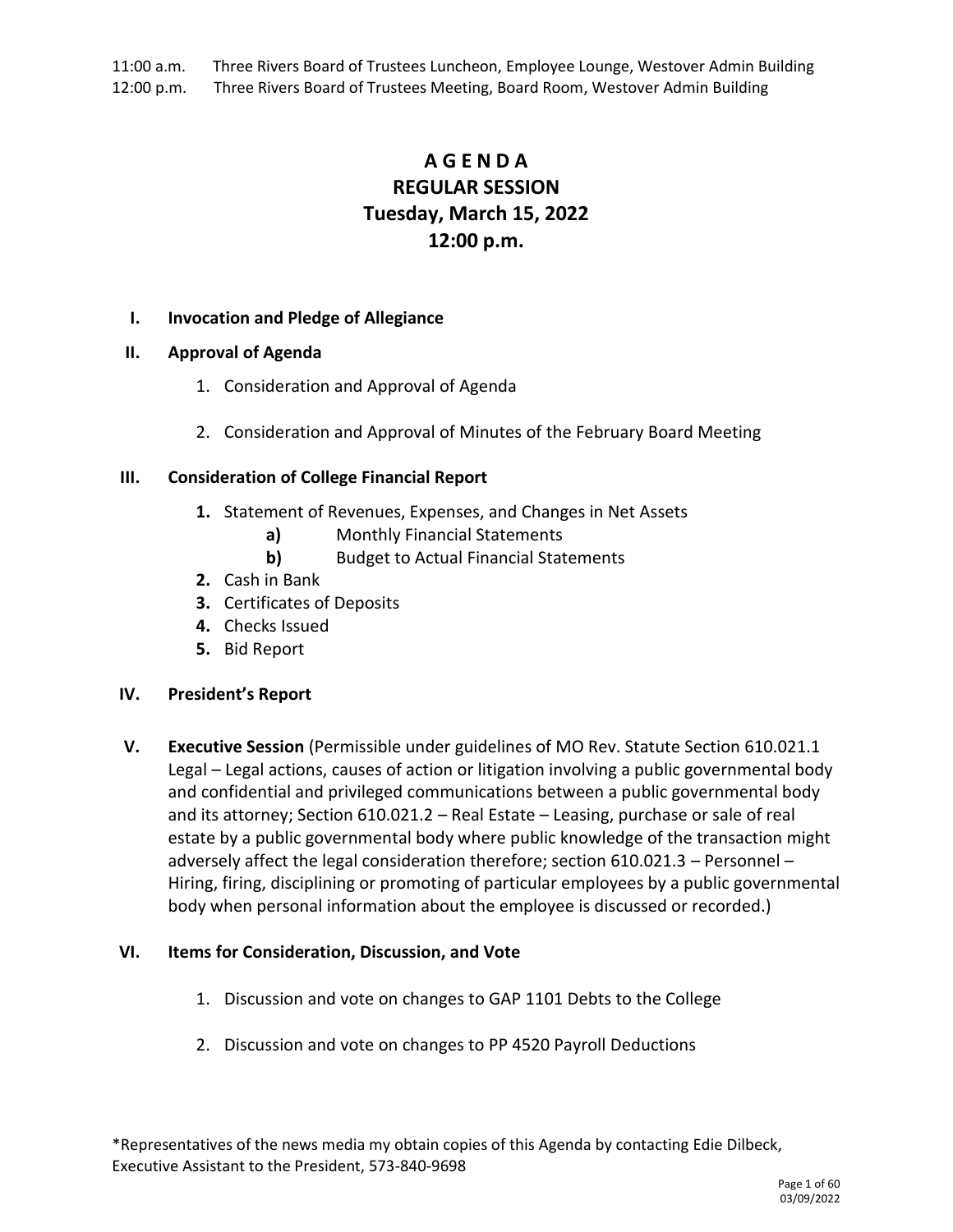#### **VII. Consideration and Approval of all Personnel Actions and Associated Documents**

- 1. Acceptance of Employment
	- 1. Theresa LeGrand Instructor, Nursing (Sikeston)
	- 2. Skylar Travis Part-time Paramedic Laboratory Assistant
	- 3. Katelynn Wells College Store Associate
- 2. Transfer of Position
	- 1. James Hays Part-time CDL Trainer to Temporary Instructor, CDL Program
	- 2. Gregory Watts Temporary Instructor, Industrial Technology to Instructor, Industrial Technology
- 3. Retirement
	- 1. Julie Becker Professor, Information Systems Technology
	- 2. Dionne Thompson Professor, Academic Life Strategies (ACAD)
- 4. Resignation
	- 1. Melissa Allen Coordinator, Workforce Development
	- 2. Verlin Austin Instructor, CDL Program
	- 3. Emilee Cook Part-time Nursing Secretary, Sikeston
	- 4. Elizabeth Hale College Store Associate

#### **VIII. Appendix**

- 1. Information Items
- 2. Upcoming Events
- 3. Recent Newspaper Articles

#### **IX. FY22 Board of Trustees Meeting Dates**

- **Wednesday, April 20, 2022**
- **Wednesday, May 18, 2022**
- **Wednesday, June 22, 2022**
- **X. Adjournment**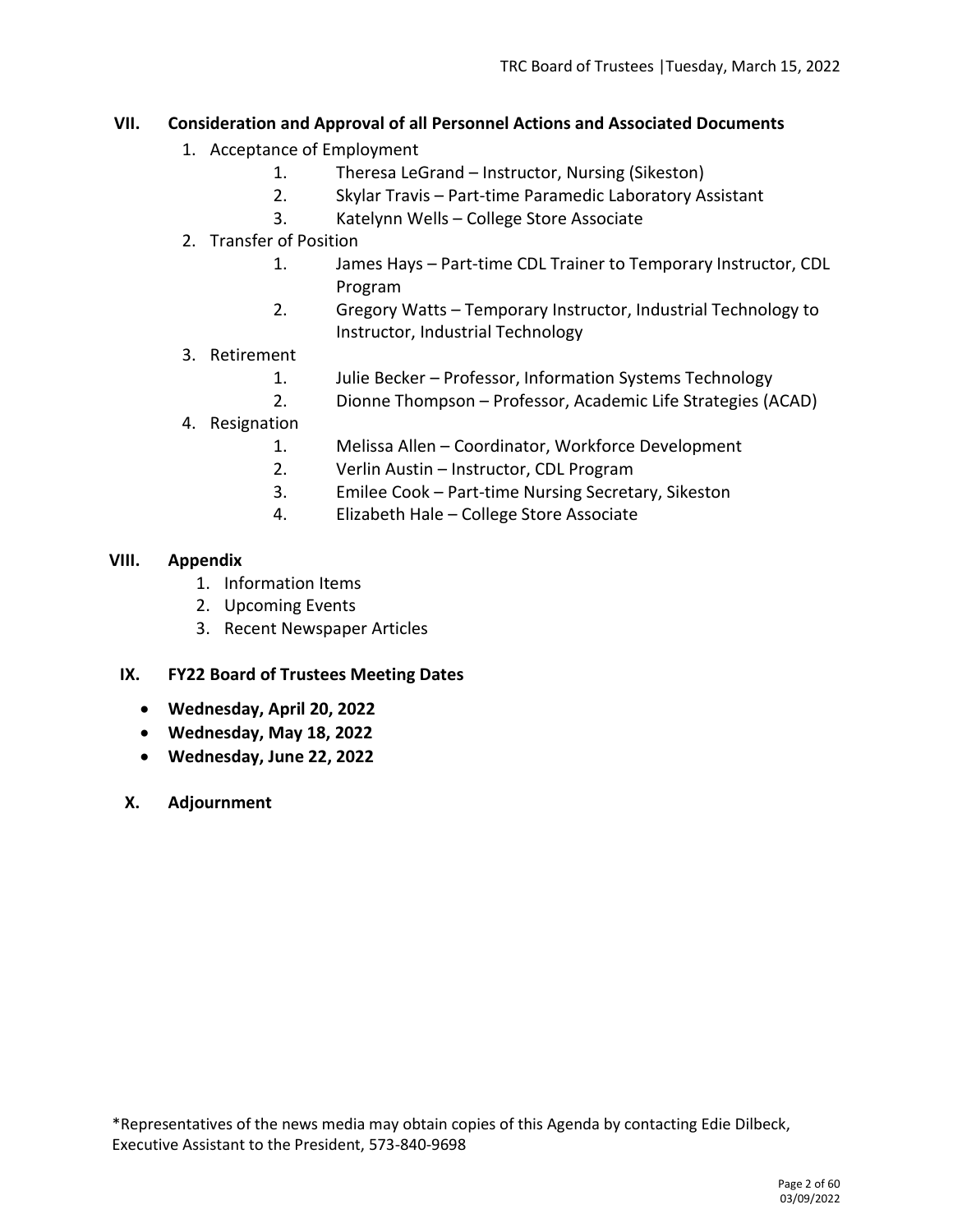#### **BOARD OF TRUSTEES THREE RIVERS COLLEGE February 16, 2022**

| The regular meeting of the Board of Trustees began at<br>12:00 p.m. on Wednesday, February 16, 2022.                                                                                                                                                                                                                                                      | <b>CALL TO ORDER</b>                              |
|-----------------------------------------------------------------------------------------------------------------------------------------------------------------------------------------------------------------------------------------------------------------------------------------------------------------------------------------------------------|---------------------------------------------------|
| Those present included: Trustees: Gary Featherston,<br>chair; Chris Williams, vice-chair (absent); Eric Schalk,<br>secretary; Darren Garrison, treasurer; Dr. Tim Hager,<br>member; Dr. Amber Richardson, member; and college<br>administrators: Dr. Wesley Payne, president; Mark<br>Richardson, College Attorney; Edie Dilbeck, recording<br>secretary. | <b>ATTENDANCE</b>                                 |
| Trustee Garrison delivered the invocation.                                                                                                                                                                                                                                                                                                                | <b>INVOCATION</b>                                 |
| Trustee Hager made a motion to amend the agenda to<br>consider a contract with Mineral Area College. On a<br>second by Trustee Schalk, the motion passed<br>unanimously.                                                                                                                                                                                  | <b>APPROVAL OF BOARD</b><br><b>MEETING AGENDA</b> |
|                                                                                                                                                                                                                                                                                                                                                           | <b>APPROVAL OF THE</b>                            |
| Trustee Garrison made the motion to approve the<br>January Board Meeting Minutes. With a second by<br>Trustee Hager, the motion passed unanimously.                                                                                                                                                                                                       | <b>JANUARY BOARD</b><br><b>MEETING MINUTES</b>    |
| Charlotte reviewed the Budget to Actuals as of the end                                                                                                                                                                                                                                                                                                    |                                                   |
| of January 2022. We are 58% into the fiscal year and                                                                                                                                                                                                                                                                                                      |                                                   |
| have recognized 64% of our budgeted revenues and                                                                                                                                                                                                                                                                                                          |                                                   |
| obligated 49% of our budgeted expenses.                                                                                                                                                                                                                                                                                                                   |                                                   |
|                                                                                                                                                                                                                                                                                                                                                           | <b>APPROVAL OF</b>                                |
| Trustee Schalk made the motion to accept the financial<br>report as presented. With a second by Trustee                                                                                                                                                                                                                                                   | <b>FINANCIAL REPORT</b>                           |
| Garrison, the motion passed unanimously.                                                                                                                                                                                                                                                                                                                  |                                                   |
| Dr. Payne presented:                                                                                                                                                                                                                                                                                                                                      | <b>PRESIDENT'S REPORT</b>                         |
|                                                                                                                                                                                                                                                                                                                                                           | <b>HALL OF FAME</b>                               |
| On January 21st the Hall of Fame was held. The 2022                                                                                                                                                                                                                                                                                                       |                                                   |
| Inductees were Missy Whitney, Bill Swafford, Christy                                                                                                                                                                                                                                                                                                      |                                                   |
| Deken, and the 1992 Championship Men's basketball<br>team.                                                                                                                                                                                                                                                                                                |                                                   |
| January 22 <sup>nd</sup> the Alumni Reunion was held. Beginning                                                                                                                                                                                                                                                                                           | <b>ALUMNI REUNION</b>                             |
| with the Pancake Breakfast, the Alumni Star reception                                                                                                                                                                                                                                                                                                     |                                                   |

in the afternoon for Cindy Lou Morgan, then wrapped up the day with the Lady Raiders and Raiders basketball games that evening. Lots of positive feedback has been

received regarding the week-end's events.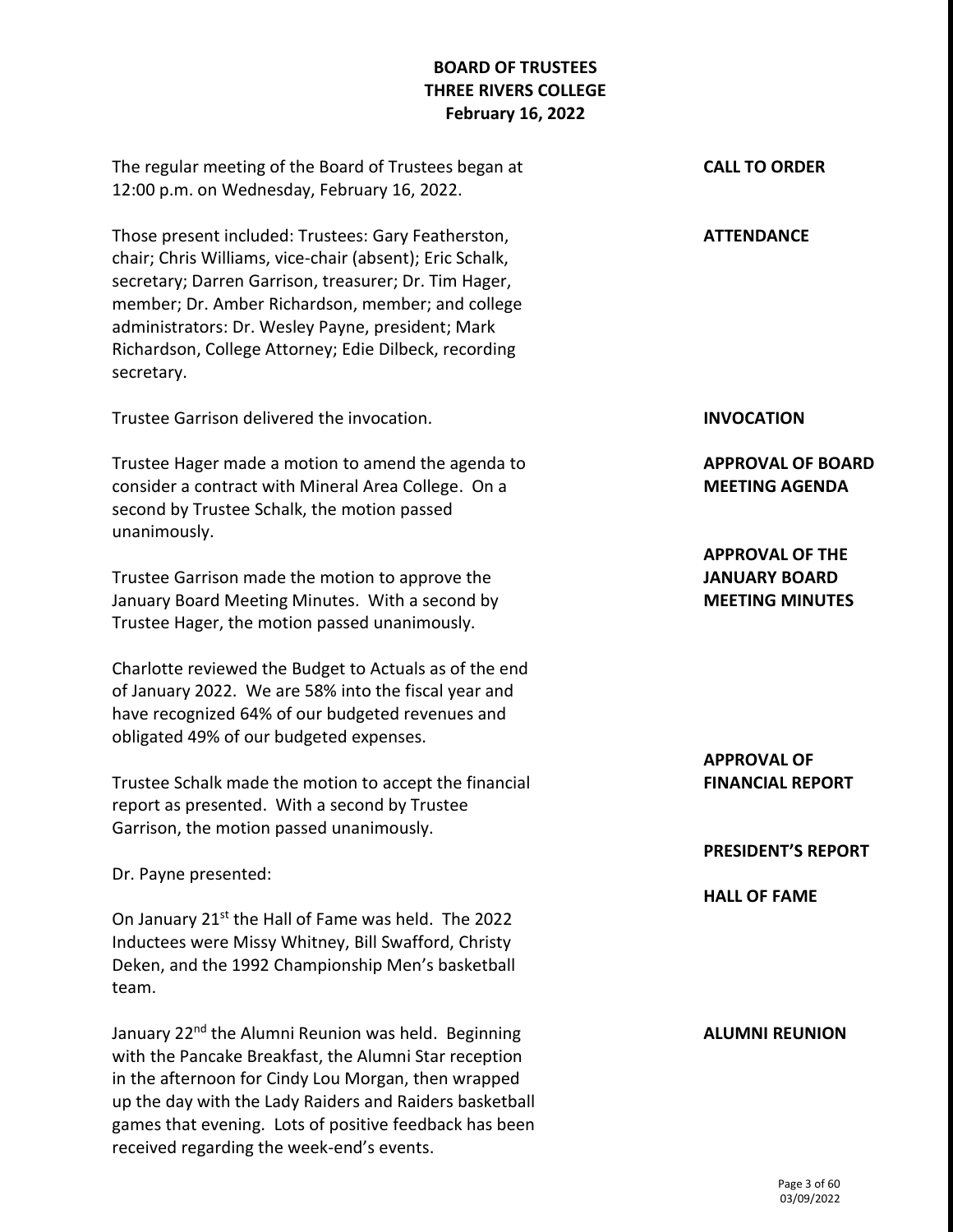On February 10<sup>th</sup> the Strategic Planning Kickoff event was held. Dr. Maribeth Payne explained that over 50 program managers attended this half day event, divided into groups and brain-stormed over what projects have been completed, which ones are in-progress, what ones are on-going, etc. Over 150 projects were identified at this mid-point of ASPIRE 2025 – a lot of amazing work has been done and is being done at the College. The FY'23 Annual Planning Priorities were also developed.

February  $11<sup>th</sup>$  – To kick off Jazz Fest, the Patrons of the Arts performance of Cornet Chop Suey was held in the Tinnin Fine Arts Center.

Congratulations to Professor Buddy White and the Music Department for another successful Jazz Fest on February 10<sup>th</sup> - 12<sup>th</sup>. This was the 30<sup>th</sup> annual Jazz Fest and which brings many area high school students to our campus. This was the first Jazz Fest that was able to be held in two years so everyone was very excited to be able attend again. Very positive feedback has been received from the year's event.

- FBLA Conference February 18
- Dexter Trivia Night February 17
- Poplar Bluff Trivia Night February 24
- STEM Day February 25
- Finley River Boys, POTA/Rodgers February 26
- SEMO Superintendent's Luncheon March 2
- Spring Break March 14-18

Trustee Richardson made the motion to enter into executive session at 12:29 p.m. With a second by Trustee Hager, the board was polled as follows: Trustee Richardson yes; Trustee Hager, yes; Trustee Garrison, yes; Trustee Schalk, yes; Trustee Williams (absent); Trustee Featherston, yes.

Trustee Garrison made the motion to approve the following: It is hereby resolved that the contract with TRC and MAC regarding the transfer of territorial rights to Cape Girardeau County is hereby approved as presented in the contract, which is referenced and made a part of this resolution. On a second by Trustee Schalk the board was polled as follows: Trustee Richardson yes; Trustee Hager, yes; Trustee Garrison, yes; Trustee Schalk, yes; Trustee Williams (absent); Trustee Featherston, yes.

#### **STRATEGIC PLANNING KICKOFF EVENT**

**CORNET CHOP SUEY**

**JAZZ FEST**

**UP-COMING EVENTS**

**EXECUTIVE SESSION**

**APPROVAL OF RESOLUTION TO MAC CONTRACT**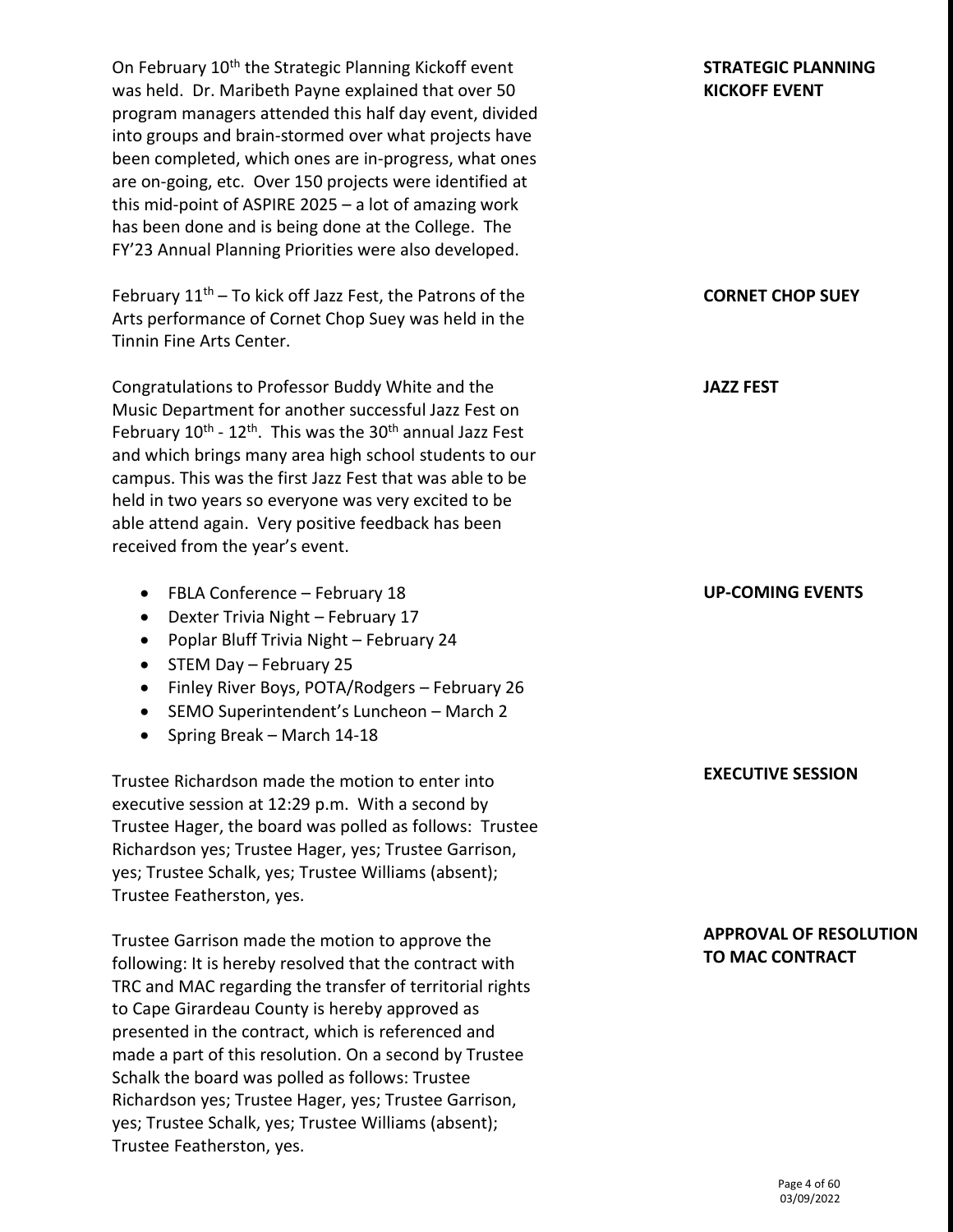Trustee Schalk made the motion to accept the personnel actions and associated documents as presented. With a second by Trustee Garrison the board was polled as follows: Trustee Richardson yes; Trustee Hager, yes; Trustee Garrison, yes; Trustee Schalk, yes; Trustee Williams (absent); Trustee Featherston, yes.

There being no further business, Trustee Richardson made the motion to adjourn the meeting at 1:57 p.m. and with a second by Trustee Hager, the motion passed unanimously.

\_\_\_\_\_\_\_\_\_\_\_\_\_\_\_\_\_\_\_\_\_\_\_\_\_\_\_\_\_\_\_\_\_\_\_\_\_\_

\_\_\_\_\_\_\_\_\_\_\_\_\_\_\_\_\_\_\_\_\_\_\_\_\_\_\_\_\_\_\_\_\_\_\_\_\_\_

**CONSIDERATION AND APPROVAL OF ALL PERSONNEL ACTION AND ASSOCIATED DOCUMENTS**

**ADJOURNMENT**

CHAIRMAN

APPROVAL DATE

\_\_\_\_\_\_\_\_\_\_\_\_\_\_\_\_\_\_

\_\_\_\_\_\_\_\_\_\_\_\_\_\_\_\_\_\_

**SECRETARY** 

APPROVAL DATE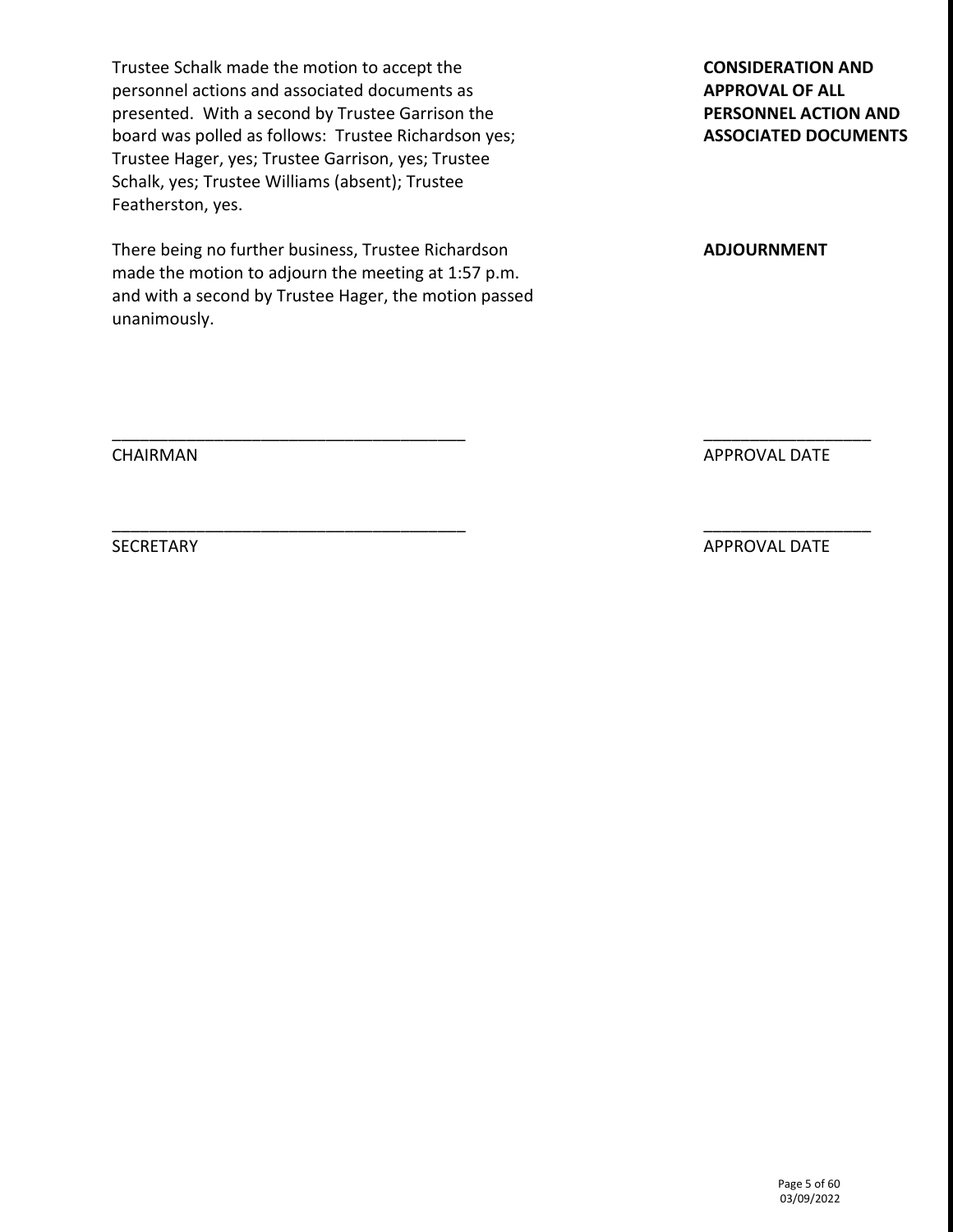#### **BOARD OF TRUSTEES THREE RIVERS COLLEGE (EXECUTIVE SESSION)**

The Trustees entered into Executive Session at 12:30 p.m. on Wednesday, February 16, 2022 Those present included: Trustees: Gary Featherston, chair; Chris Williams, vice-chair (absent); Eric Schalk, secretary; Darren Garrison, treasurer; Dr. Tim Hager, member; Dr. Amber Richardson, member; Mark Richardson, attorney. Charlotte Eubank stayed for the session. Discussion of signing MAC contract. Update on CBD Grant contract. Update on property acquisition. Kristina McDaniel joined the meeting. Discussion of personnel issues. Following the executive session, Trustee Schalk moved to enter into the regular session of the board meeting at 1:54 p.m. On a second by Trustee Garrison, the board was polled as follows: Trustee Richardson yes; Trustee Hager, yes; Trustee Garrison, yes; Trustee Schalk, yes; Trustee Williams (absent); Trustee Featherston, yes. **ATTENDANCE CONTRACT LEGAL PERSONNEL RETURN TO OPEN SESSION**

CHAIRMAN APPROVAL DATE

 $\mathcal{L}_\text{max}$  , and the contract of the contract of the contract of the contract of the contract of the contract of the contract of the contract of the contract of the contract of the contract of the contract of the contr

SECRETARY APPROVAL DATE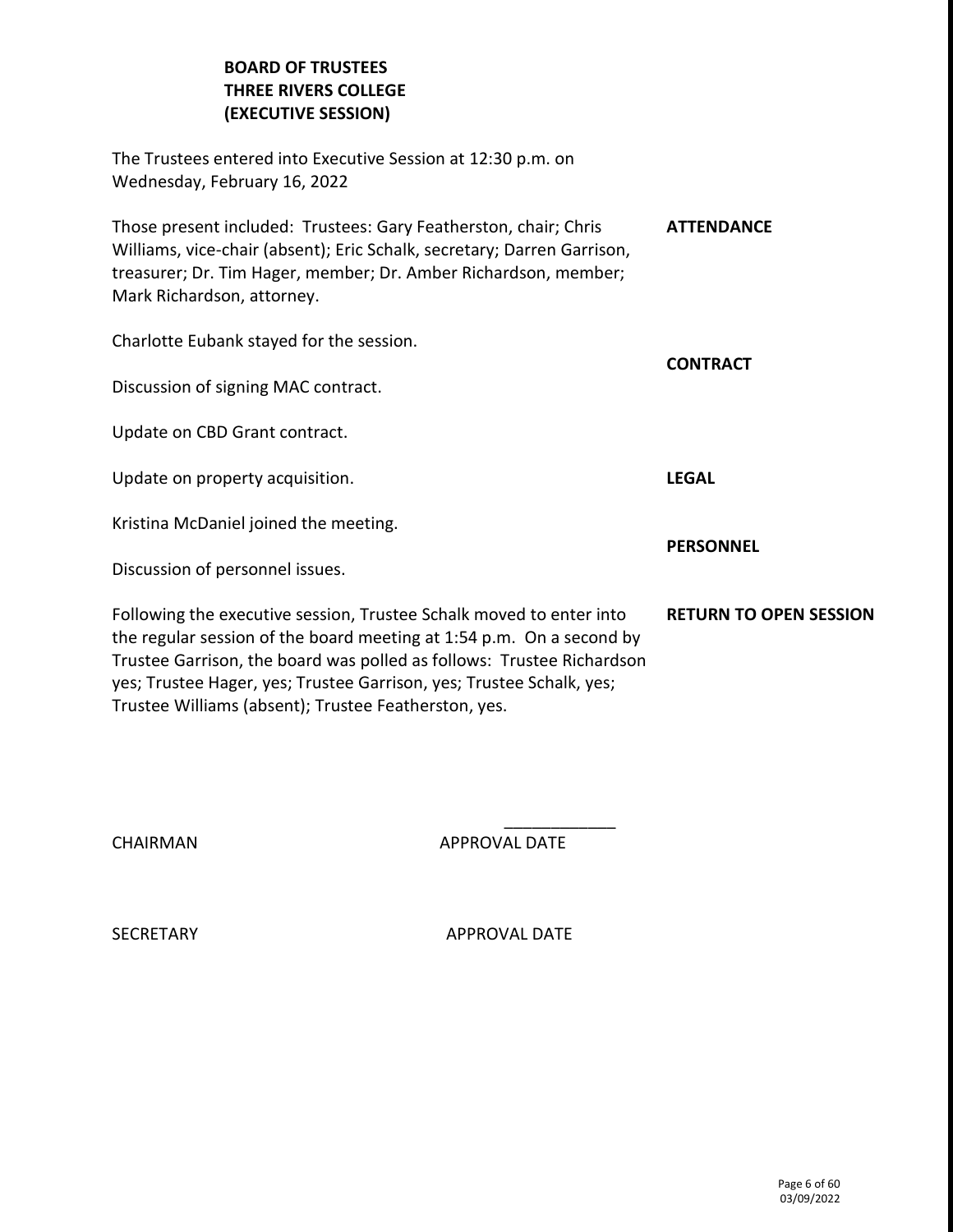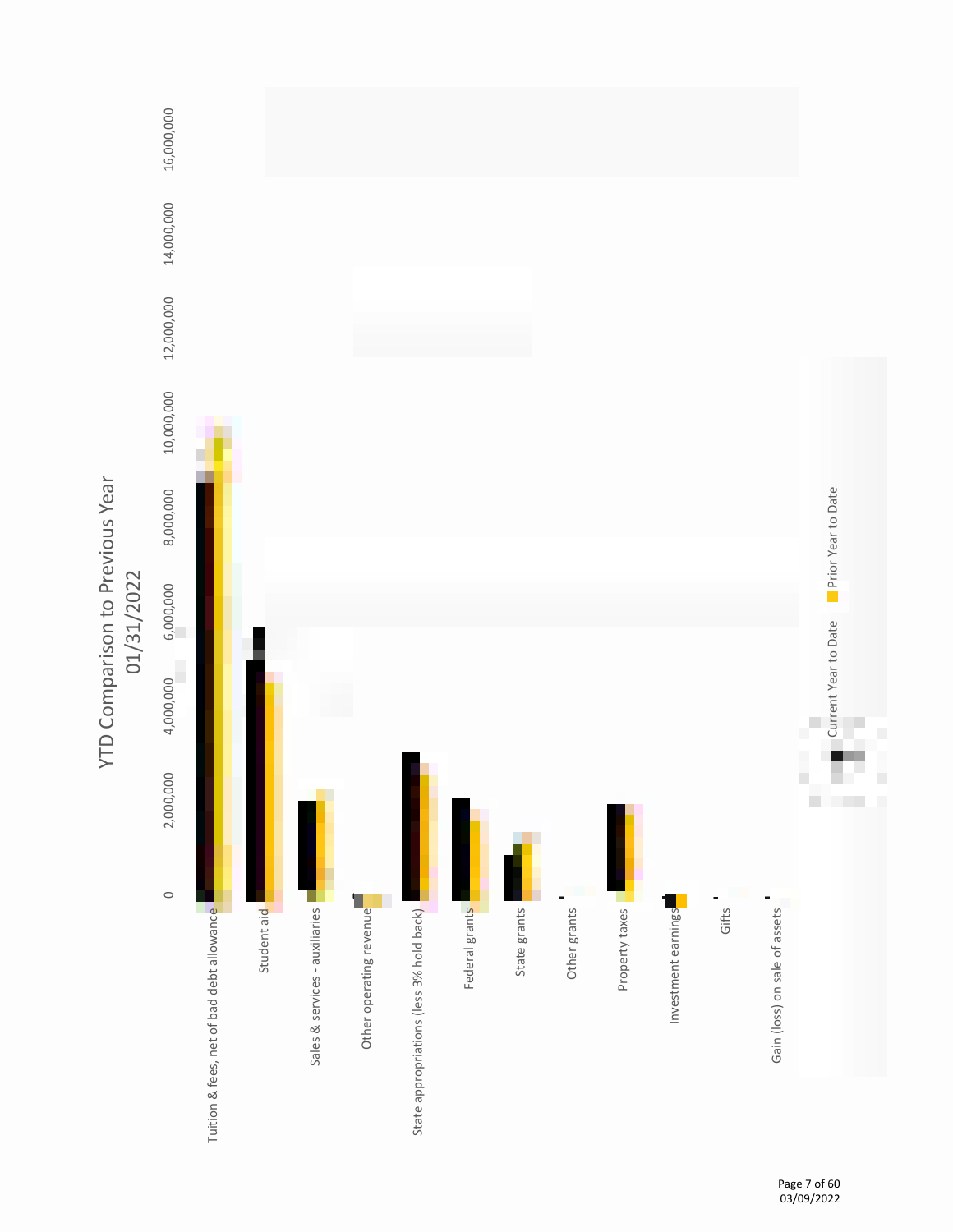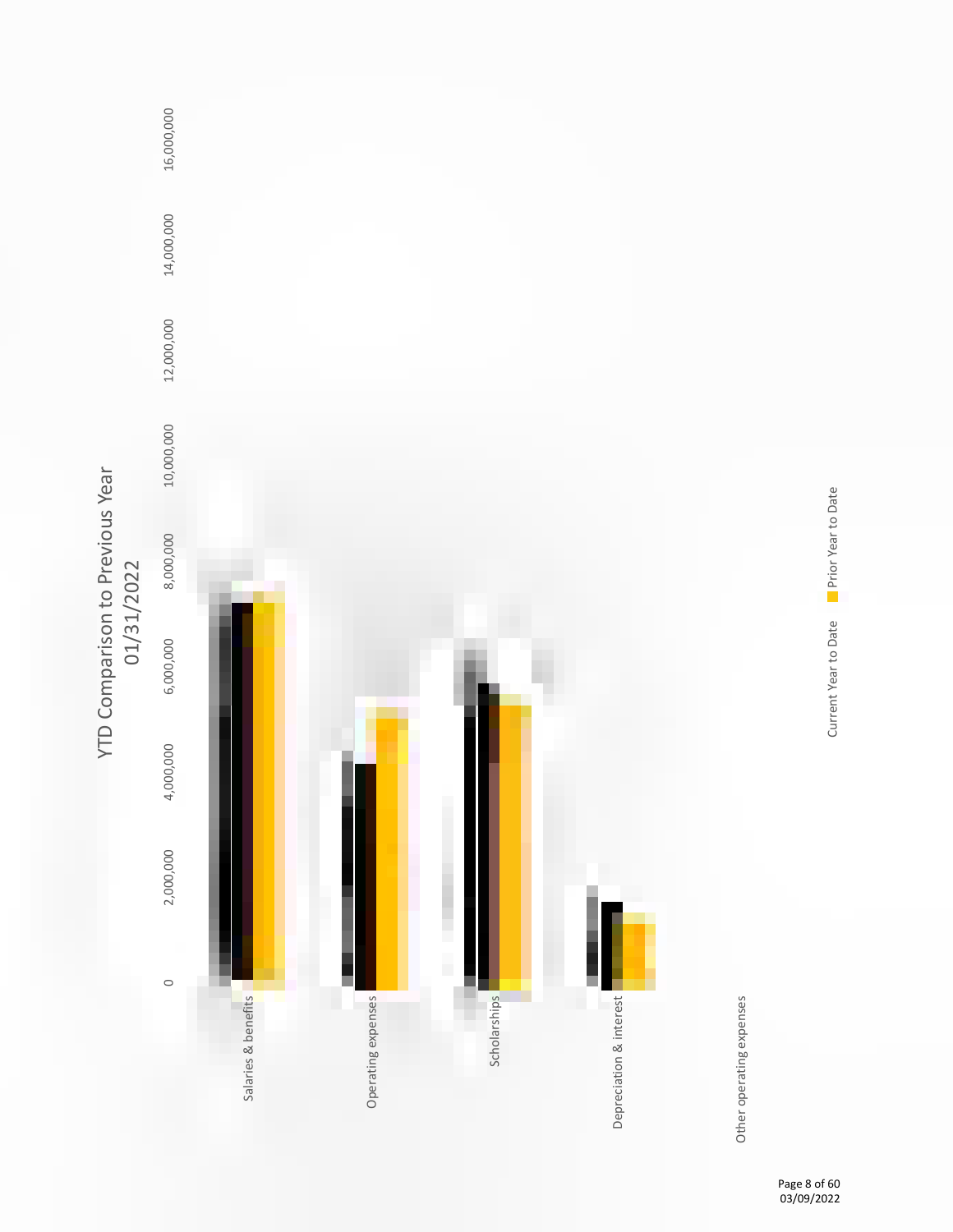YTD Comparison to Previous Year YTD Comparison to Previous Year<br>01/31/2022

16,000,000 0 2,000,000 4,000,000 6,000,000 8,000,000 10,000,000 12,000,000 14,000,000 16,000,000 14,000,000 12,000,000 10,000,000 8,000,000 6,000,000 4,000,000 2,000,000  $\circ$ 



Current Year to Date Prior Year to Date Current Year to Date Prior Year to Date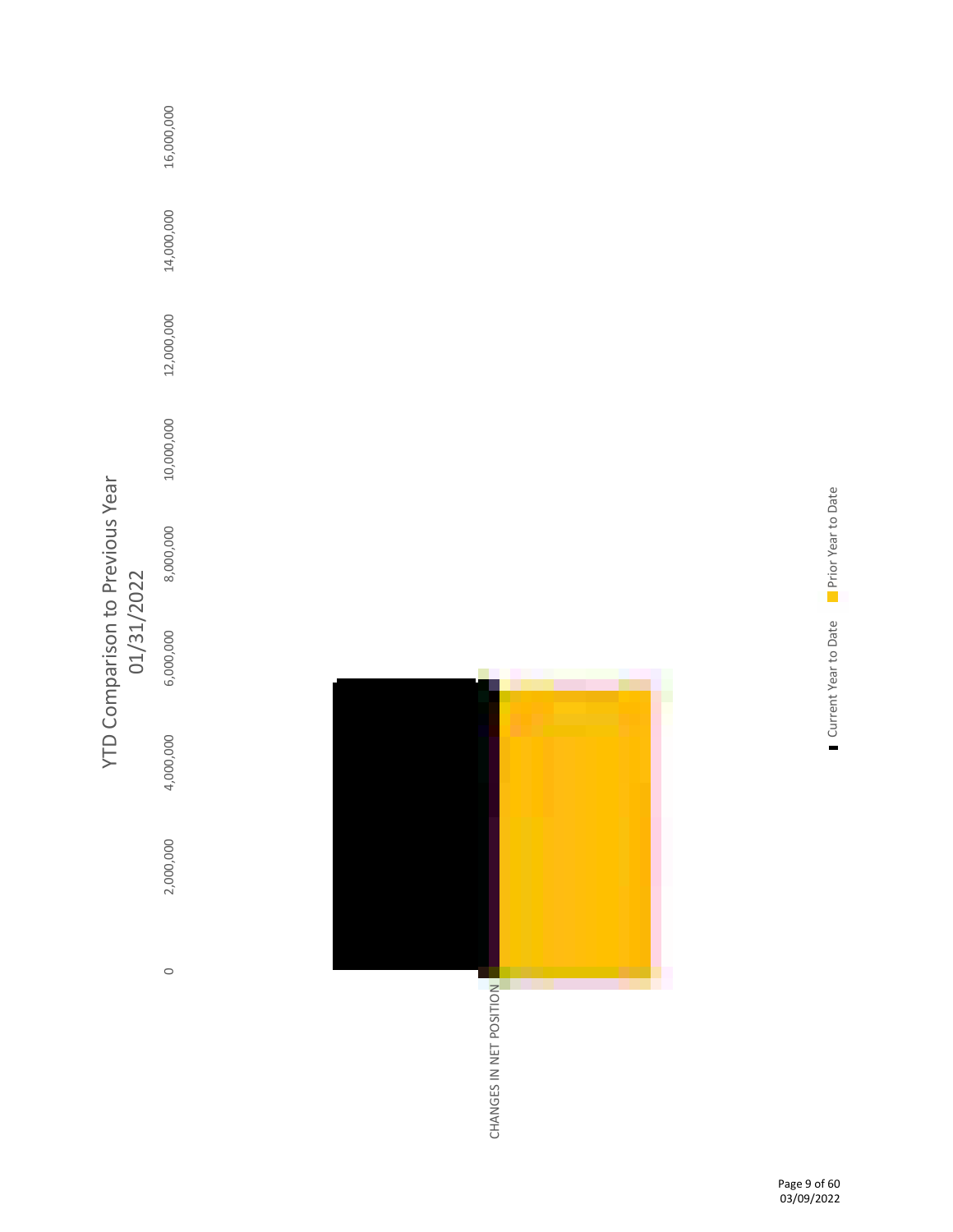Unrestricted Funds, Grants and Governmental Appropriations - Unaudited Unrestricted Funds, Grants and Governmental Appropriations - Unaudited Statement of Net Position Statement of Net Position Three Rivers College Three Rivers College January 31, 2022 January 31, 2022

#### 17,059,162 10,377,073 410,307 10,220,641 33,937,363 5,554,668 Cash & Cash Equivalents 13,135,491 Accounts Payable 520,058 Student Acceivables, net  $\beta$ sceivables, net 6,884,613 Accrued Vacation 316,398 2,383,984 Property Tax Receivable 82,738,984, Student Deposits 2,738 Student Deposits 2,238 Student Deposits 2,383,984 Other Receivables 8,165,858 Deferred Tuition & Fees 12,300 147,041 Investments Scholarships 147,041 3,379,780 Inventory 76,907 Total Current Liabilities 3,379,780 Retirement Incentive Payable 0 NON-CURRENT ASSETS Other Post Employment Benefits 17,059,162 Land Bonds, Notes and Leases Payable 5,490,786 Bonds, Notes and Leases Payable 10,377,073 Capital assets 74,056,053 Accrued Interest 0 Plus: Current year additions to capital assets 2011830.51 Agency 410,307 27,846,541 Accumulated Depreciation (34,929,085) Total Non-Current Liabilities 27,846,541 31,226,321 Total Non-Current Assets 46,629,585 Total Liabilities 31,226,321 DEFERRED OUTFLOWS 5,677,372 DEFERRED INFLOWS 10,220,641 Beginning Balance 33,937,363 Changes in Net Position 5,554,668 39,492,031 Total Net Position 39,492,031 80,938,994 TOTAL ASSETS AND DEFERRED OUTFLOWS 80,938,994 TOTAL LIABILITIES, DEFERRED INFLOWS AND NET POSITION 80,938,994 LIABILITIES, DEFERRED INFLOWS AND NET POSITION **ASSETS AND DEFERRED OUTFLOWS LIABILITIES, DEFERRED INFLOWS AND NET POSITION** TOTAL LIABILITIES, DEFERRED INFLOWS AND NET POSITION Bonds, Notes and Leases Payable Other Post Employment Benefits Total Non-Current Liabilities Retirement Incentive Payable NON-CURRENT LIABILITIES  $\Gamma$  Total Current Assets  $287{,}632{,}632{,}637$  and  $287{,}637$  and  $287{,}637$  non-current Assets **Total Current Liabilities** Deferred Tuition & Fees Changes in Net Position CURRENT LIABILITIES **Total Net Position** CURRENT ASSETS CURRENT LIABILITIES DEFERRED INFLOWS Beginning Balance **Accounts Payable Accrued Vacation Total Liabilities** Student Deposits Accrued Interest NET POSITION NET POSITION Scholarships Agency 76,907 5,490,786 5,677,372 6,884,613 82,738 8,165,858 286,431 28,632,037 74,056,053 2011830.51 34,929,085) 46,629,585 80,938,994 13,135,491 Prepaid Expenses 286,431 Unamortized Bond Issue Costs 0 ASSETS AND DEFERRED OUTFLOWS Plus: Current year additions to capital assets TOTAL ASSETS AND DEFERRED OUTFLOWS Student Account Receivables, net Unamortized Bond Issue Costs Total Non-Current Assets **Accumulated Depreciation** Cash & Cash Equivalents Property Tax Receivable **Total Current Assets VON-CURRENT ASSETS** DEFERRED OUTFLOWS **Other Receivables** Prepaid Expenses **CURRENT ASSETS** Capital assets Investments Inventory Land

12,300

520,058 316,398  $\circ$ 

 $\circ$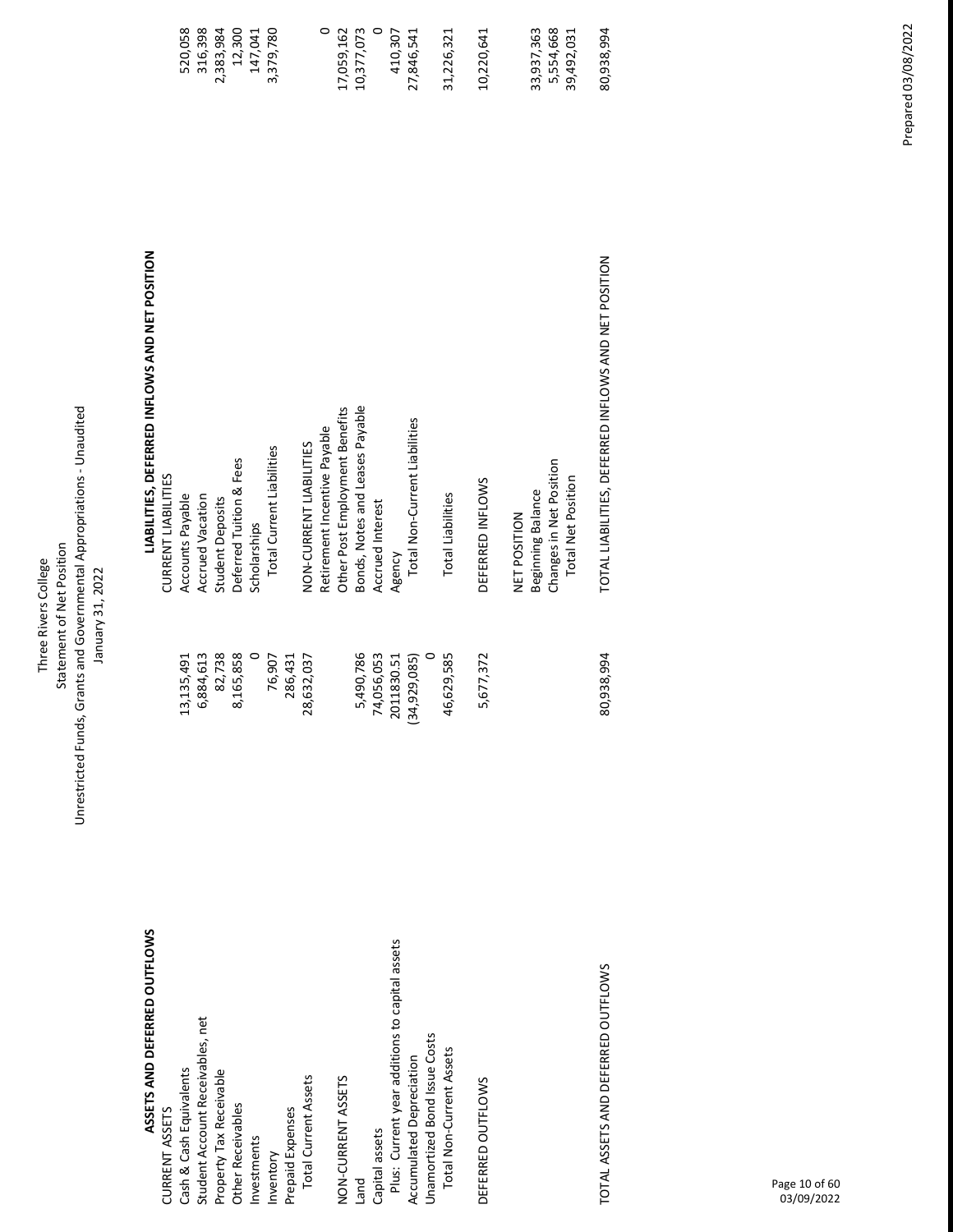Three Rivers College<br>Statement of Revenues, Expenses and Changes in Net Position<br>Unrestricted Funds, Grants and Governmental Appropriations - Unaudited Unrestricted Funds, Grants and Governmental Appropriations - Unaudited Statement of Revenues, Expenses and Changes in Net Position Three Rivers College January 31, 2022

|                                           |               |            |                           |                                            |                                          |                                       |                                    | Current Year to        | Prior Year to                               |                         |                                 |
|-------------------------------------------|---------------|------------|---------------------------|--------------------------------------------|------------------------------------------|---------------------------------------|------------------------------------|------------------------|---------------------------------------------|-------------------------|---------------------------------|
|                                           | $\frac{1}{2}$ | August     | imber<br>Septe            | Octobei                                    | November                                 | December                              | January                            | Date                   | Date                                        | \$ Change               | % Change                        |
| OPERATING REVENUE                         |               |            |                           |                                            |                                          |                                       |                                    |                        |                                             |                         |                                 |
| Tuition & fees, net of bad debt allowance | 4,943,658     | 517,952    | (273, 627)                | 1,377,49                                   |                                          | 811,449                               | 507,872                            | 8,886,15               | 9,816,34                                    | 930,184                 |                                 |
| Student aid                               | 164,414       | 22,940     |                           | 402,518                                    |                                          |                                       |                                    |                        |                                             | 1,090,904               |                                 |
| Sales & services - auxiliaries            | 893,225       | 101,635    | 4,782,007<br>102,148      | 239,650                                    |                                          |                                       | 27,229<br>119,407                  | 5,751,334<br>2,055,237 | 4,660,430<br>2,152,627                      | (97, 390)               | $(9.48)\%$<br>23.41%<br>(4.52)% |
| Other operating revenue                   | 3,181         | 89,813     | 10,115                    | 2,340                                      | 1,001,361<br>270,757<br>215,985<br>2,530 | 81,469<br>383,188<br>2,716            | 2,832                              | 113,527                | 153,088                                     | (39, 561)               | $(25.84)\%$                     |
| Total Operating Revenue                   | 6,004,478     | 732,340    | 620,643<br>4              | 2,022,000                                  | 1,490,63                                 | 1,278,821                             | 657,339                            | 16,806,254             | 16,782,48                                   | 23,769                  | 0.14%                           |
| <b>OPERATING EXPENSES</b>                 |               |            |                           |                                            |                                          |                                       |                                    |                        |                                             |                         |                                 |
| Salaries & benefits                       | 1,021,549     | 1,021,985  | ,047,215                  | ,060,41                                    | ,070,628                                 |                                       | ,088,98                            |                        | ,342,658                                    | (92, 610)               |                                 |
| Operating expenses                        | 697,499       | 438,020    | 692,324                   |                                            |                                          |                                       |                                    | 7,250,047<br>4,188,553 | 5,157,98                                    | (969,435                | $(1.26)\%$<br>(18.79)%          |
| Capital equipment                         | 99,020        | 625,423    | 556,361                   | 526,584<br>174,629                         | 497,577<br>143,558                       | 939,272<br>470,702<br>137,025         | 865,848<br>275,815                 | 2,011,83               | 689,630                                     | 1,322,201               | 191.73%                         |
| Less: Transfer to capital assets          | (99, 020)     | (625, 423) | (556,361)                 | (174, 629)                                 | (143, 558)                               | (137, 025)                            | (275, 815)                         | 2,011,831              | (689,630                                    | 1,322,201               | 191.73%<br>17.88%<br>36.89%     |
| Scholarships                              | 212,485       | 51,023     | 5,227,145                 | 469,382                                    | 303,240<br>195,777<br>22                 | 76,764                                | 29,620<br>408,826                  |                        |                                             | 966,204                 |                                 |
| Depreciation & interest                   | 147,524       | 294,088    | 149,852                   | 352,739                                    |                                          | 197,440                               |                                    | 6,369,658<br>1,746,246 | 5,403,454<br>1,275,696                      | 470,55                  |                                 |
| Other operating expenses                  |               |            |                           |                                            |                                          | (22)                                  |                                    |                        | (404)                                       | 404                     | (00.00)                         |
| <b>Total Operating Expenses</b>           | 2,079,057     | 1,805,116  | 116,535                   | 2,409,116                                  | ,067,244                                 | ,684,15                               | 2,393,28                           | 9,554,504              | 9,179,39                                    | 375,113                 | 1.96%                           |
| NON-OPERATING REVENUE (EXPENSES)          |               |            |                           |                                            |                                          |                                       |                                    |                        |                                             |                         |                                 |
| State appropriations (less 3% hold back)  | 425,628       | 433,744    | 429,686                   |                                            | 129,686                                  | 429,686                               |                                    |                        |                                             |                         | 10.20%                          |
| Federal grants                            | 339,754       | 422,388    | 488,829                   | 429,686<br>273,966                         | 223,592<br>63,750<br>0                   | 109,593                               | 429,686<br>227,426<br>361,799<br>1 | 3,007,802<br>2,085,548 | 2,729,417<br>1,758,548                      | 278,385<br>327,000      | 18.59%                          |
| State grants                              | 21,923        | 24,811     | 307,429                   | 86,447<br>5,000<br>7,537<br>8,408<br>8,408 |                                          | 147,009<br>15,030<br>371,400<br>7,808 |                                    | 1,013,168              | 1,286,465<br>52,202<br>1,861,964<br>173,174 | 273,298)                | $(21.24)\%$                     |
| Other grants                              |               |            |                           |                                            |                                          |                                       |                                    | 41,954                 |                                             |                         | $(19.63)\%$                     |
| Property taxes                            | 22,115        | 20,358     | 21,924<br>16,942<br>7,572 |                                            | 33,292<br>7,759                          |                                       | 1,551,599                          | 2,023,243              |                                             | $(10,248)$<br>$161,279$ | 8.66%                           |
| Investment earnings                       | 8,109         | 7,074      |                           |                                            |                                          |                                       | 6,332                              | 53,063                 |                                             | (120, 112)              | $(69.36)\%$                     |
| Gifts                                     | 5,387         |            |                           | 27,500                                     |                                          |                                       |                                    | 32,887                 |                                             |                         | 4.75%                           |
| Gain (loss) on sale of assets             |               |            | 45,254                    |                                            |                                          |                                       |                                    | 45,254                 | 31,397<br>19,680                            | 1,490<br>25,574         | 129.95%                         |
| Total Non-Operating Revenues (Expenses)   | 822,917       | 908,375    | 317,636                   | 838,543                                    | 758,079                                  | 1,080,526                             | 2,576,84                           | ,302,91                | 912,848                                     | 390,07                  | 4.93%                           |
|                                           |               |            |                           |                                            |                                          |                                       |                                    |                        |                                             |                         |                                 |
| CHANGES IN NET POSITION                   | 4,748,337     | (164, 400) | (1, 178, 256)             | 451,428                                    | 181,468                                  | 675,191                               | 840,900                            | 5,554,668              | 5,515,942                                   | 38,726                  | 0.70%                           |
|                                           |               |            |                           |                                            |                                          |                                       |                                    |                        |                                             |                         |                                 |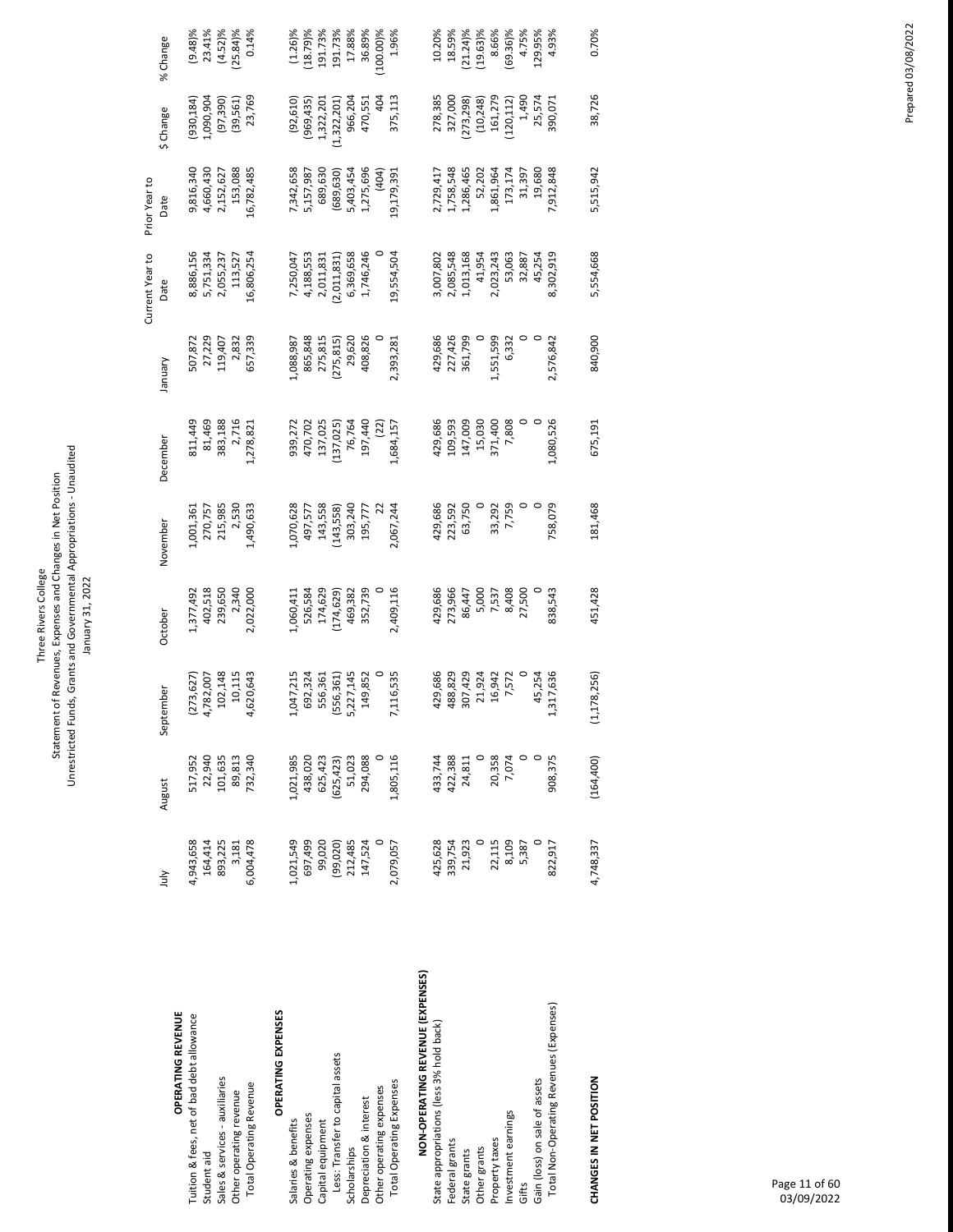

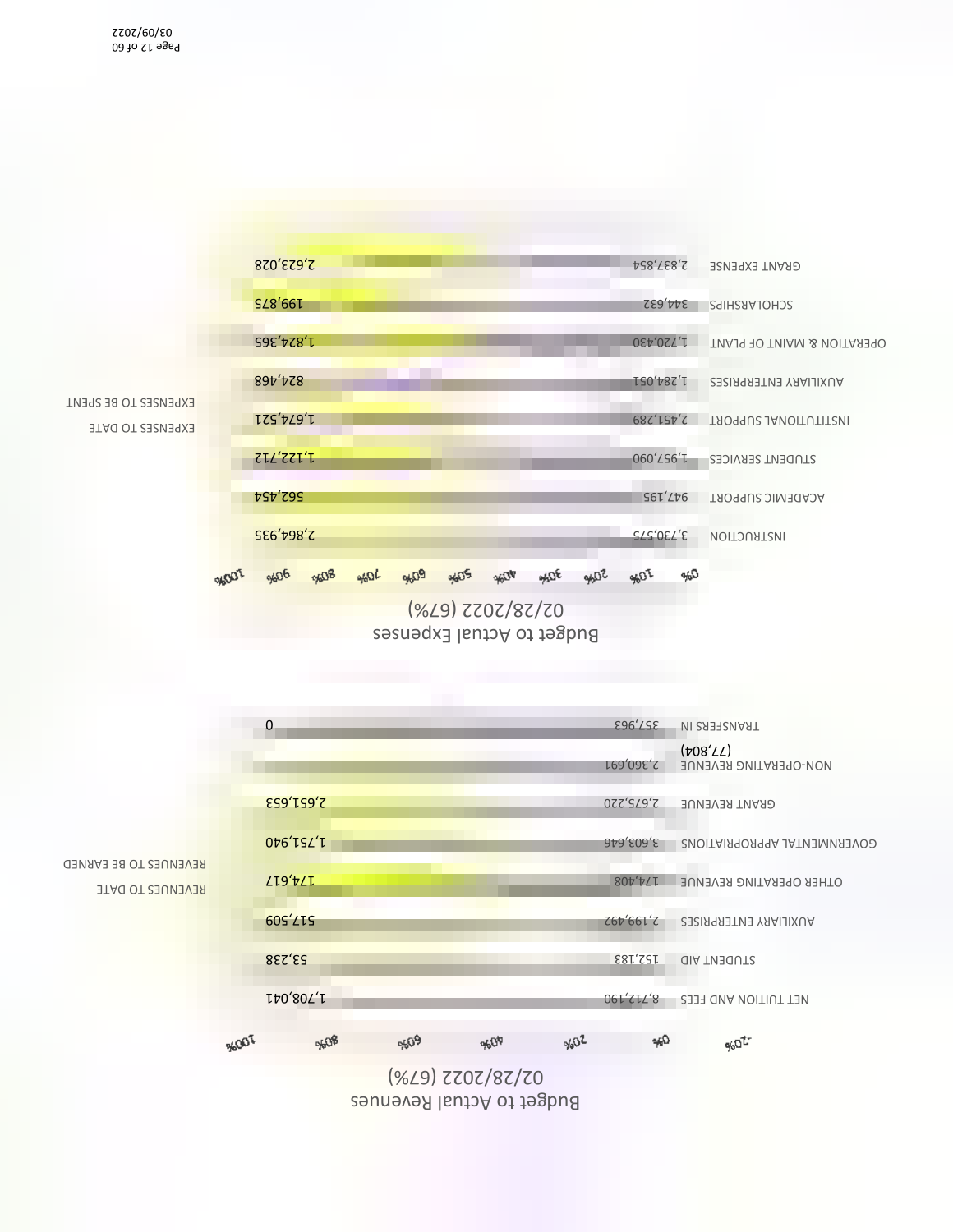# Unrestricted Funds, Grants and Governmental Appropriations - Unaudited Unrestricted Funds, Grants and Governmental Appropriations - Unaudited Statement of Revenues, Expenses and Changes In Net Position Statement of Revenues, Expenses and Changes In Net Position Fiscal Year Benchmark: 67% Fiscal Year Benchmark: 67% Three Rivers College Three Rivers College February 28, 2022 February 28, 2022

|                                                                                           |               |                  | REVENUES TO DATE | REVENUES TO BE |
|-------------------------------------------------------------------------------------------|---------------|------------------|------------------|----------------|
| <b>REVENUES</b>                                                                           | <b>BUDGET</b> | REVENUES TO DATE | ৯                | EARNED         |
| NET TUITION AND FEES                                                                      | 10,420,231    | 8,712,190        | 84%              | 1,708,041      |
| Tuition, Student Registration Fees, Net of Bad Debt & Scholarship Allowances              |               |                  |                  |                |
| <b>STUDENT AID</b>                                                                        | 205,421       | 152,183          | 74%              | 53,238         |
| Federal Pell, Student Loans, SEOG, ACG, Work Study                                        |               |                  |                  |                |
| AUXILIARY ENTERPRISES                                                                     | 2,717,001     | 2,199,492        | 81%              | 517,509        |
| Housing, Bookstore, Testing & Assessment, Tinnin Center Operations, License Bureau Rental |               |                  |                  |                |
| OTHER OPERATING REVENUE                                                                   | 349,025       | 174,408          | 50%              | 174,617        |
| Athletic Ticket Sales, Fines, Transcript Fees, Other Income                               |               |                  |                  |                |
| GOVERNMENTAL APPROPRIATIONS                                                               | 5,355,586     | 3,603,646        | 67%              | 1,751,940      |
| State Aid, State Maint. & Repair                                                          |               |                  |                  |                |
| <b>GRANT REVENUE</b>                                                                      | 5,326,873     | 2,675,220        | 50%              | 2,651,653      |
| State Grants, Federal Grants                                                              |               |                  |                  |                |
| NON-OPERATING REVENUE                                                                     | 2,282,887     | 2,360,691        | 103%             | (77, 804)      |
| Taxes, Interest Earnings, Gifts                                                           |               |                  |                  |                |
| TRANSFERS IN                                                                              | 357,963       | 357,963          | 100%             |                |
| General funds-prior year transfers in (Reserves), current year transfers from capital     |               |                  |                  |                |
| TOTAL REVENUES                                                                            | 27,014,987    | 20,235,793       | 75%              | 6,779,194      |
|                                                                                           |               |                  |                  |                |

NOTE: We have recognized 75% of budgeted revenues. We have recognized 84% of our budgeted revenues from tuition and fees, comprised of portions of summer, fall 2021 and spring 2022 registration,<br>net of estimated bad debt. NOTE: We have recognized 75% of budgeted revenues. We have recognized 84% of our budgeted revenues from tuition and fees, comprised of portions of summer, fall 2021 and spring 2022 registration, net of estimated bad debt. The operating budget includes transfers in from prior year reserves to support one-time projects which do not meet criteria for inclusion in the capital budget.

| EXPENSES                                                                                                                                                                                            | <b>BUDGET</b> | EXPENSES TO DATE | EXPENSES TO DATE % | EXPENSES TO BE<br><b>SPENT</b> |
|-----------------------------------------------------------------------------------------------------------------------------------------------------------------------------------------------------|---------------|------------------|--------------------|--------------------------------|
| INSTRUCTION                                                                                                                                                                                         | 6,595,510     | 3,730,575        | 57%                | 2,864,935                      |
| Science, Health & Human Services<br>Business, Education, Math, Science, Technology, Humanities, Social                                                                                              |               |                  |                    |                                |
| ACADEMIC SUPPORT                                                                                                                                                                                    | 1,509,649     | 947,195          | 63%                | 562,454                        |
| Education, Off Campus Center Support<br>Academic Resource Commons, Academic Outreach Services, Career                                                                                               |               |                  |                    |                                |
| STUDENT SERVICES                                                                                                                                                                                    | 3,079,801     | 1,957,090        | 64%                | 1,122,712                      |
| Recruiting, Enrollment Services, Advising, Retention, Financial Aid, Student Life, Athletics, Disability Services                                                                                   |               |                  |                    |                                |
| INSTITUTIONAL SUPPORT                                                                                                                                                                               | 4,125,810     | 2,451,289        | 59%                | 1,674,521                      |
| Board of Trustees, Executive Management, Financial Services, Human Resources, Technology, Communications                                                                                            |               |                  |                    |                                |
| AUXILIARY ENTERPRISES                                                                                                                                                                               | 2,108,519     | 1,284,051        | 61%                | 824,468                        |
| Housing, Bookstore, Tinnin Center Operations, Testing & Assessment, License Bureau Rental                                                                                                           |               |                  |                    |                                |
| OPERATION & MAINT OF PLANT                                                                                                                                                                          | 3,544,795     | 1,720,430        | 49%                | 1,824,365                      |
| Maintenance, Custodial, Groundskeeping, Campus Safety, Utilities, Insurance, Mail Services                                                                                                          |               |                  |                    |                                |
| <b>SCHOLARSHIPS</b>                                                                                                                                                                                 | 544,507       | 344,632          | 63%                | 199,875                        |
| Institutional Scholarships, Federal Student Aid Disbursed, Tuition Remission                                                                                                                        |               |                  |                    |                                |
| <b>GRANT EXPENSE</b>                                                                                                                                                                                | 5,460,882     | 2,837,854        | 52%                | 2,623,028                      |
| State Grants, Federal Grants                                                                                                                                                                        |               |                  |                    |                                |
| TOTAL EXPENSES                                                                                                                                                                                      | 26,969,474    | 15,273,116       | 57%                | 11.696.358                     |
| NOTE: We have obligated 57% of our budgeted expenses at 67% into the fiscal year. February payroll is INCLUDED and credit card expenses are NOT INCLUDED as they were not yet available at the time |               |                  |                    |                                |
| of this report. Budgeted increase in Net Position is a result of awarded funding sources exceeding budget estimates.                                                                                |               |                  |                    |                                |

# CHANGES IN NET POSITION

4,962,677 **CHANGES IN NET POSITION** 45,513 4,962,677 45,513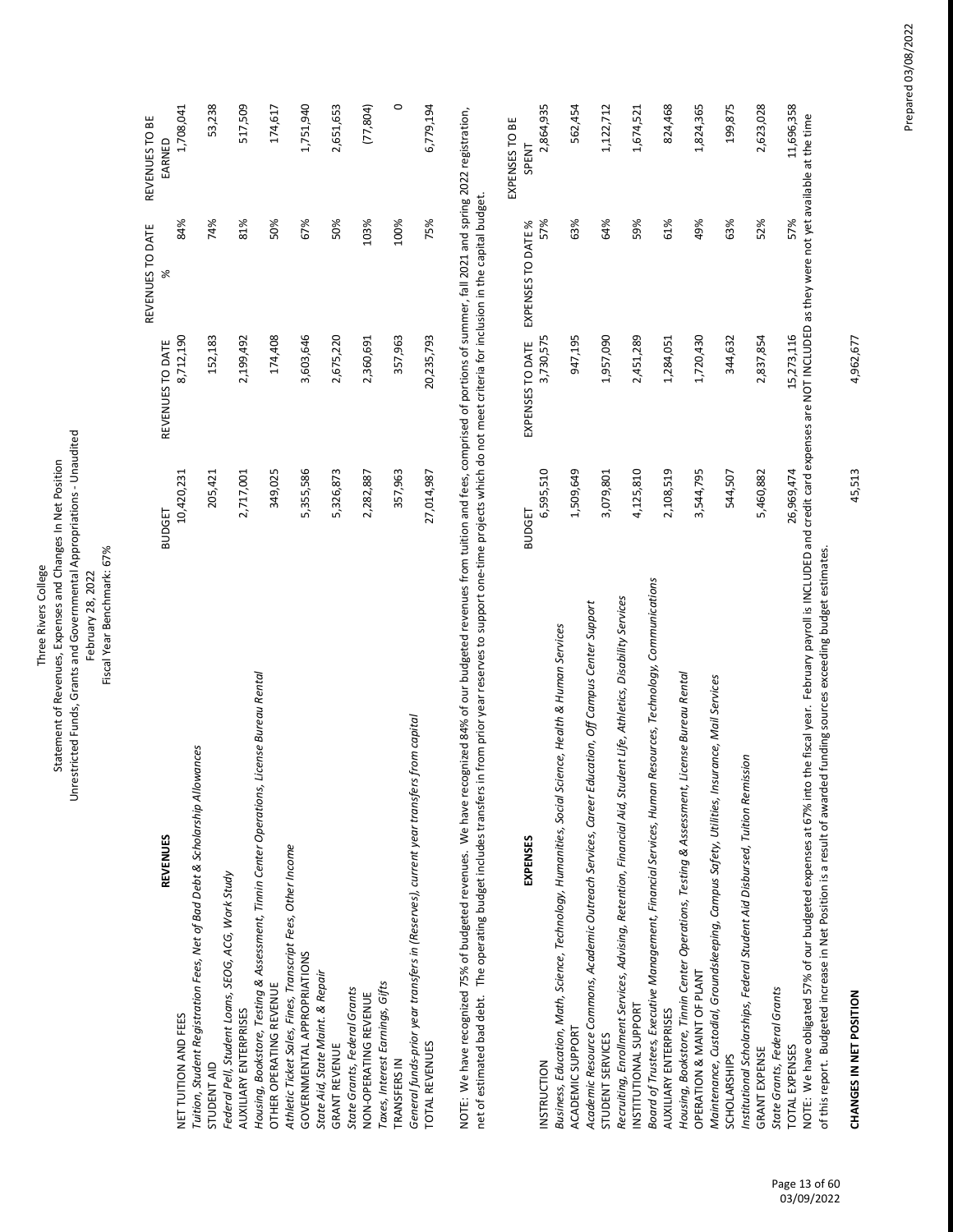#### Capital Budget - Unaudited February 28, 2022<br>Fiscal Year Benchmark: 67% Fiscal Year Benchmark: 67% Capital Budget - Unaudited Three Rivers College Three Rivers College February 28, 2022

| FUNDING SOURCES                                    | <b>BUDGET</b> | SOURCES TO<br>DATE | SOURCES TO<br>DATE % | SOURCES TO BE<br>EARNED |
|----------------------------------------------------|---------------|--------------------|----------------------|-------------------------|
| <b>RESTRICTED</b>                                  |               |                    |                      |                         |
| HEERF (CARES) federal grant                        | 3,827,401     | 517,849            | 14%                  | 3,309,553               |
| UNRESTRICTED                                       |               |                    |                      |                         |
| General funds - prior year transfers in (Reserves) | 1,474,210     | 905,643            | 61%                  | 568,567                 |
| General funds - current year transfers in          |               |                    | #DIV/0!              | $\circ$                 |
| TOTAL FUNDING SOURCES                              | 5,301,611     | 1,423,492          | 27%                  | 3,878,119               |
|                                                    |               |                    |                      |                         |
| USES OF FUNDS                                      | <b>BUDGET</b> | USES TO DATE       | USES TO DATE %       | USES UNSPENT            |
| Sikeston Location roof                             | 240,000       | 5,580              | 2%                   | 234,420                 |
| Westwood Event Center upgrades                     | 210,531       |                    |                      | 210,531                 |
| Libla Family Sports Complex                        | 183,747       |                    | ఠ శ                  | 183,747                 |
| Westover Administration Building repairs           | 200,000       | 157,354            |                      | 42,646                  |
| HVAC upgrades                                      | 2,500,000     | 77,450             |                      | 2,422,550               |
| Campus restroom upgrades                           | 500,000       |                    |                      | 500,000                 |
| Keyless entry locks                                | 556,901       | 278,451            |                      | 278,451                 |
| Landscaping, Lighting and other land improvements  | 115,531       |                    |                      | 54,070                  |
| Tinnin Fine Arts Center refurbish                  | 90,500        | 61,461<br>12,080   |                      | 78,420                  |
| <b>Ballfield improvements</b>                      | 548,462       | 547,911            | 100%                 | 551                     |
| Fleet vehicles                                     | 35,000        |                    | 0%                   | 35,000                  |
| Farm outbuilding/restroom                          | 120,939       | 121,257            | 100%                 | (318)                   |
| TOTAL EXPENSES                                     | 5,301,611     | 1,261,544          | 24%                  | 4,040,067               |
| NET SURPLUS (DEFICIT)                              |               | 161,948            |                      |                         |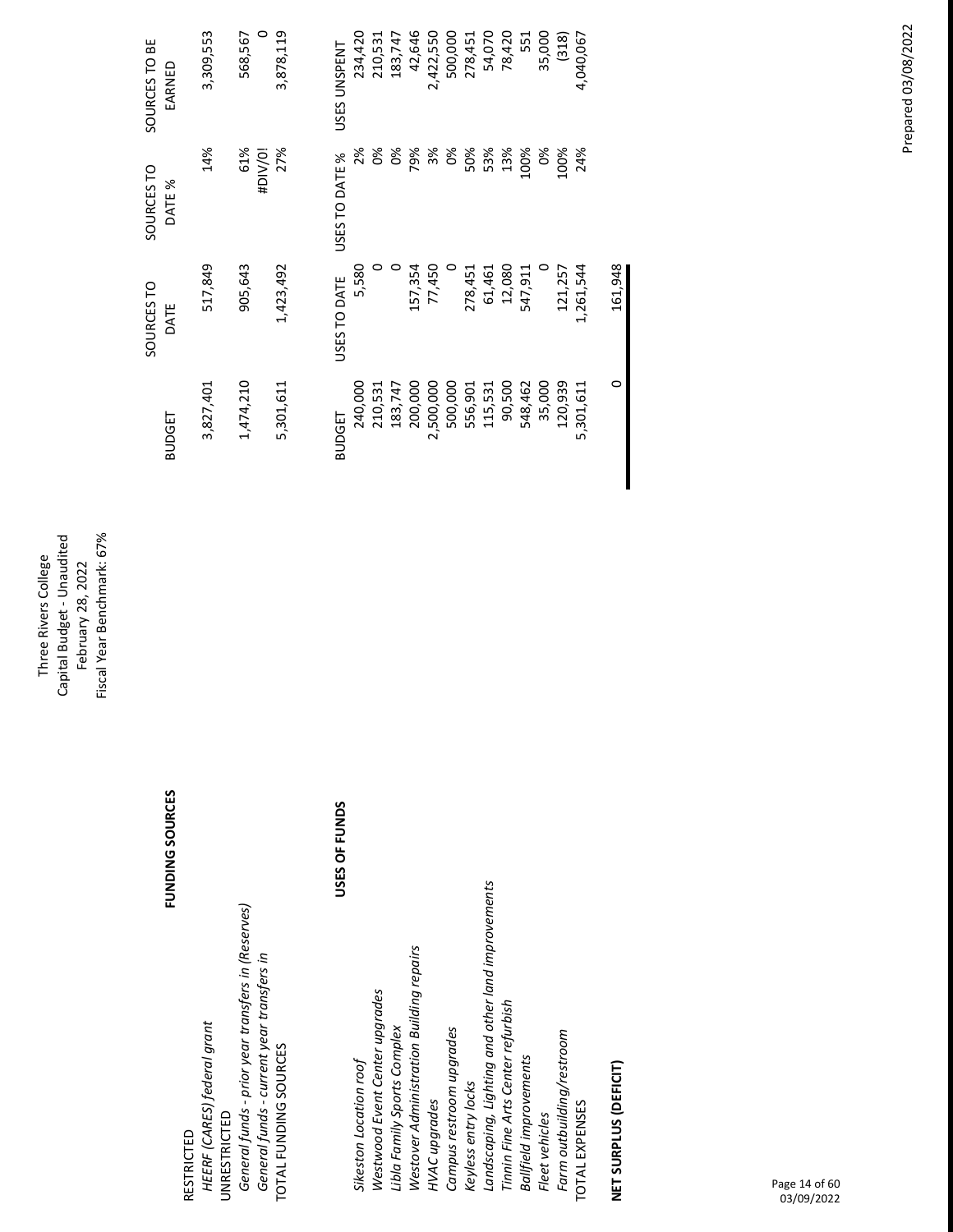#### **THREE RIVERS COMMUNITY COLLEGE CASH IN BANKS**

March 1, 2022

|                                      | 02/01/22     | 03/01/22     |
|--------------------------------------|--------------|--------------|
| <b>CURRENT FUND</b>                  |              |              |
| Cash Funds                           |              |              |
| <b>Bookstore</b>                     | 2,000.00     | 2,000.00     |
| Petty Cash                           | 200.00       | 200.00       |
| <b>Vending Machines</b>              | 137.00       | 137.00       |
| <b>Business Office</b>               | 1,888.00     | 1,888.00     |
| <b>Total Cash Funds</b>              | 4,225.00     | 4,225.00     |
| <b>General Accounts</b>              |              |              |
| Southern Bank - General Funds        | 8,541,820.41 | 7,093,583.64 |
| Southern Bank - Credit Cards         | 128,339.38   | 94,774.30    |
| <b>Total General Accounts</b>        | 8,670,159.79 | 7,188,357.94 |
| <b>Restricted Bank Accounts</b>      |              |              |
| Payroll Account - Southern Bank      | 14,927.56    | 14,945.97    |
| <b>Federal Clearing Account</b>      | 148,561.62   |              |
| <b>Flexible Spending Account</b>     | 10,004.15    | 10,003.82    |
| <b>Total Restricted Accounts</b>     | 173,493.33   | 24,949.79    |
| <b>TOTAL CURRENT FUND</b>            | 8,847,878.12 | 7,217,532.73 |
| <b>HOUSING FUND</b>                  |              |              |
| <b>General Accounts</b>              |              |              |
| Rivers Ridge Account - Southern Bank | 85,637.98    | 82,033.25    |
| <b>Total General Accounts</b>        | 85,637.98    | 82,033.25    |
| <b>TOTAL HOUSING FUND</b>            | 171,275.96   | 164,066.50   |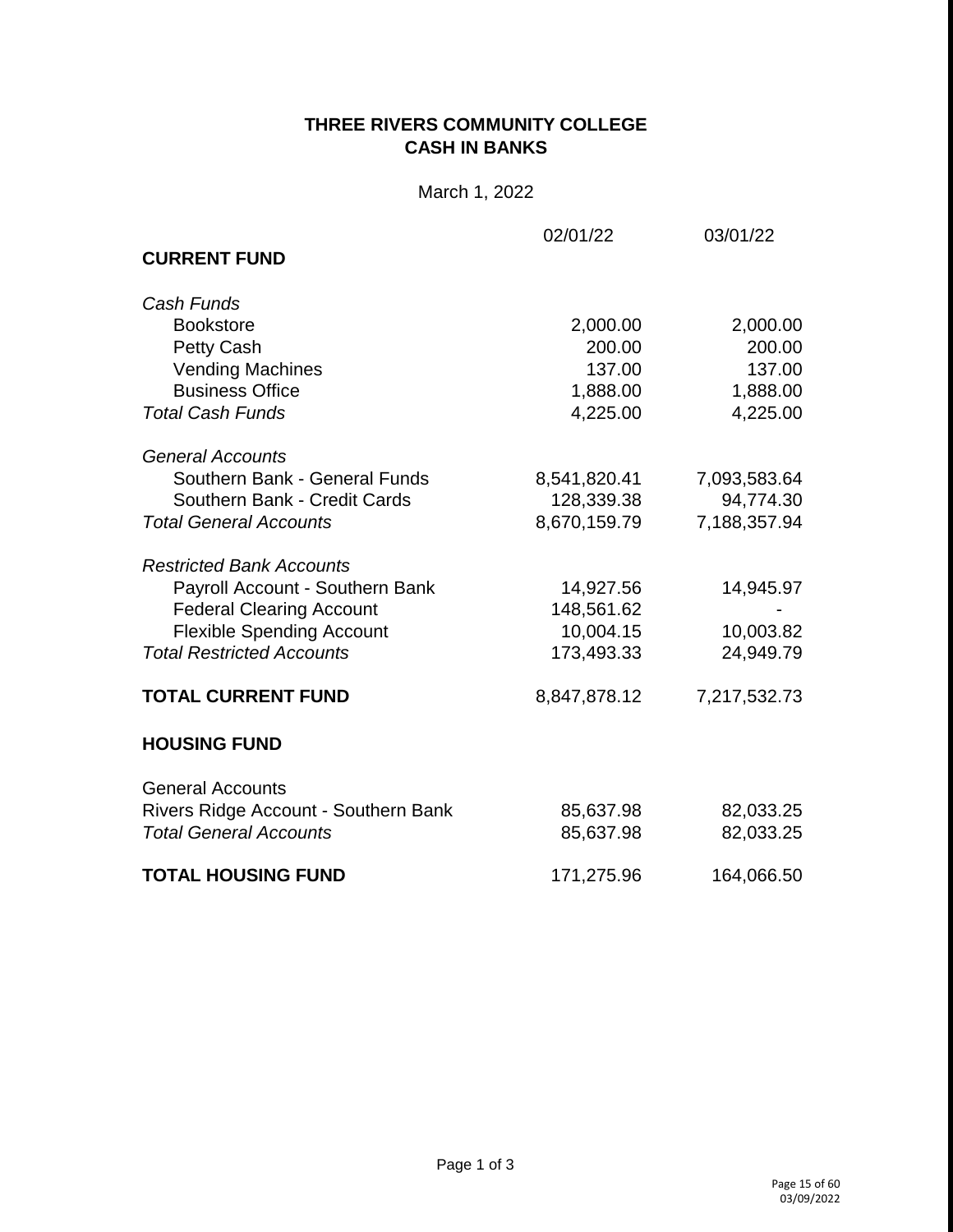|                                                                                            | 02/01/22                     | 03/01/22                     |
|--------------------------------------------------------------------------------------------|------------------------------|------------------------------|
| <b>PLANT FUND</b>                                                                          |                              |                              |
| <b>General Accounts</b><br><b>Plant Fund - Southern Bank</b><br><b>Total Bank Accounts</b> | 3,798,039.97<br>3,798,039.97 | 6,647,087.83<br>6,647,087.83 |
| Certificates of Deposit                                                                    |                              |                              |
|                                                                                            |                              |                              |
| <b>Total Certificates of Deposit</b>                                                       |                              |                              |
| <b>TOTAL PLANT FUND</b>                                                                    | 3,798,039.97                 | 6,647,087.83                 |
| <b>AGENCY FUND</b>                                                                         |                              |                              |
| <b>Bank Accounts</b><br>Agency Account - Southern Bank                                     | 447,645.98                   | 469,749.81                   |
| Certificates of Deposit<br>Restricted CD's & Savings                                       | 321,759.75                   | 321,759.75                   |
| <b>TOTAL AGENCY FUND</b>                                                                   | 769,405.73                   | 791,509.56                   |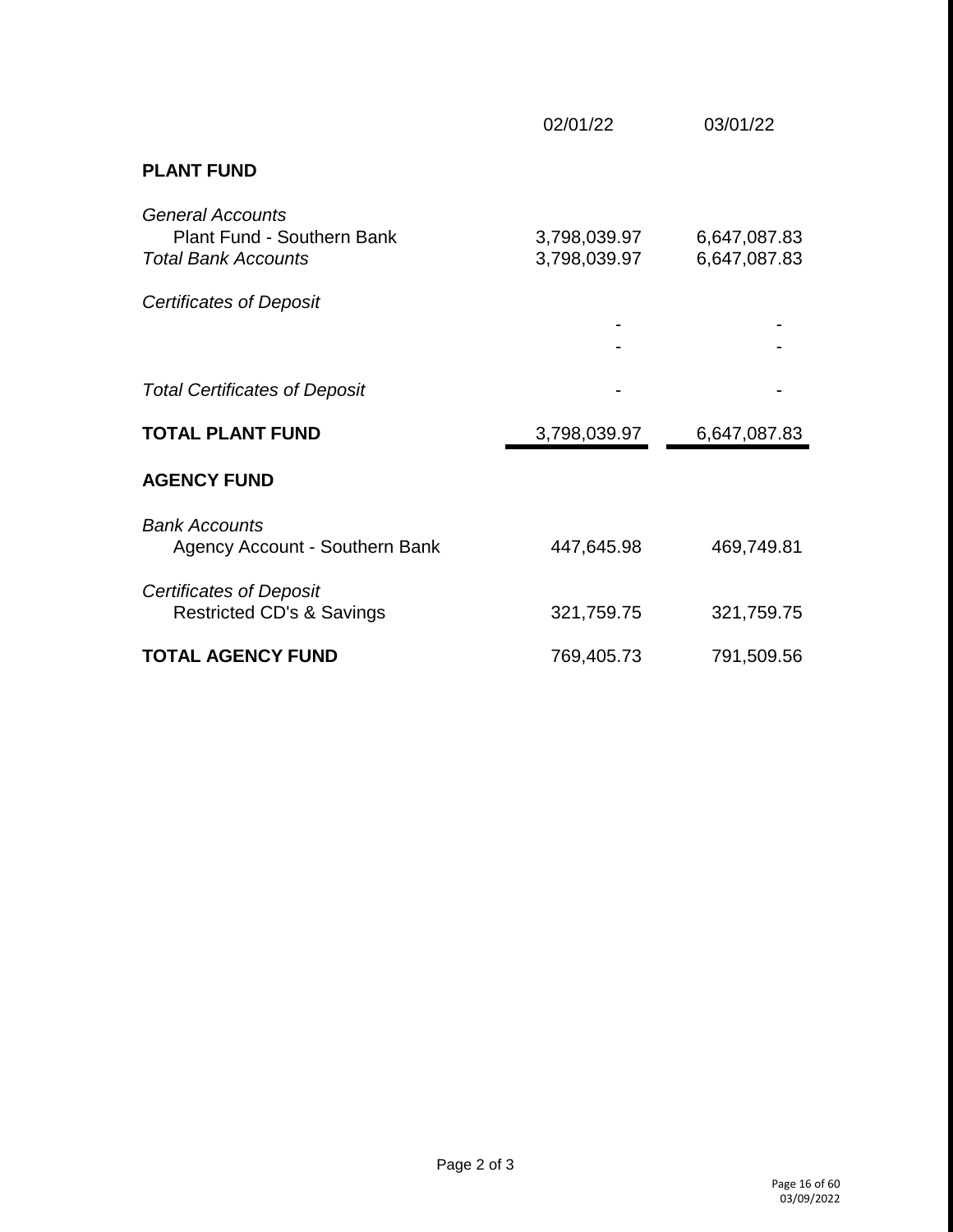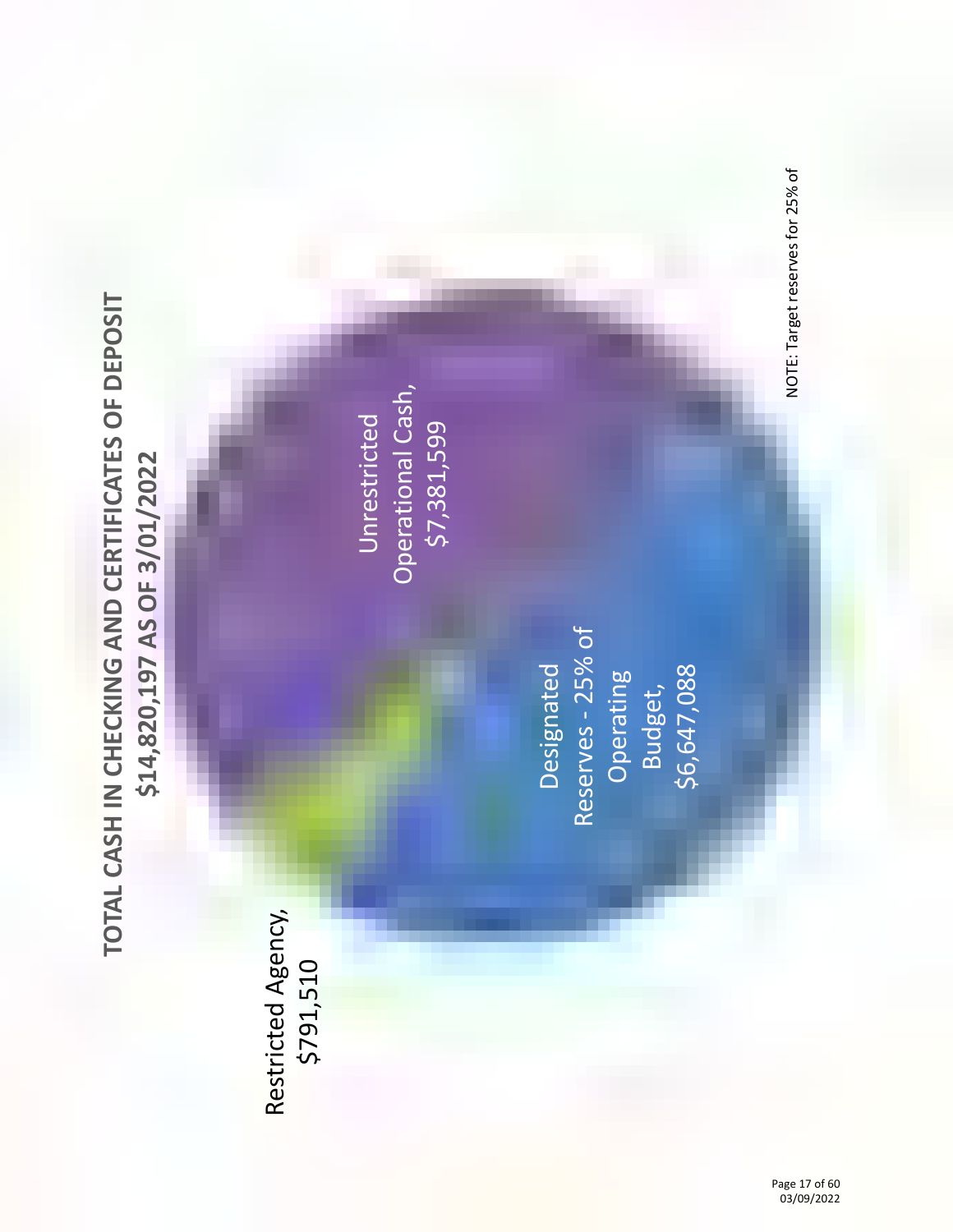#### THREE RIVERS COLLEGE CERTIFICATE OF DEPOSIT

#### **CERTIFICATES OF DEPOSIT AS OF February 28, 2022**

| <b>DESCRIPTION</b><br>AMOUNT<br>CD#<br>TERM<br><b>DATE</b><br>RATE<br>BANK |
|----------------------------------------------------------------------------|
|----------------------------------------------------------------------------|

Total Contingency Fund **Fund -**

#### **SCHOLARSHIP/ENDOWMENT CERTIFICATES AS OF February 28, 2022**

| CD# | BANK                               | <b>RATE</b> | <b>DATE</b> | TERM     | AMOUNT | <b>DESCRIPTION</b>         |
|-----|------------------------------------|-------------|-------------|----------|--------|----------------------------|
|     | 2136801 First Midwest Bank of P.B. | 0.40        | 03/05/97    | 03/05/22 |        | 5,000.00 Thelma Jackson    |
|     | 2017004363 Commerce Bank           | 0.30        | 03/30/88    | 03/30/22 |        | 10,000.00 Myrtle Corbett   |
|     | 423137249 Regions Bank             | 0.01        | 05/12/88    | 04/02/22 |        | 2,833.00 Combined Sch      |
|     | 9525 First Missouri State Bank     | 0.85        | 05/06/93    | 05/06/22 |        | 2,000.00 Carl Wiseman      |
|     | 10140 First Midwest Bank of P.B.   | 1.00        | 11/06/89    | 05/06/22 |        | 5,000.00 Charlotte Stone   |
|     | 5017843040 Commerce Bank           | 0.01        | 05/01/97    | 05/07/22 |        | 2,900.00 Miles Hays        |
|     | 2012008906 Commerce Bank           | 0.05        | 05/11/81    | 05/11/22 |        | 4,526.11 P.C. Hays, Sr.    |
|     | 2016007496 Commerce Bank           | 0.03        | 05/14/90    | 05/14/22 |        | 3,835.00 Bill Vinson       |
|     | 25103 First Midwest Bank of P.B.   | 0.40        | 05/14/99    | 05/14/22 |        | 5,000.00 Thelma Jackson    |
|     | 21031218 US Bank of Poplar Bluff   | 0.25        | 05/15/94    | 05/15/22 |        | 2,192.00 Greg Starnes      |
|     | 2038701 First Midwest Bank of P.B. | 0.65        | 05/16/96    | 05/16/22 |        | 5,000.00 Thelma Jackson    |
|     | 21028105 US Bank of Poplar Bluff   | 0.25        | 05/22/91    | 05/22/22 |        | 29,782.32 Myrtle Rutland   |
|     | 21028106 US Bank of Poplar Bluff   | 0.25        | 05/22/91    | 05/22/22 |        | 20,000.00 Myrtle Rutland   |
|     | 7236 First Missouri State Bank     | 0.50        | 05/26/89    | 05/26/22 |        | 16,350.00 Jackie Watson    |
|     | 110260320 Southern Bank            | 0.85        | 06/02/86    | 06/02/22 |        | 1,000.00 Hulen Spencer     |
|     | 2016012267 Commerce Bank           | 0.025       | 06/04/92    | 06/04/22 |        | 2,350.00 Bill Vinson       |
|     | 423135383 Regions Bank             | 1.49        | 12/04/04    | 06/04/22 |        | 1,650.00 R. Couperus       |
|     | 110274305 Southern Bank            | 0.90        | 05/30/86    | 06/30/22 |        | 5,200.00 Mabel Swindel     |
|     | 21030291 US Bank of Poplar Bluff   | 0.25        | 07/07/93    | 07/07/22 |        | 1,405.00 Joshua Bowman     |
|     | 2019003547 Commerce Bank           | 0.40        | 07/08/90    | 07/08/22 |        | 4,000.00 P.C. Hays, Jr.    |
|     | 423137157 Regions Bank             | 1.24        | 01/14/85    | 07/14/22 |        | 2,500.00 Dr. Miller        |
|     | 2170801 First Midwest Bank of P.B. | 0.50        | 07/11/97    | 07/30/22 |        | 10,925.00 Mabel Swindel    |
|     | 2012008112 Commerce Bank           | 0.30        | 08/11/92    | 08/11/22 |        | 1,000.00 Myra C. Hays      |
|     | 21024477 US Bank of Poplar Bluff   | 0.25        | 08/22/89    | 08/22/22 |        | 10,000.00 Myrtle Rutland   |
|     | 8036 First Missouri State Bank     | 0.50        | 08/23/90    | 08/23/22 |        | 4,000.00 Jackie Watson     |
|     | 1721901 First Midwest Bank of P.B. | 0.50        | 08/25/92    | 08/25/22 |        | 3,000.00 Odd Fellows       |
|     | 110270576 Southern Bank            | 0.60        | 08/27/85    | 08/27/22 |        | 5,000.00 Belle Hinrichs    |
|     | 14776 First Missouri State Bank    | 0.50        | 08/28/02    | 08/28/22 |        | 5,000.00 Helvey-Miller     |
|     | 21815 First Midwest Bank of P.B.   | 0.35        | 09/22/98    | 09/22/22 |        | 5,000.00 Jerome Burford    |
|     | 423137256 Regions Bank             | 0.01        | 05/12/88    | 10/02/22 |        | 1,024.34 Fred Morrow       |
|     | 24325 First Midwest Bank of P.B.   | 0.35        | 10/15/99    | 10/15/22 |        | 10,324.77 Norman Gamblin   |
|     | 2197201 First Midwest Bank of P.B. | 0.35        | 10/31/97    | 10/31/22 |        | 1,065.00 Gertrude Cox      |
|     | 23353 First Midwest Bank of P.B.   | 0.35        | 11/06/00    | 11/06/22 |        | 4,000.00 Coll. Achievement |
|     | 21028354 US Bank of Poplar Bluff   | 0.40        | 12/03/91    | 12/03/22 |        | 2,310.00 C.T. McDaniel     |
|     | 10369 First Missouri State Bank    | 1.10        | 12/05/95    | 12/05/22 |        | 5,000.00 Helvey-Miller     |
|     | 451038849 US Bank of Poplar Bluff  | 0.40        | 12/08/99    | 12/08/22 |        | 1,110.00 C.T. McDaniel     |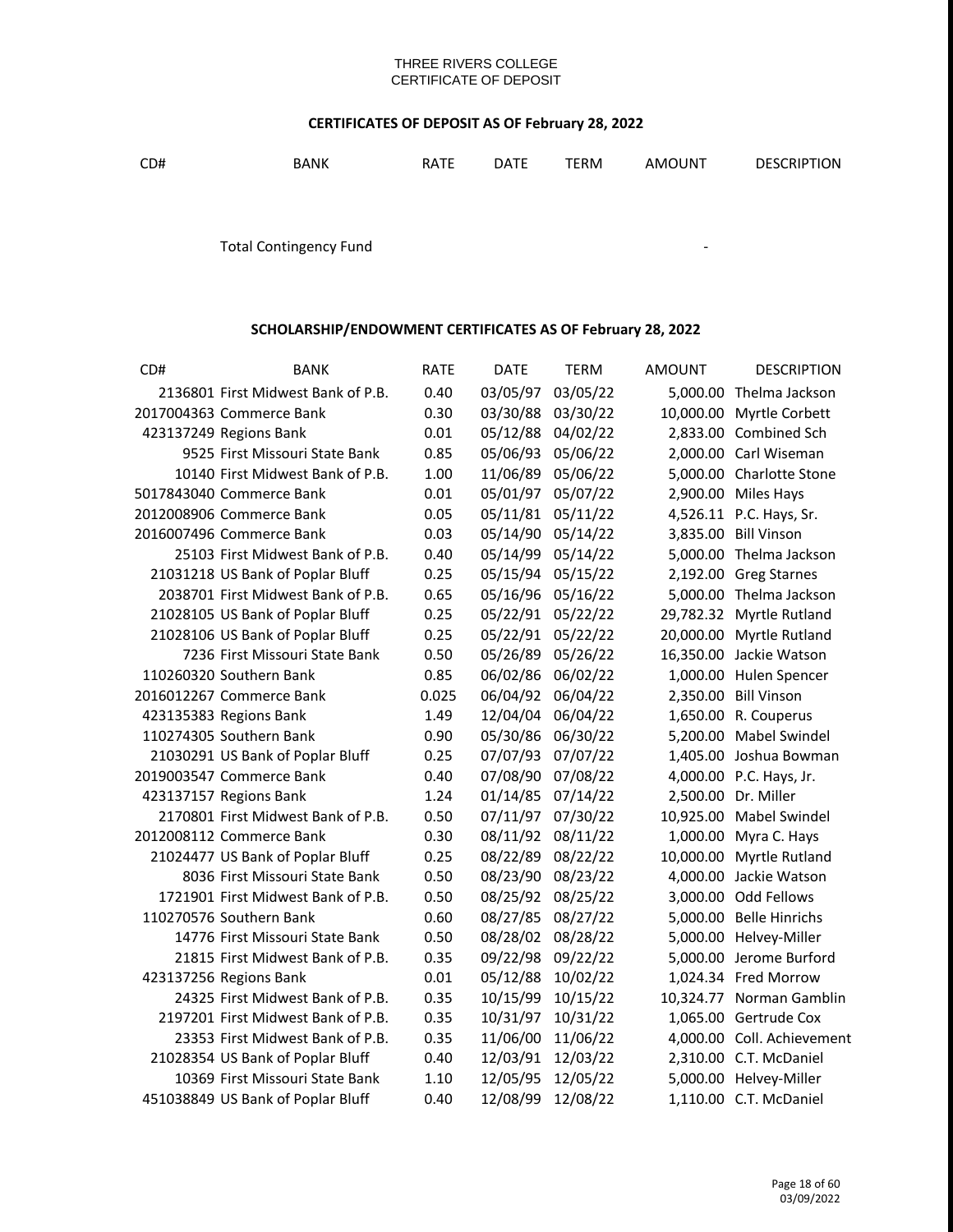#### THREE RIVERS COLLEGE CERTIFICATE OF DEPOSIT

| CD# | <b>BANK</b>                          | <b>RATE</b> | DATE     | TERM     | <b>AMOUNT</b> | <b>DESCRIPTION</b>       |
|-----|--------------------------------------|-------------|----------|----------|---------------|--------------------------|
|     | 2016012160 Commerce Bank             | 0.25        | 12/11/91 | 12/11/22 | 7.700.00      | <b>Bill Vinson</b>       |
|     | 43712 First Midwest Bank of P.B.     | 0.85        | 04/27/09 | 12/14/22 |               | 67.447.79 Holder-Rowland |
|     | 5016847453 Commerce Bank             | 0.25        | 12/22/97 | 12/22/22 |               | 10.000.00 Harold Prim    |
|     | 110239662 Southern Bank              | 1.00        | 01/05/91 | 01/05/23 |               | 1,412.53 Bulow Mem.      |
|     | 2213401 First Midwest Bank of P.B.   | 0.35        | 01/08/98 | 01/08/23 |               | 10.000.00 Jerome Burford |
|     | 352394707389 US Bank of Poplar Bluff | 0.25        | 08/19/88 | 02/18/23 |               | 2,061.55 James Warren    |
|     | 63761112 US Bank of Poplar Bluff     | 0.25        | 02/23/89 | 02/22/23 |               | 2.500.00 A. Garner       |
|     | 22246 First Midwest Bank of P.B.     | 1.05        | 02/25/98 | 02/25/23 |               | 1,658.87 Missy Braden    |
|     | 63760768 US Bank of Poplar Bluff     | 1.24        | 03/06/89 | 03/05/23 |               | 6,468.04 Butler Co Co-op |
|     | 63760632 US Bank of Poplar Bluff     | 1.54        | 07/02/89 | 07/01/23 |               | 1.226.80 A. Garner       |
|     | 2017004259 Commerce Bank             | 0.30        | 12/09/89 | 12/09/23 |               | 1,000.00 P.I. Church     |
|     | 63760695 US Bank of Poplar Bluff     | 1.73        | 04/04/85 | 04/05/24 | 1.001.63      | Lonnie Davis             |
|     | 2018004893 Commerce Bank             | 0.35        | 04/10/88 | 04/10/24 |               | 3,000.00 Myra C. Hays    |
|     | 423137173 Regions Bank               | 0.15        | 12/09/85 | 12/09/24 | 5.000.00      | <b>Mary Hinrichs</b>     |
|     |                                      |             |          |          |               |                          |

Total Agency Fund CD's and the state of the Sample State State State State State State State State State State S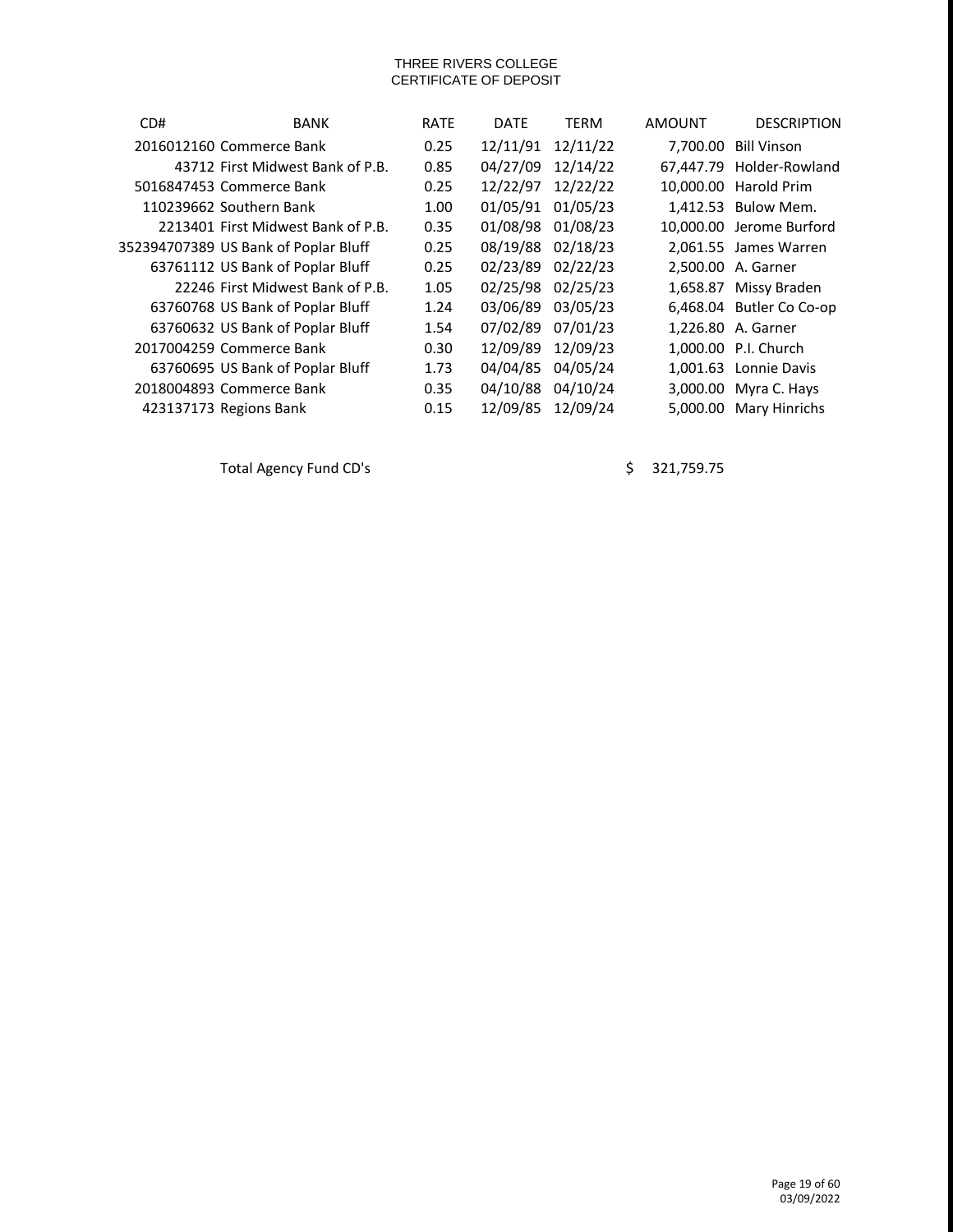#### **Three Rivers College CD Report As of February 28, 2022**

#### **Investment CDs**

| <b>Bank Account Interest Rate</b>  |                               |                                                     |                      |                          |
|------------------------------------|-------------------------------|-----------------------------------------------------|----------------------|--------------------------|
| <b>Bank</b>                        | Account<br>all except Federal | <b>Interest Rate</b>                                |                      |                          |
| Southern Bank                      | Funds                         | 0.50%                                               |                      |                          |
| <b>CDs Maturing</b>                |                               |                                                     |                      |                          |
| <b>Bank</b>                        | <b>Certificate Number</b>     | Endowment                                           | <b>Maturity Date</b> | Amount<br>$\blacksquare$ |
|                                    |                               |                                                     |                      | п                        |
| Total                              |                               |                                                     |                      | п                        |
| Responses                          |                               |                                                     |                      |                          |
| <b>Bank</b>                        |                               |                                                     |                      |                          |
| Contact                            |                               |                                                     |                      |                          |
| Comment                            |                               |                                                     |                      | $\blacksquare$           |
| Amount                             |                               |                                                     |                      |                          |
| 3 months                           |                               |                                                     |                      |                          |
| 6 months                           |                               |                                                     |                      |                          |
| 9 months                           |                               |                                                     |                      |                          |
| 1 year                             |                               |                                                     |                      |                          |
| <b>CDs Transferred</b>             |                               |                                                     |                      |                          |
| п                                  |                               | <b>Endowment CDs Transferred to Endowment Trust</b> |                      |                          |
|                                    |                               |                                                     |                      |                          |
| <b>CDs Maturing</b><br><b>Bank</b> | <b>Certificate Number</b>     | Endowment                                           | <b>Maturity Date</b> | Amount                   |
|                                    |                               |                                                     |                      |                          |
|                                    |                               |                                                     |                      |                          |

**Total -**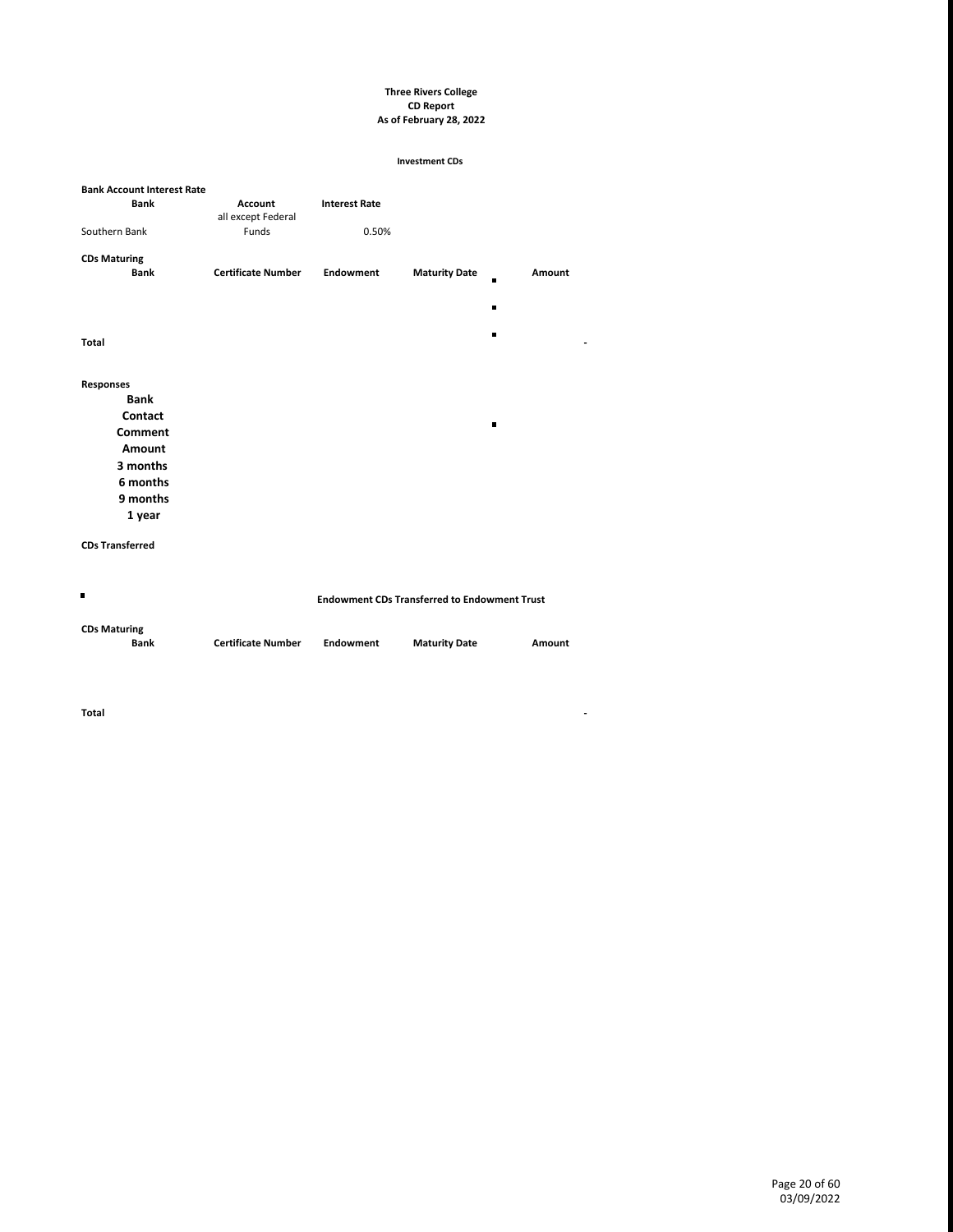# **THREE RIVERS COMMUNITY COLLEGE Summary of Checks Issued Month of FEBRUARY 2022**

| <b>Current Fund:</b> | <b>General Fund - Southern Bank</b>         | \$3,083,139.71 |
|----------------------|---------------------------------------------|----------------|
| Housing Fund:        | Rivers Ridge - Southern Bank                | 2,179.87       |
| Plant Fund:          | <b>Construction Account - Southern Bank</b> |                |
| Agency Fund:         | Agency Account - Southern Bank              | 27,946.51      |
|                      | <b>Grand Total</b>                          | \$3,113,266.09 |

This is to certify that the above is supported by invoices, purchase orders, and other pertinent data on file in the College Business Office. Approved by the Board of Trustees, this 15th day of March 2022.

Chairman, Board of Trustees

Secretary, Board of Trustees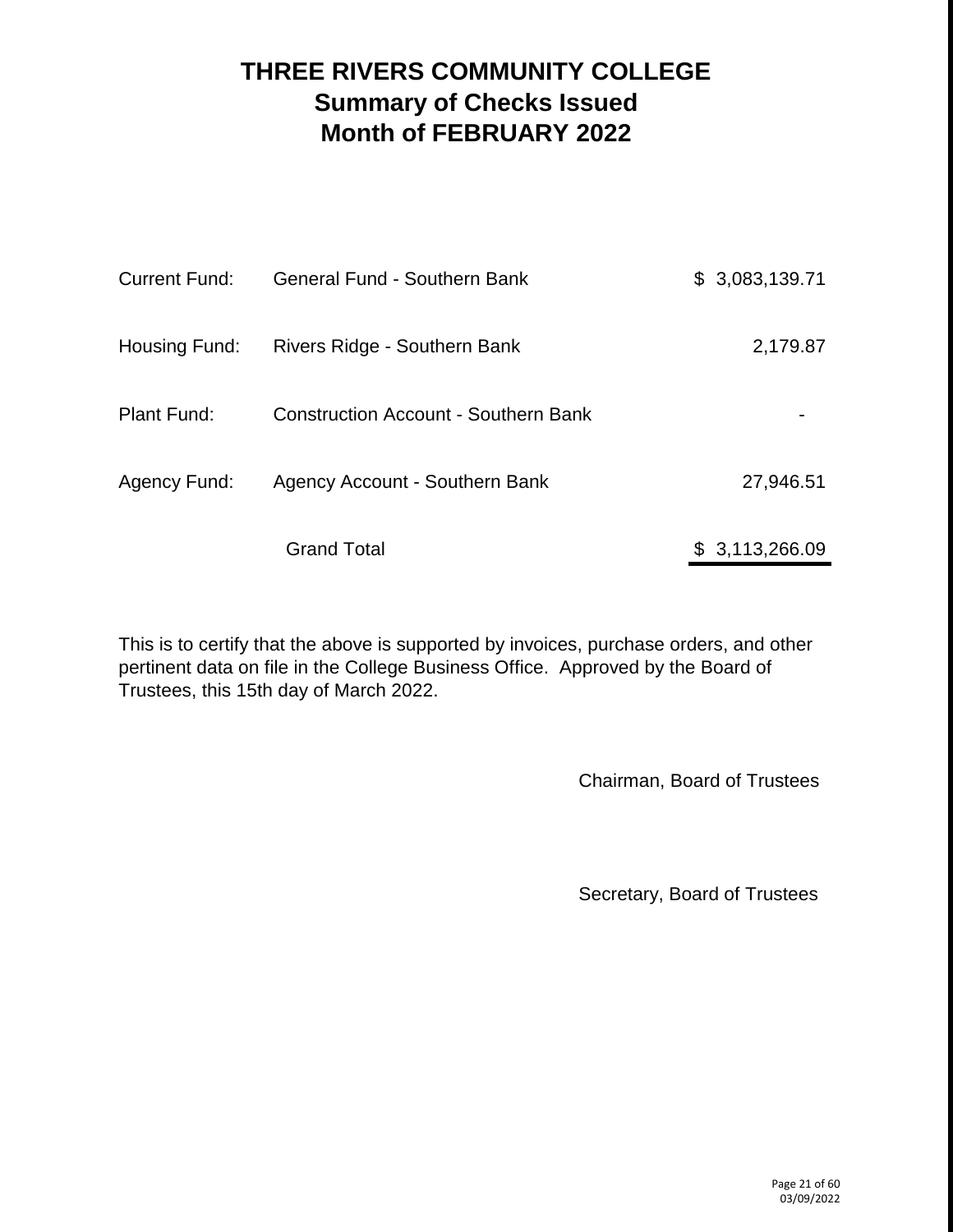**THREE RIVERS COLLEGE BID REPORT AS OF MARCH 9, 2022**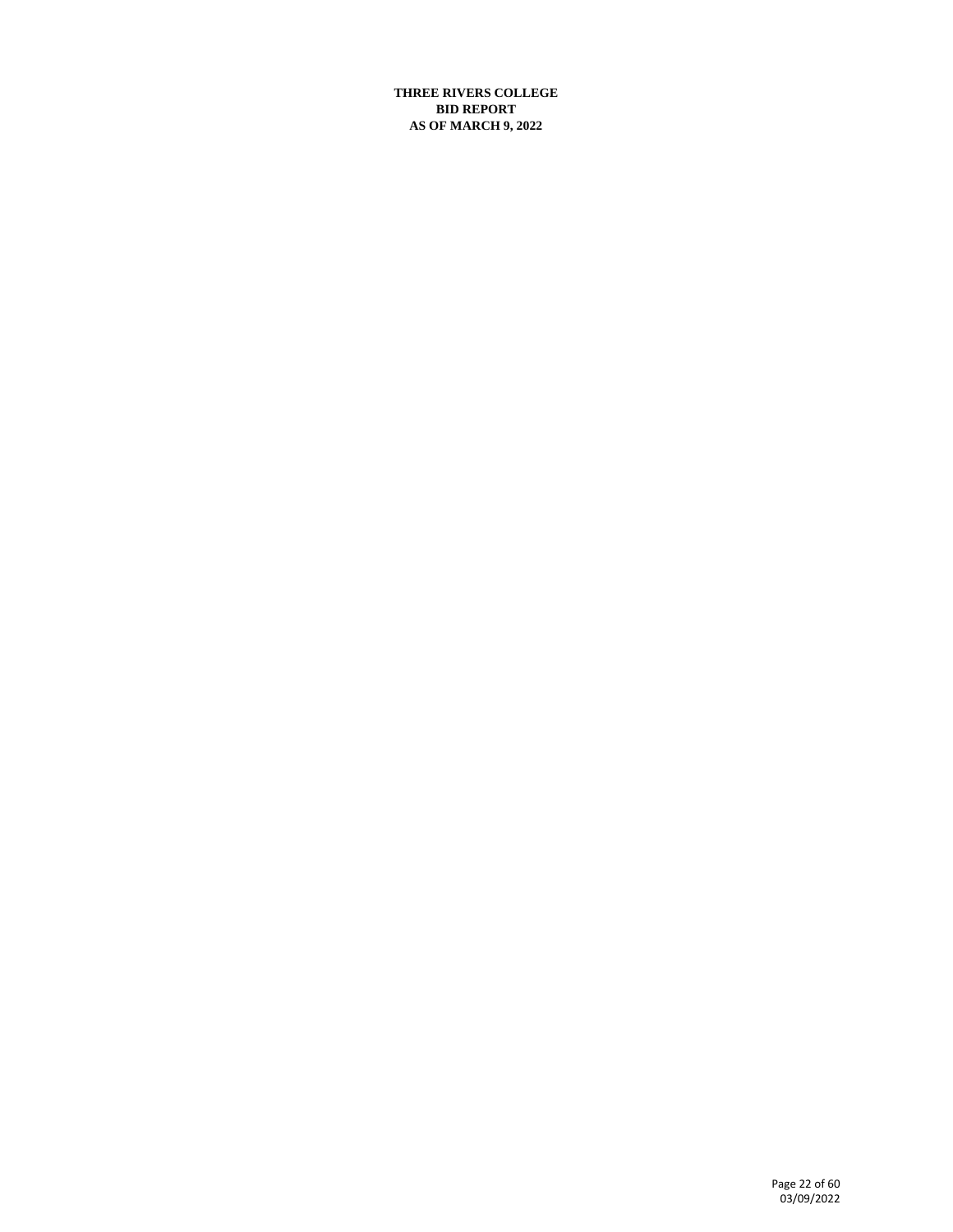#### **March 2022 President's Report**

- Dexter Trivia Night February 17
- District 20 FBLA Conference February 18
- SEMO Superintendent's Luncheon March 2
- Region 16 Tournament Championship March 4 & 5
- Showing of the Movie "Harriet" March 9
- PB Trivia Night Holiday Inn March 10

#### • **Upcoming Events**

- o NJCAA National Tournament March 16 21
- o POTA/Rodgers, Dailey & Vincent March 20
- o POTA, Alvin Youngblood Hart March 24
- o Spelling Bee March 26
- o College Transfer Fair April 6
- o POTA, An Unforgettable Century April 7
- o POTA/Rodgers, Rhonda Vincent April 8
- o Red Birds Day at the Ballpark April 9
- o Distinguished Alumni Reception April 11
- o Music Department's Spring Recital April 12
- o Easter Break April 14, 15 & 18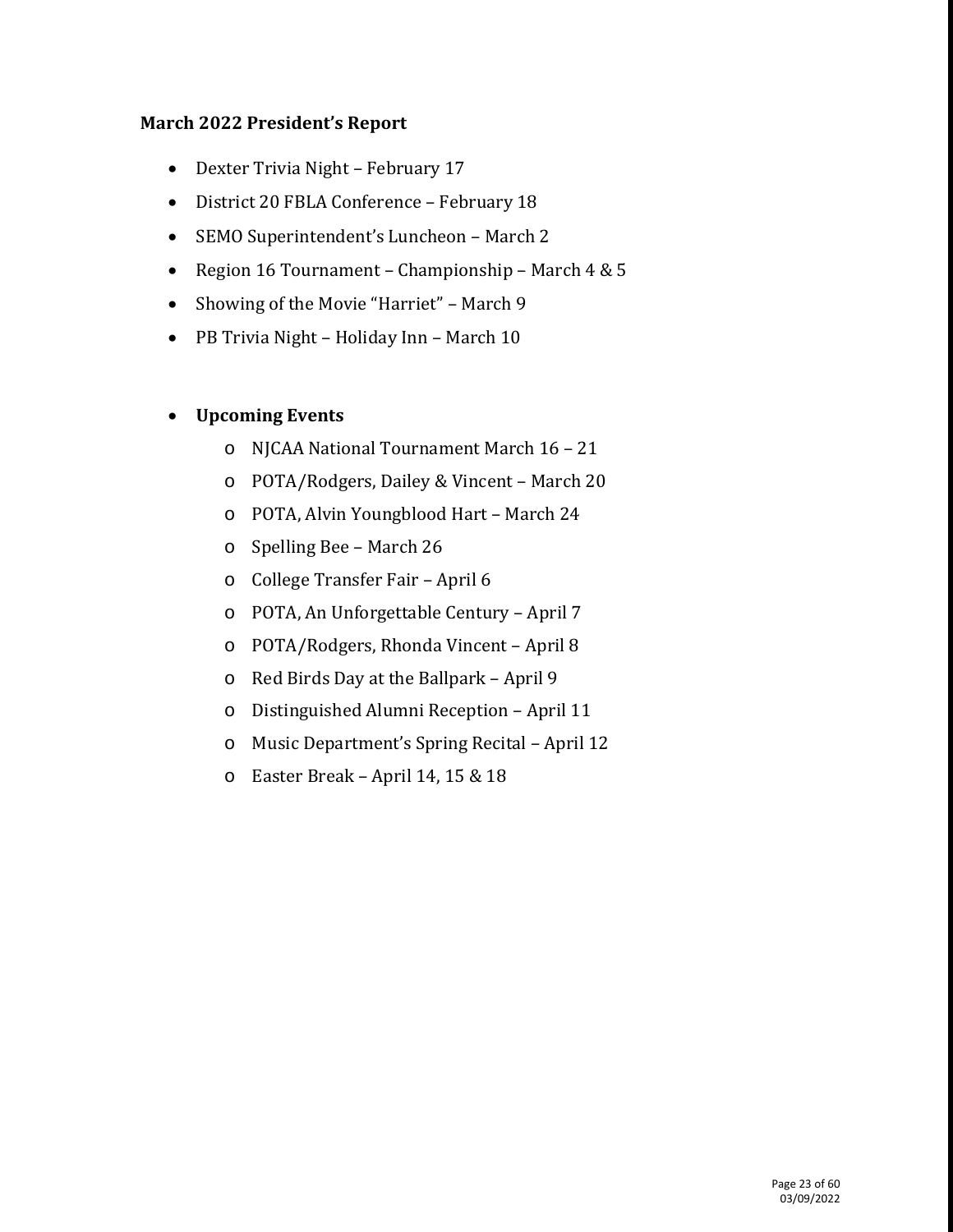#### **A G E N D A Executive Session Tuesday, March 15, 2022**

#### **I. Executive Session**

- 1. Personnel and any other matters covered by RSMo Section 610.021
- 2. Real Estate/Property and other matters covered by RSMo Section 610.021.2
- 3. Legal and other matters covered by RSMo Section 610.021.1

#### **II. Adjournment**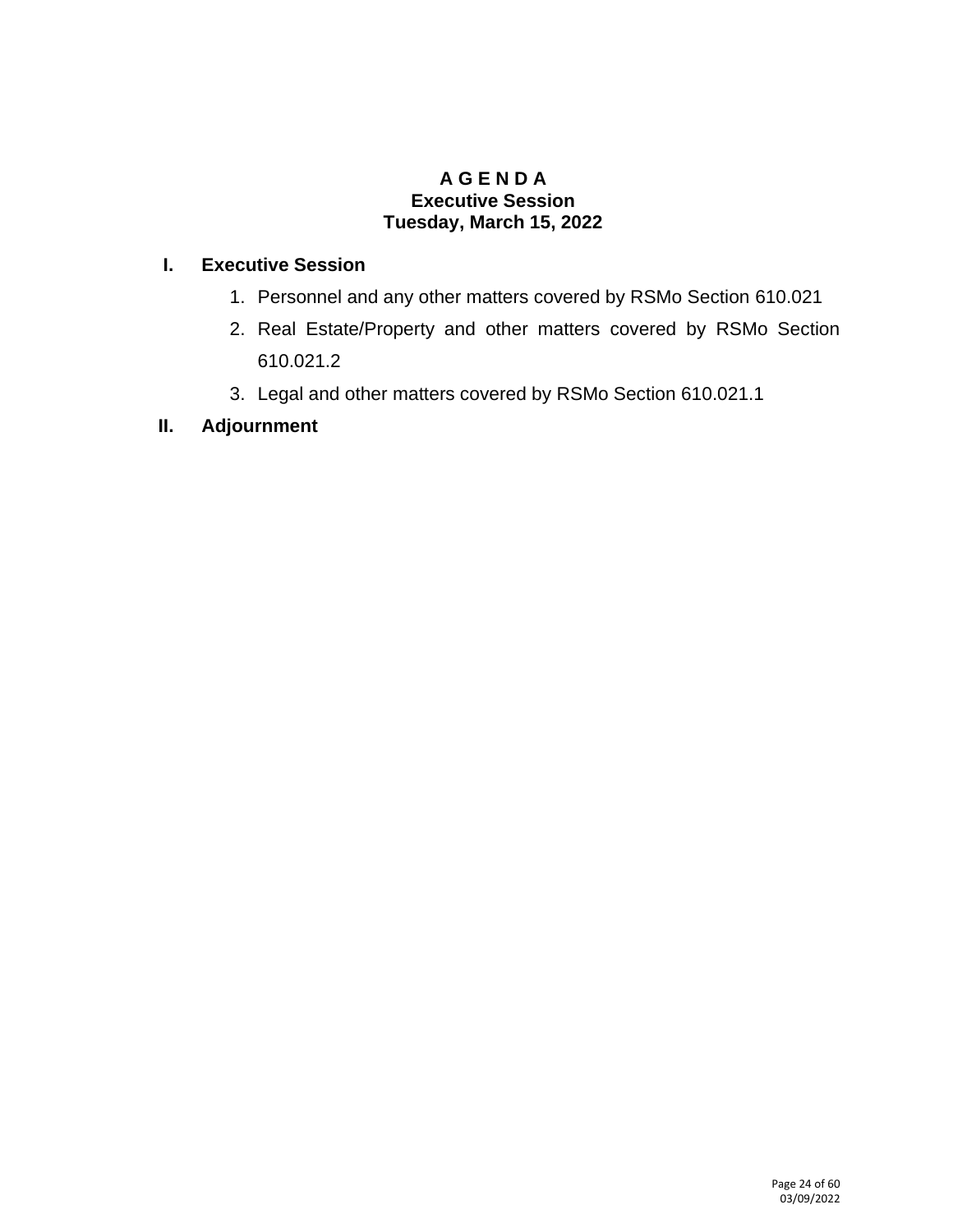#### **V1. Consideration and approval of changes to GAP 1101 Debts to the College**

#### **BACKGROUND INFORMATION**—

#### **HISTORY**

Initial policy approved in March 2010 as GAP 1001. Minor revision in January 2016 to GAP 1001 to GAP 1101 due to addition of sub section 1100 College Operations to provide proper alignment of section and subsection numbering system. On September 21, 2016 the change of the college name to Three Rivers College was approved. This revision is the addition of pay period for withholding of debts to the College according to applicable law.

#### **POSSIBLE ALTERNATIVES**

None

#### **FINANCIAL IMPLICATIONS**

None

#### **ADMINISTRATIVE RECOMMENDATIONS**

Approve changes as presented.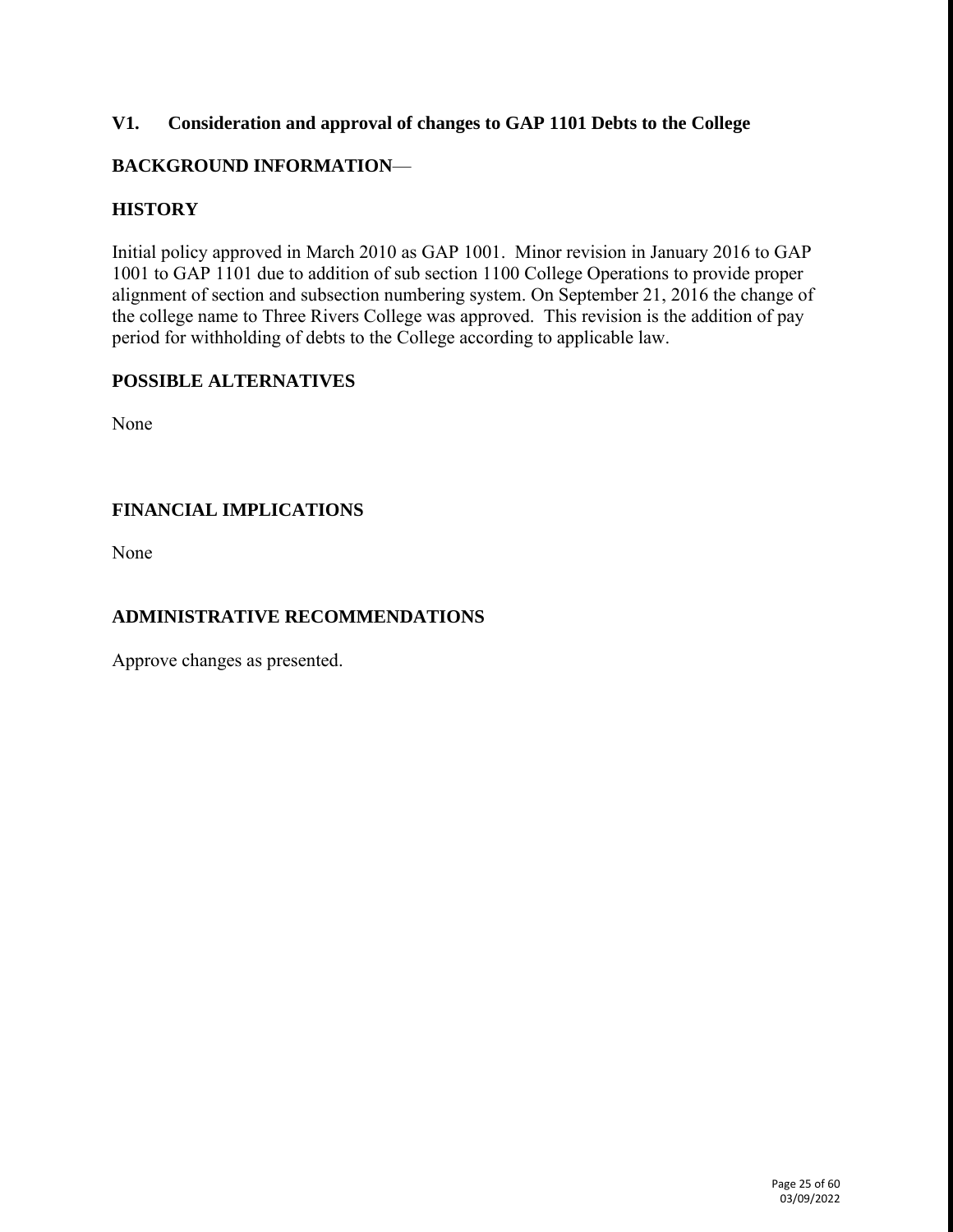#### **THREE RIVERS COLLEGE GENERAL ADMINISTRATION POLICY**

Section: 1000 General Administration Sub Section: 1100 College Operations Title: GAP 1101 Debts to the College Page 1 of 2 Associated Regulation: PR 4520 Payroll Deductions References: Supersedes: NA Responsible Administrator**:** Chief Financial Officer Initial Approval: 03-24-2010 Last Revision: 03-15-2022

Three Rivers College in support of its educational mission is committed to the concept of teaching the principles of personal integrity and responsibility to all persons engaged in learning activities at the college. One concept within this framework is the timely payment of debts when owed.

Appropriate due dates for debts to the College will be set and adhered to for all individuals doing business with Three Rivers College. All debts not paid by the published due dates will be considered past due.

Three Rivers College reserves the right to use any and all legal means to collect past due debt including but not limited to the placement of said debts with a collection agency and the appropriate legal action as allowed under local, state, and federal statutes.

Employees of Three Rivers College who owe monies to the College which are past due will incur payroll deductions to satisfy the balance owed. Financial Services in collaboration with the Office of Human Resources will determine the withholding according to applicable laws.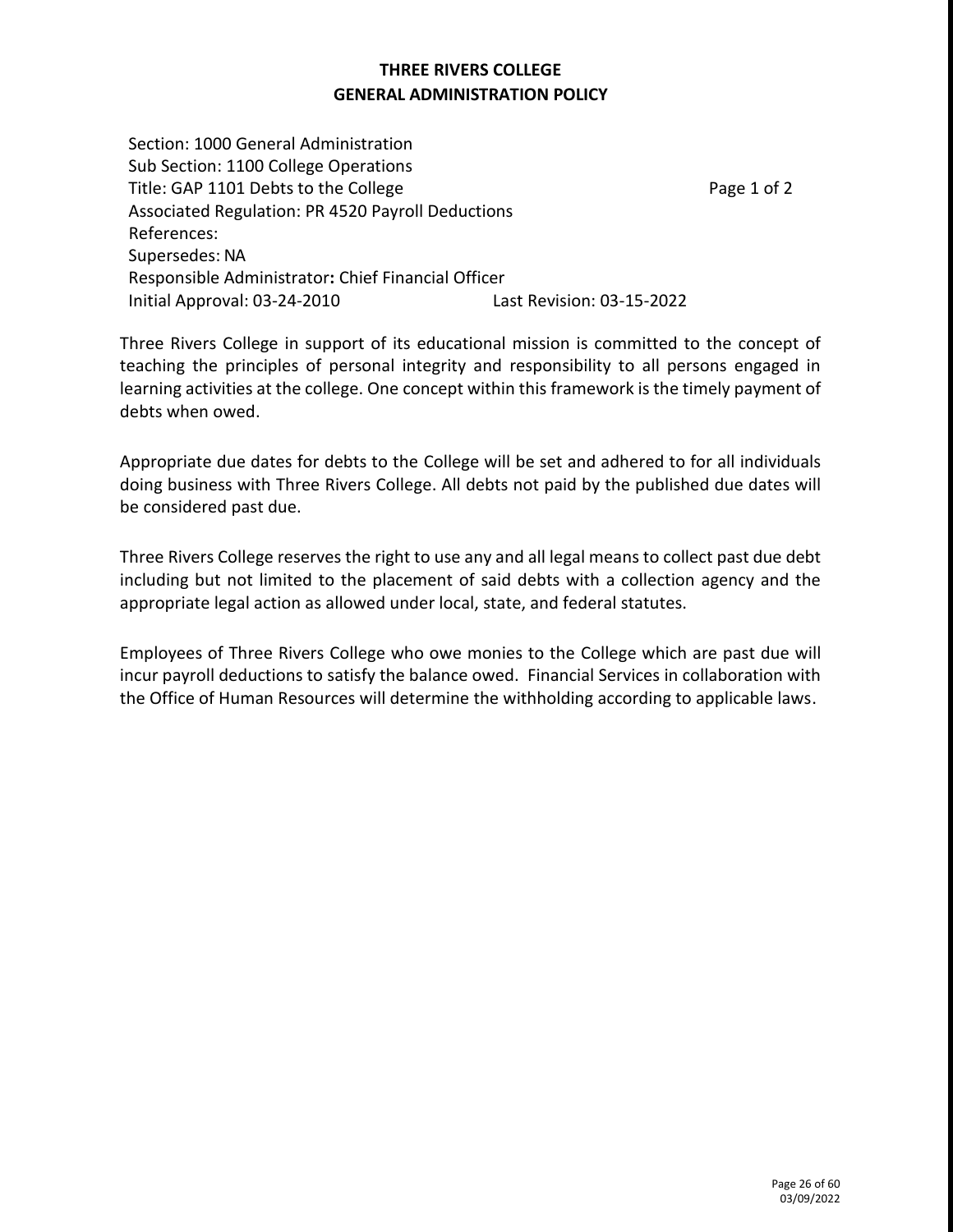#### **THREE RIVERS COLLEGE GENERAL ADMINISTRATION POLICY**

Section: 1000 General Administration Sub Section: 1100 College Operations Title: GAP 1101 Debts to the College **Page 2 of 2** Page 2 of 2 Associated Regulation: PR 4520 Payroll Deductions References: Supersedes: NA Responsible Administrator**:** Chief Financial Officer Initial Approval: 03-24-2010 Last Revision: 03-15-2022

#### **DOCUMENT HISTORY:**

| $03 - 24 - 2010$   | Initial approval of policy GAP 1001 Debts to College.                                                                                                                                                                                                                          |
|--------------------|--------------------------------------------------------------------------------------------------------------------------------------------------------------------------------------------------------------------------------------------------------------------------------|
| $01-13-2016$ :     | Minor Revision to GAP 1001 Debts to the College. GAP 1001 Debts to<br>the College was revised to GAP 1101 Debts to the College due to the<br>addition of sub section number 1100 College Operations to provide<br>proper alignment of section and subsection numbering system. |
| 09-21-2016:        | The College Board of Trustees approved the name change of the college<br>from Three Rivers Community College to Three Rivers College.                                                                                                                                          |
| $03 - 15 - 2022$ : | Revision of pay period for withholding of debts to the College according<br>to applicable law.                                                                                                                                                                                 |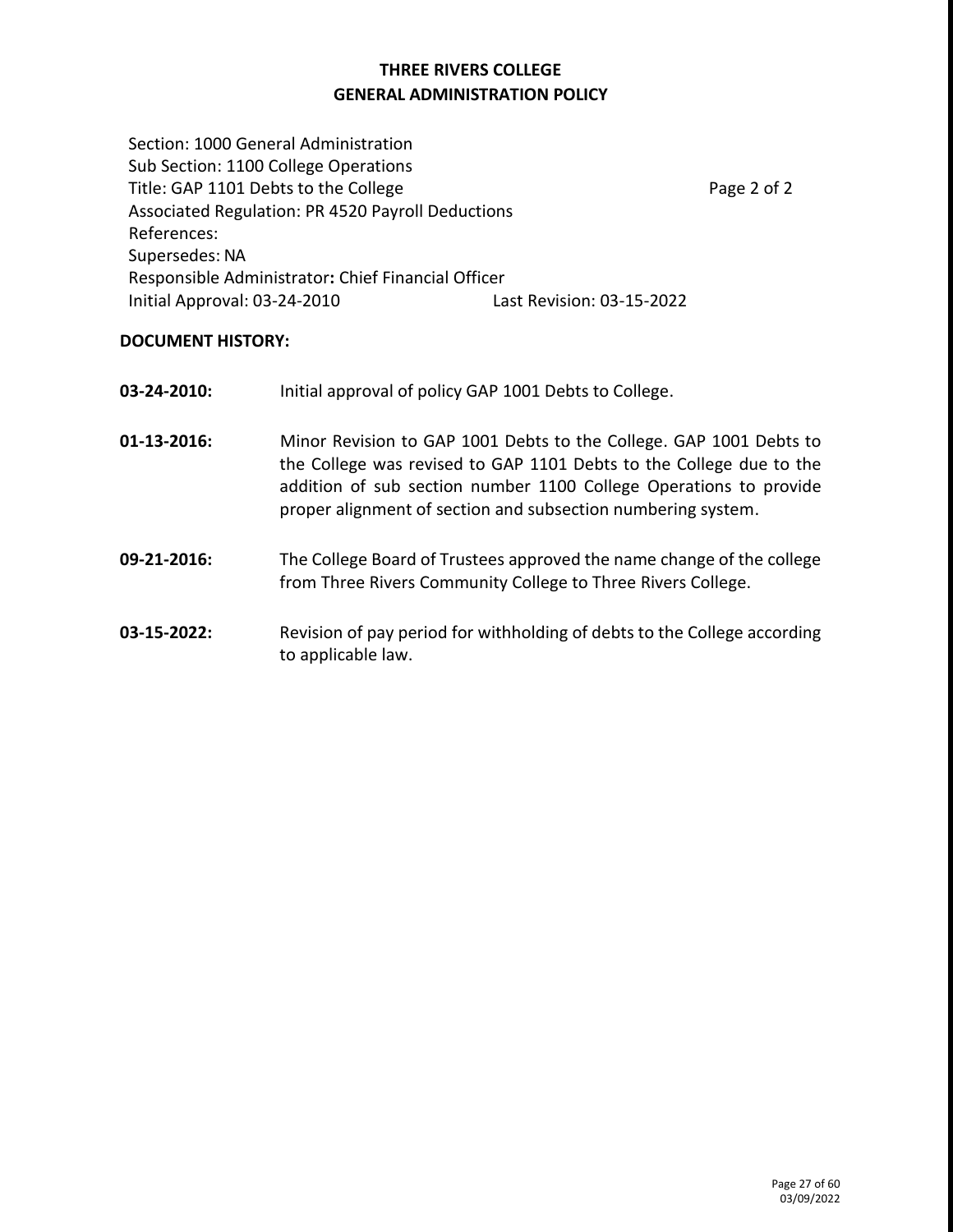#### **V1. Consideration and approval of changes to PP 4520 Payroll Deductions**

#### **BACKGROUND INFORMATION**—

#### **HISTORY**

Initial policy approved in September 2010. On September 21, 2016 the change of the college name to Three Rivers College was approved. Addition of paragraph regarding the review of each position on a case-by-case basis determining if position is deemed to be certified under the Public School Retirement System (PSRS) of Missouri was approved on February 15, 2017. This revision is the addition of information regarding debts to the College in alignment with GAP 1101 Debts to the College.

#### **POSSIBLE ALTERNATIVES**

None

#### **FINANCIAL IMPLICATIONS**

None

#### **ADMINISTRATIVE RECOMMENDATIONS**

Approve changes as presented.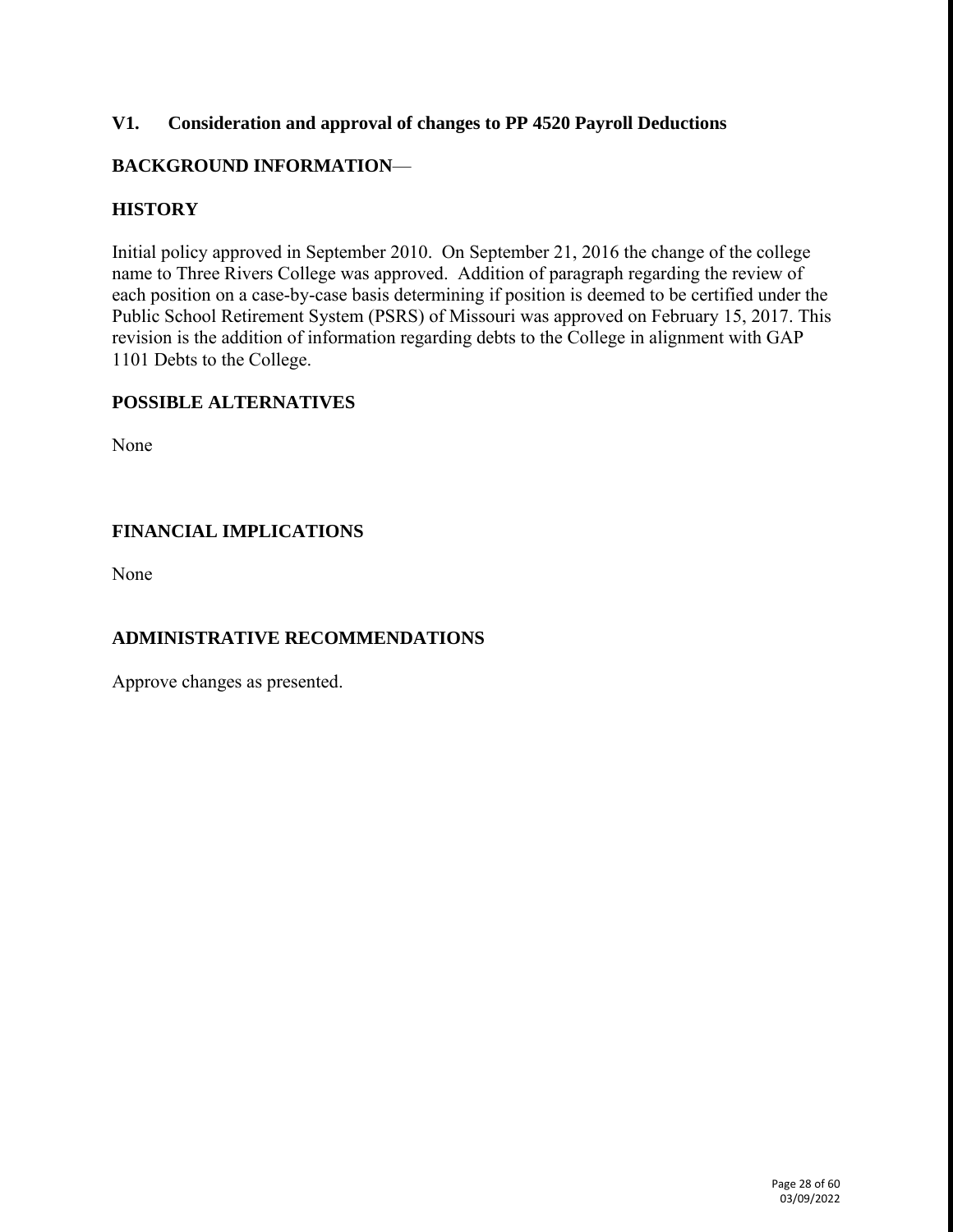#### **THREE RIVERS COLLEGE PERSONNEL POLICY**

Section: 4000 Personnel Sub Section: 4500 Compensation Title: PP 4520 Payroll Deductions **Page 1 of 3** Page 1 of 3 Associated Policy: GAP 1101 Debts to the College Associated Regulation: PR 4520 Payroll Deductions References: PSRS Guidelines; PEERS Guidelines Supersedes: 4.6 Responsible Administrator**:** Director of Human Resources Initial Approval: 09-22-2010 Last Revision: 03-15-2022

#### **Withholding Taxes**

A federal withholding tax is retained as payment on Federal Income Tax for the current year. The amount withheld is determined by salary and the number of dependents.

A state withholding tax is retained for the Missouri Department of Revenue. The amount withheld is determined in the same manner as the Federal Income Tax.

Employees may authorize additional sums to be withheld by notifying the payroll department in writing and completing a new W-4 form indicating the additional amount to be withheld each pay period. No salary checks will be issued until all withholding forms are submitted.

#### **Social Security and Medicare**

Except for instructors and staff covered by Public School Retirement System of Missouri (PSRS),

College employees contribute to the Social Security System and Medicare. The College matches FICA contributions. Since March 31, 1986, Medicare has been deducted from new employees' earnings, but not from those full-time staff with PSRS membership and continuous employment at the college beginning prior to March 31, 1986.

#### **Public School Retirement System (PSRS) of Missouri**

In compliance with PSRS guidelines, all full-time and part-time instructors and qualified "certified" staff are members of PSRS provided they work 17 hours or more per week and are employed in a position that normally requires at least 600 hours of service per year. Employee contributions to PSRS are matched by the college at the authorized rate. Members of PSRS are not covered by Social Security.

The college reviews each position on a case-by-case basis to determine if the position is deemed to be "certified" as defined by PSRS guidelines and thus eligible for PSRS enrollment. At Missouri public two-year colleges, being "certificated" means being employed in a position that is certified by the executive officer of the college (President) as a teaching, supervisory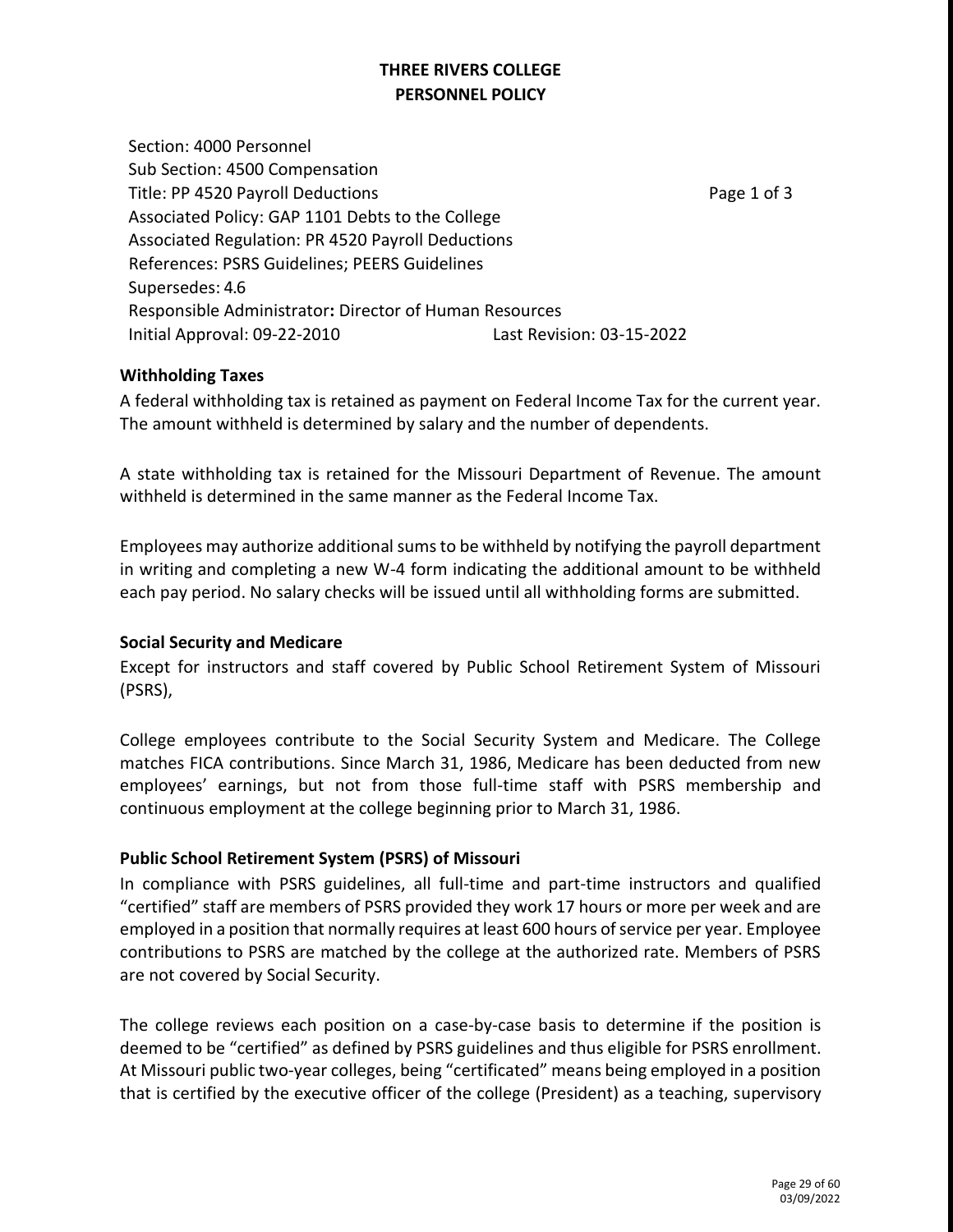#### **THREE RIVERS COLLEGE PERSONNEL POLICY**

Section: 4000 Personnel Sub Section: 4500 Compensation Title: PP 4520 Payroll Deductions **Page 2 of 3** and 2 of 3 Associated Policy: GAP 1101 Debts to the College Associated Regulation: PR 4520 Payroll Deductions References: PSRS Guidelines; PEERS Guidelines Supersedes: 4.6 Responsible Administrator**:** Director of Human Resources Initial Approval: 09-22-2010 Last Revision: 03-15-2022

or educational-administrative position. If the position is not deemed as certified, eligible employees will be a member of the PEERS system as defined below.

#### **Public Education Employee Retirement System (PEERS) of Missouri**

In compliance with PEERS guidelines, all employees eligible for PEERS Retirement and who work 20 hours or more per week in a position that normally requires at least 600 hours of service per year are members of Public Education Employee Retirement System (PEERS) and are also covered by Social Security. The College matches employees' contributions into PEERS. In compliance with PEERS guidelines, all full-time and part-time non-instructional employees are members of PEERS provided they work 20 hours or more per week and are employed in a position that normally requires at least 600 hours of service per year.

Employee contributions to PEERS are matched by the college at the authorized rate. Members of PEERS are also covered by Social Security.

#### **Tax Sheltered Annuities (403b)**

Employees may elect to participate in a 403(b) savings plan administered by Pension and Retirement Services (PARS). The plan's restated effective date is January 1, 2009. The plan document and a list of participating vendors in which employees can make contributions are available in the office of human resources.

#### **Group Health and Life Insurance**

Group health and life insurance deductions may be requested for the family of a college employee. Deferred annuity payments may also be deducted from the monthly salary. Plan information is available in the office of human resources.

#### **Other Programs and Options**

Deductions for optional, college sponsored programs may be available. Debts to the College may be payroll deducted as well (GAP 1101 Debts to the College).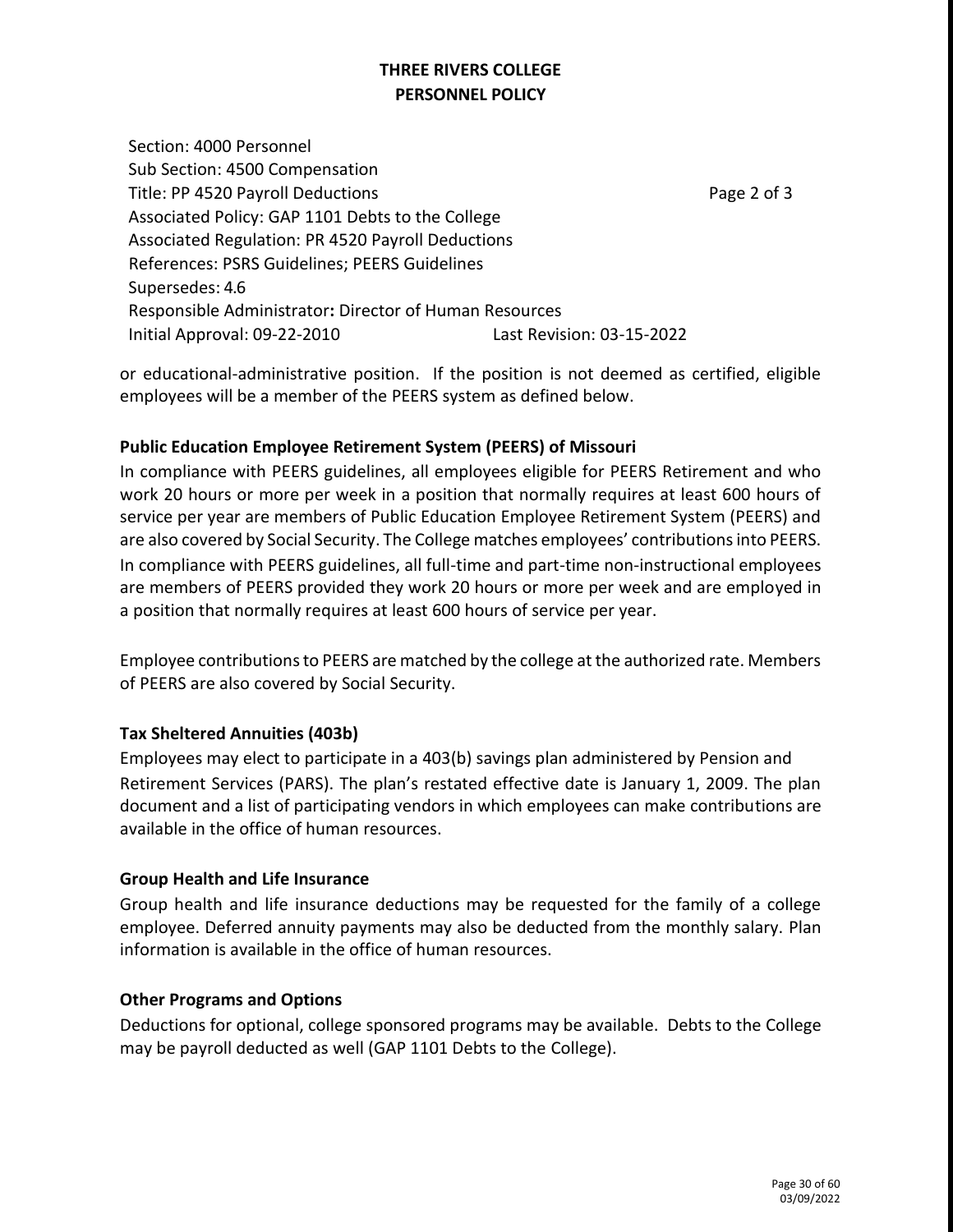#### **THREE RIVERS COLLEGE PERSONNEL POLICY**

Section: 4000 Personnel Sub Section: 4500 Compensation Title: PP 4520 Payroll Deductions **Page 3 of 3** Associated Policy: GAP 1101 Debts to the College Associated Regulation: PR 4520 Payroll Deductions References: PSRS Guidelines; PEERS Guidelines Supersedes: 4.6 Responsible Administrator**:** Director of Human Resources Initial Approval: 09-22-2010 Last Revision: 03-15-2022

#### **DOCUMENT HISTORY:**

| 09-22-2010:        | Initial approval date of policy PP 4520 Payroll Deductions.                                                                                                                                                |
|--------------------|------------------------------------------------------------------------------------------------------------------------------------------------------------------------------------------------------------|
| 09-21-2016:        | The College Board of Trustees approved the name change of the college<br>from Three Rivers Community College to Three Rivers College.                                                                      |
| $02 - 15 - 2017$ : | Addition of paragraph regarding the review of each position on a case-<br>by-case basis determining if position is deemed to be certified under the<br>Public School Retirement System (PSRS) of Missouri. |
| $03 - 15 - 2022$ : | Addition of information regarding debts to the College in alignment with<br>GAP 1101 Debts to the College.                                                                                                 |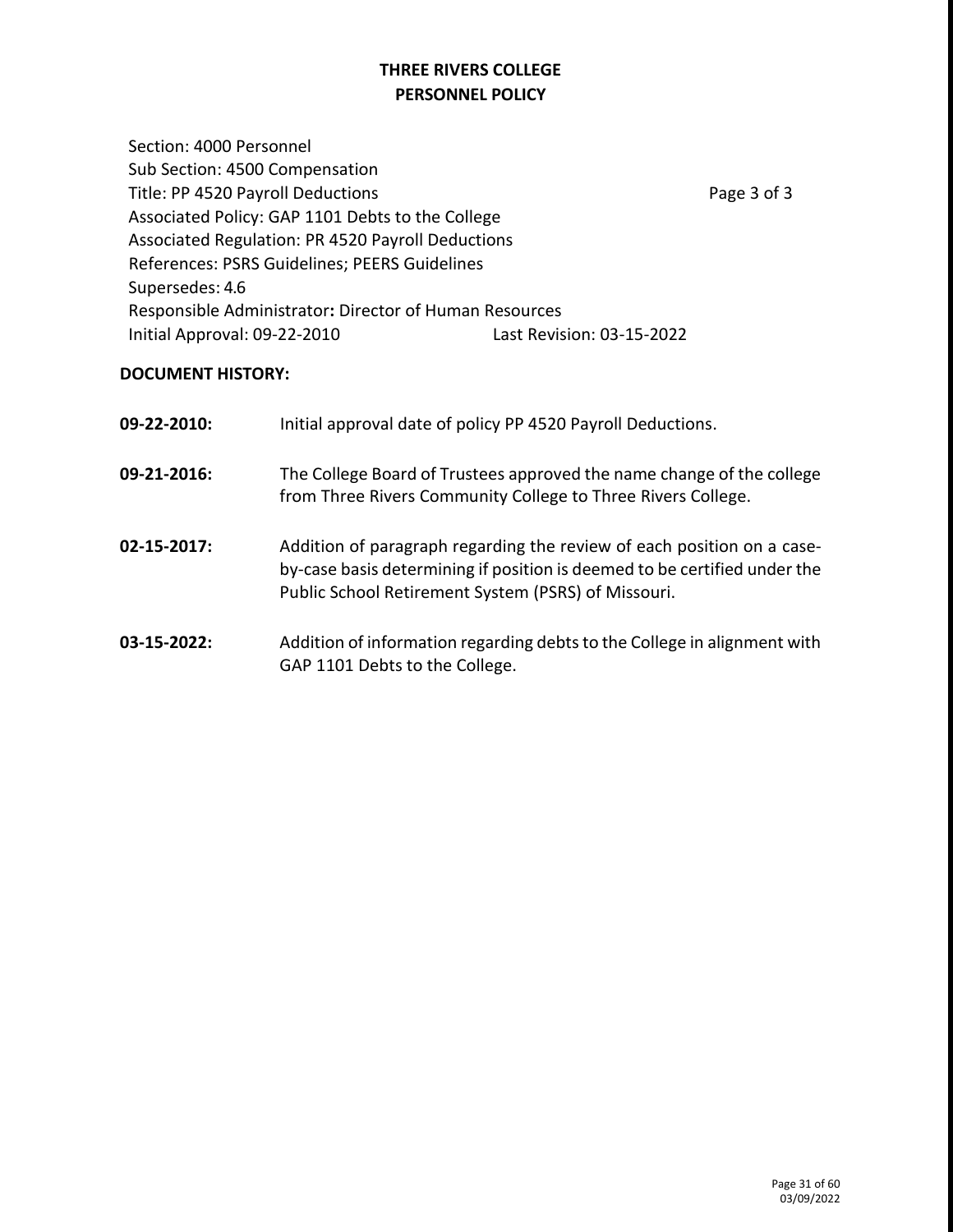#### **PERSONNEL DATA SHEET**

Professional Staff

X Faculty – replacement for Brandy Grissom (transfer to Poplar Bluff)

Support Staff

Federal Program:

Special Program

NAME: Theresa LeGrand

POSITION TITLE: Instructor in Nursing

SALARY:  $$52,318 ($39,218 \text{ base} + $10,000 \text{ MSN} + $3100 10^{\text{th}} \text{ month})$ 

FULL-TIME X PART-TIME:

| 9 months | 10 months | 11 months | 12 months |  |
|----------|-----------|-----------|-----------|--|
|----------|-----------|-----------|-----------|--|

Other:

STARTING DATE: August 1, 2022

#### QUALIFICATIONS:

| Degree              | Ed. Institution                     | Major                               |
|---------------------|-------------------------------------|-------------------------------------|
| <b>BSN</b>          | Southeast Missouri State University | Nursing                             |
| <b>MSN</b>          | Cape Girardeau, MO                  |                                     |
| <b>EXPERIENCE</b>   |                                     |                                     |
| $04/2021 - 12/2021$ | Kingdom Health and Wellness         | Clinic Coordinator                  |
|                     | Cape Girardeau, MO                  |                                     |
| $10/2020 - 01/2021$ | Lincoln Technical College           | Admissions Representative           |
|                     | Nashville, TN                       |                                     |
| $08/2012 - 06/2020$ | Cape Girardeau Career & Tech Center | <b>Practical Nursing Instructor</b> |
|                     | Cape Girardeau, MO                  | Secondary                           |
| $04/2001 - 04/2018$ | Saint Francis Medical Center        | <b>Registered Nurse</b>             |
|                     | Cape Girardeau, MO                  |                                     |

(03/15/2022)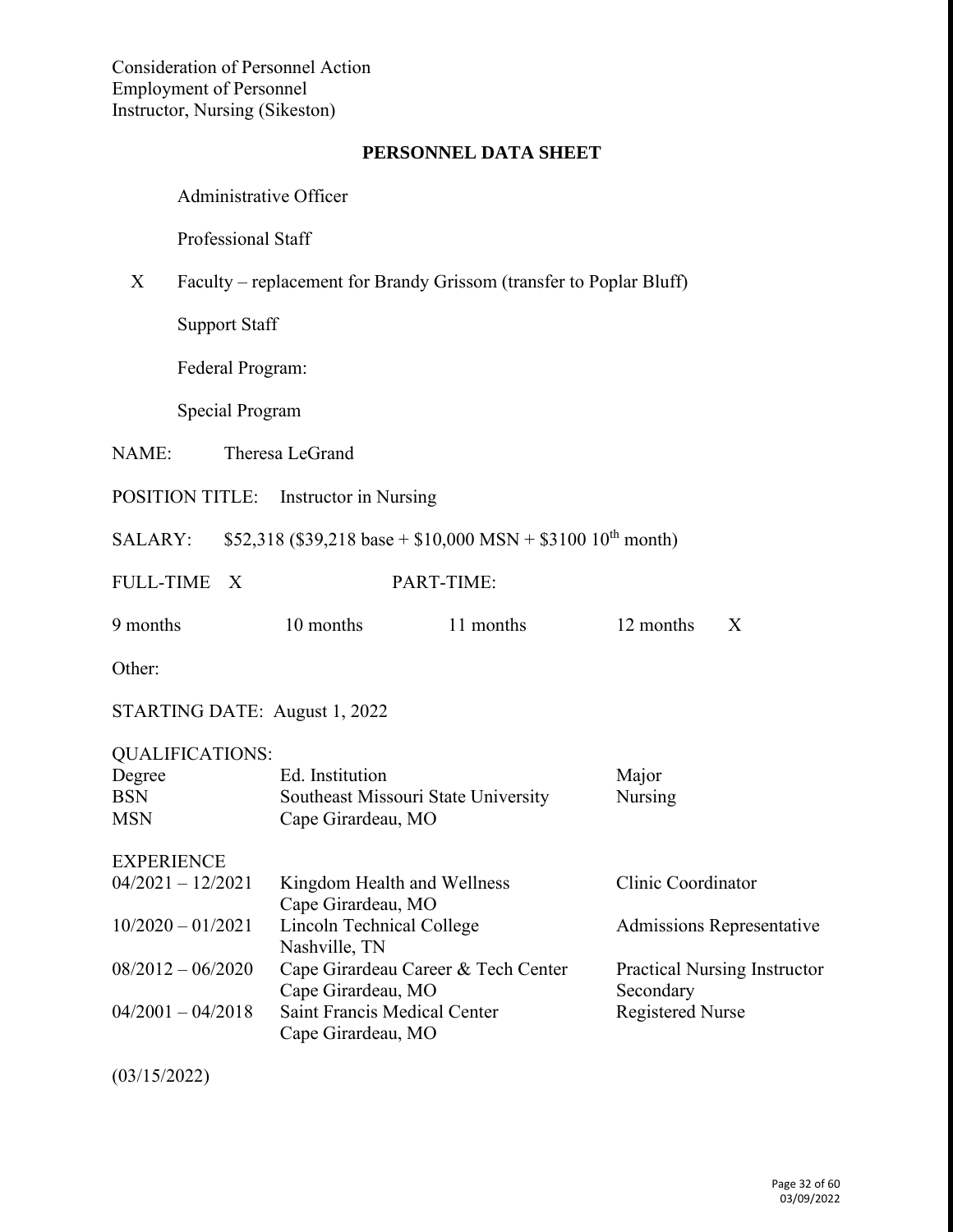#### **PERSONNEL DATA SHEET**

|                  | Administrative Officer |                                                          |                     |                                                            |   |
|------------------|------------------------|----------------------------------------------------------|---------------------|------------------------------------------------------------|---|
|                  | Professional Staff     |                                                          |                     |                                                            |   |
|                  | Faculty                |                                                          |                     |                                                            |   |
| X                |                        | Support Staff – replacement for Daniel Stocksdale        |                     |                                                            |   |
|                  | Federal Program:       |                                                          |                     |                                                            |   |
|                  | Special Program        |                                                          |                     |                                                            |   |
| NAME:            |                        | Skylar Travis                                            |                     |                                                            |   |
|                  |                        | POSITION TITLE: Part-time Paramedic Laboratory Assistant |                     |                                                            |   |
| SALARY:          | \$16.25/hour           |                                                          |                     |                                                            |   |
| <b>FULL-TIME</b> |                        |                                                          | <b>PART-TIME: X</b> |                                                            |   |
| 9 months         |                        | 10 months                                                | 11 months           | 12 months                                                  | X |
| Other:           |                        |                                                          |                     |                                                            |   |
|                  |                        | STARTING DATE: February 11, 2022                         |                     |                                                            |   |
|                  |                        |                                                          |                     |                                                            |   |
| Degree           | <b>QUALIFICATIONS:</b> | Ed. Institution                                          |                     | Major                                                      |   |
| Certificate      |                        | Three Rivers College                                     |                     | <b>EMT</b>                                                 |   |
|                  |                        | Poplar Bluff, MO                                         |                     | Paramedic                                                  |   |
|                  | <b>EXPERIENCE</b>      |                                                          |                     |                                                            |   |
|                  | $09/2021$ - present    | <b>Butler County EMS</b>                                 |                     | Critical Care Paramedic/                                   |   |
|                  | $01/2019 - 09/2021$    | Poplar Bluff, MO<br><b>Stoddard County Ambulance</b>     |                     | Continuing Education Instructor<br>Paramedic/Critical Care |   |
|                  |                        | Dexter, MO                                               |                     | Paramedic/Field Training Officer                           |   |
|                  | $01/2016 - 04/2019$    | New Madrid County Ambulance<br>New Madrid, MO            |                     | Paramedic/Field Training Officer                           |   |

(03/15/2022)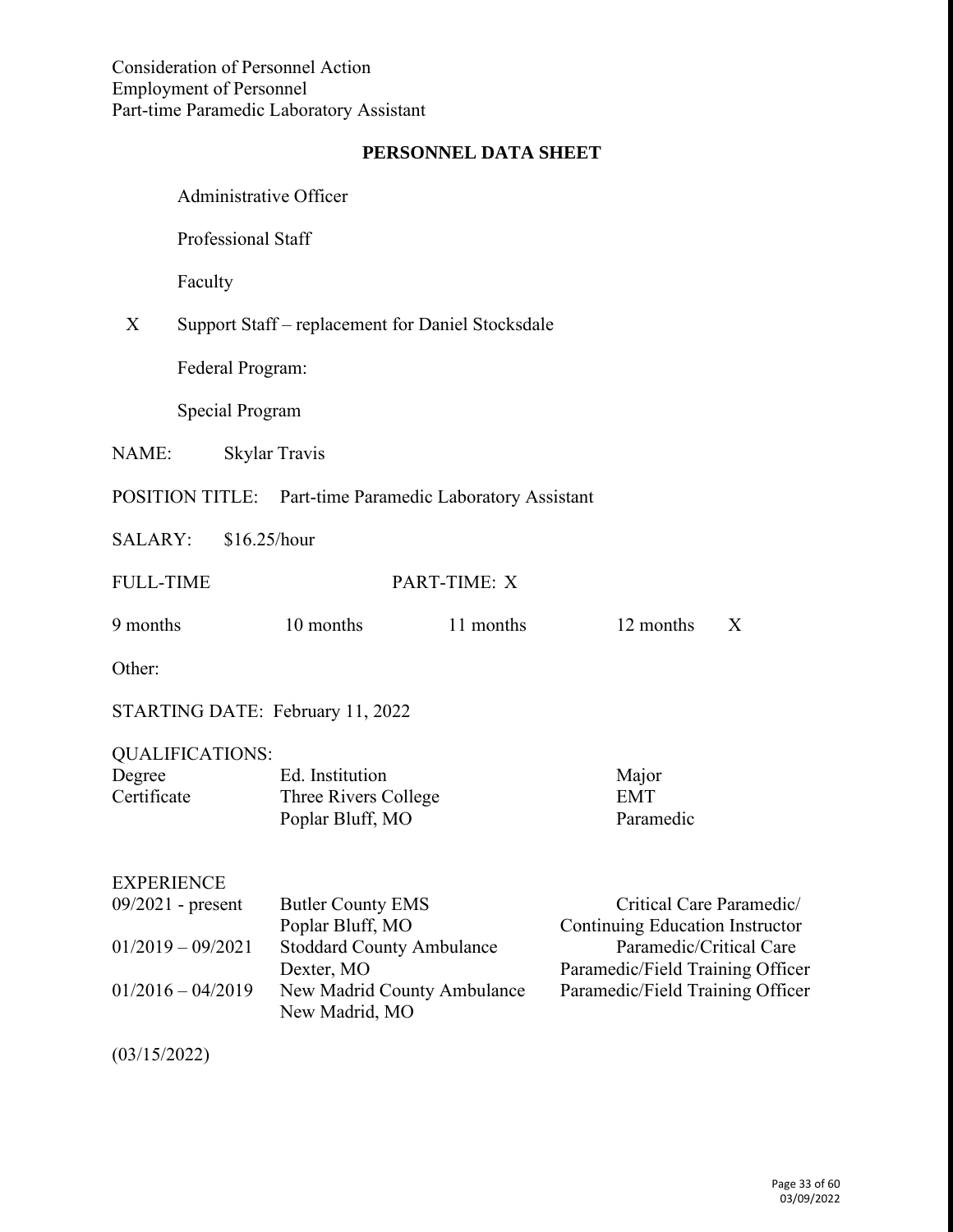Consideration of Personnel Action Employment of Personnel College Store Associate

#### **PERSONNEL DATA SHEET**

|                   | Administrative Officer                     |                                                                                           |            |                            |
|-------------------|--------------------------------------------|-------------------------------------------------------------------------------------------|------------|----------------------------|
|                   | Professional Staff                         |                                                                                           |            |                            |
|                   | Faculty                                    |                                                                                           |            |                            |
| X                 |                                            | Support Staff – replacement for Cassie Cates                                              |            |                            |
|                   | Federal Program:                           |                                                                                           |            |                            |
|                   | Special Program                            |                                                                                           |            |                            |
| NAME:             |                                            | Katelynn Wells                                                                            |            |                            |
|                   |                                            | POSITION TITLE: College Store Associate                                                   |            |                            |
| <b>SALARY:</b>    | \$11.30/hour                               |                                                                                           |            |                            |
| <b>FULL-TIME</b>  | $\boldsymbol{X}$                           |                                                                                           | PART-TIME: |                            |
| 9 months          |                                            | 10 months                                                                                 | 11 months  | 12 months<br>X             |
| Other:            |                                            |                                                                                           |            |                            |
|                   |                                            | STARTING DATE: March 21, 2022                                                             |            |                            |
| Degree            | <b>QUALIFICATIONS:</b>                     | Ed. Institution                                                                           |            | Major                      |
| <b>EXPERIENCE</b> | $12/2021 - 02/2022$                        | Productive Staffing<br>Poplar Bluff, MO                                                   |            | Three Rivers College Store |
|                   | $01/2019 - 10/2021$<br>$11/2019 - 03/2020$ | <b>US Census Bureau</b><br>Springfield, IL<br>Wayne County Journal Banner<br>Piedmont, MO |            | Census surveys<br>Mailroom |

(03/15/2022)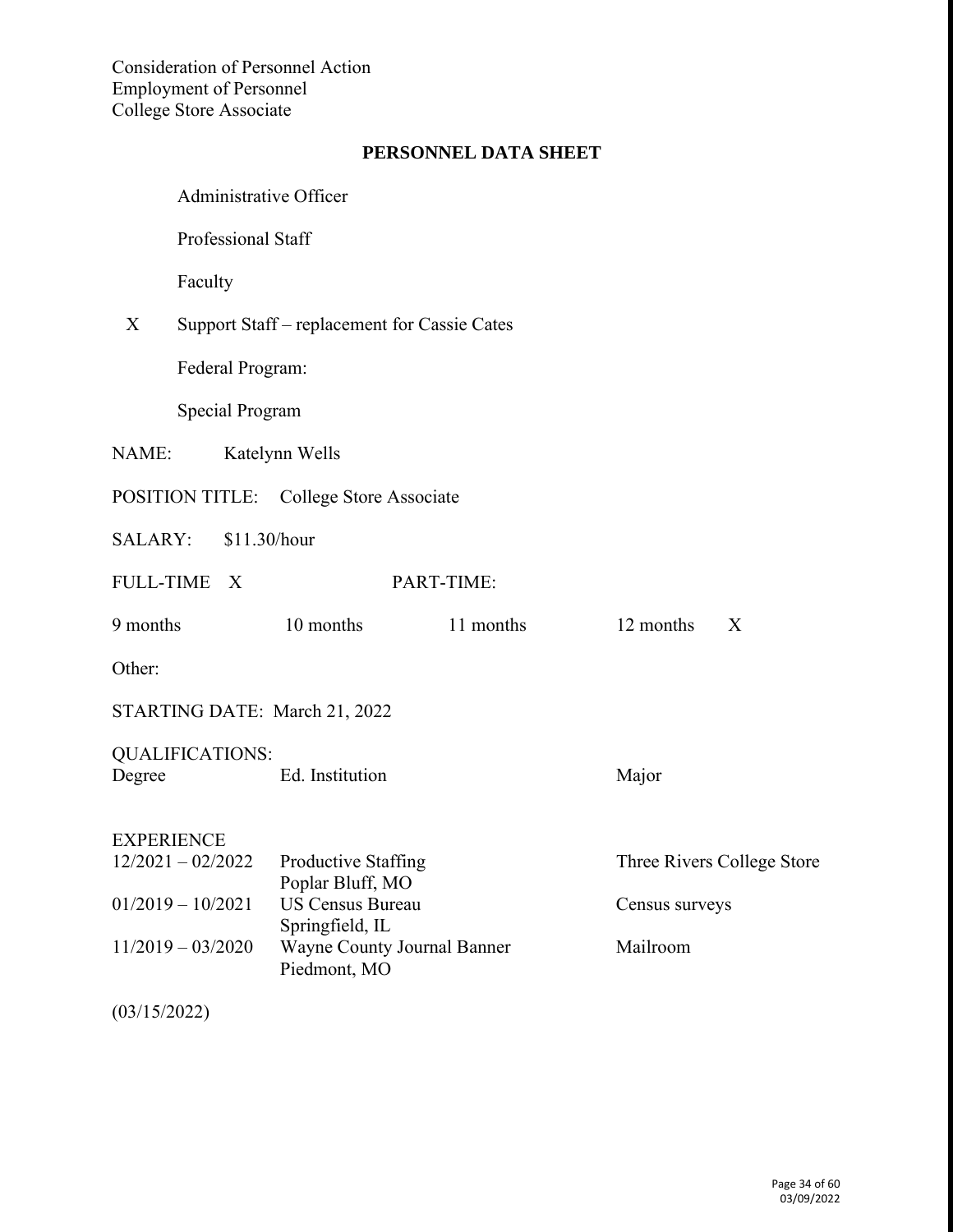Transfer of Position Part-time CDL Trainer to Temporary Instructor, CDL Program

#### **BACKGROUND INFORMATION HISTORY**

Mr. James Hays has been employed part-time in the CDL Program since November 2021. With program expansion, the need for additional full-time personnel is necessary. In conjunction with GAR1120 College Reorganization, the President has recommended the transfer of Mr. Hays to this position. He will assume the duties, effective March 13, 2022.

#### **FINANCIAL IMPLICATIONS**

This position will transition from part-time non-exempt to faculty, full-time exempt.

#### **ADMINISTRATIVE RECOMMENDATION**

Approve the internal transfer of James Hays.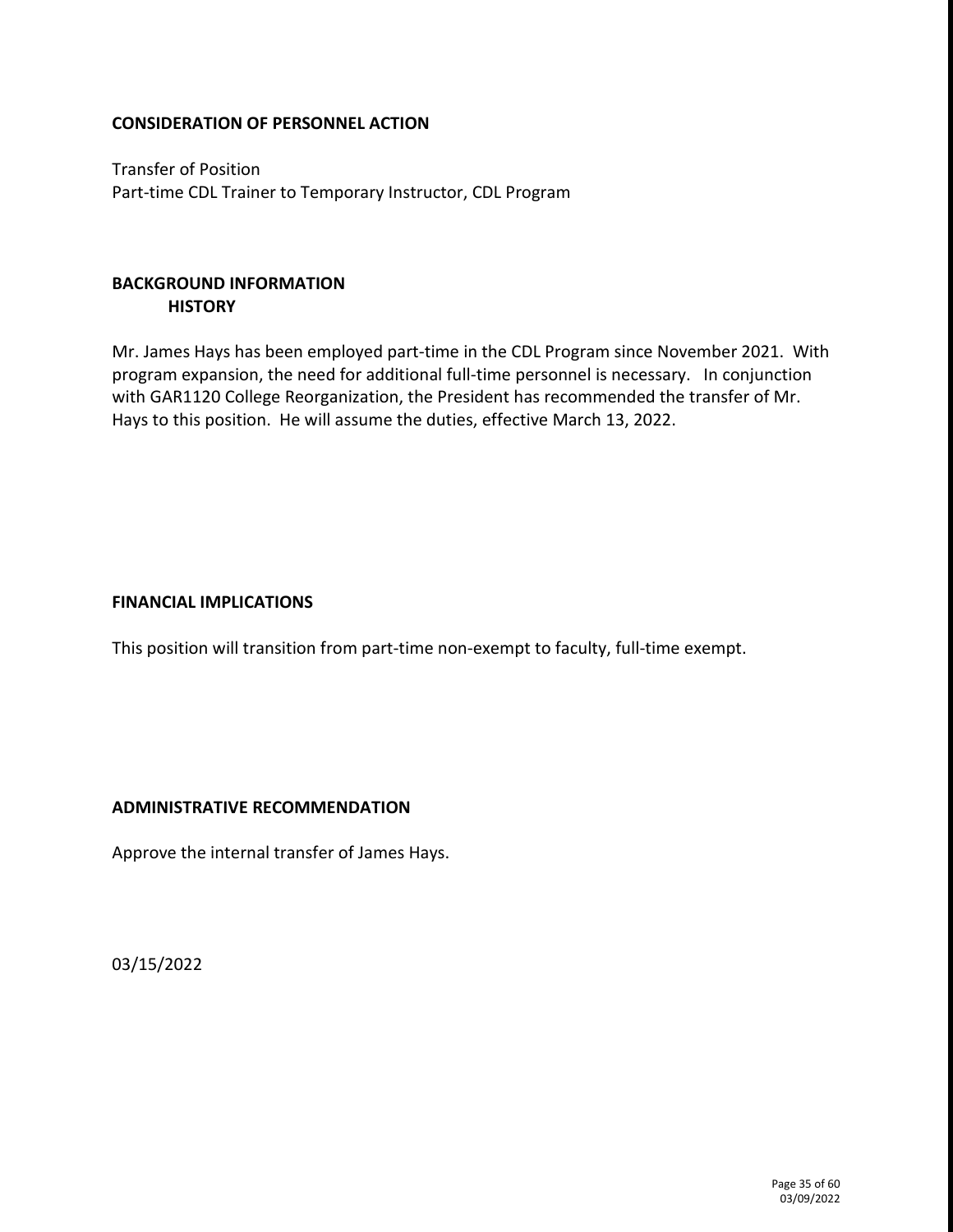Transfer of Position Temporary Instructor, Industrial Technology to Instructor, Industrial Technology

#### **BACKGROUND INFORMATION HISTORY**

With the need to serve students immediately, Mr. Gregory Watts' was employed on a temporary basis in August 2021. In conjunction with GAR1120 College Reorganization, the President has recommended the transfer of Mr. Watts from temporary status to Instructor, Industrial Technology. His new position will be effective July 1, 2022.

#### **FINANCIAL IMPLICATIONS**

This is a full-time, 12-month faculty position.

#### **ADMINISTRATIVE RECOMMENDATION**

Approve the appointment of Gregory Watts.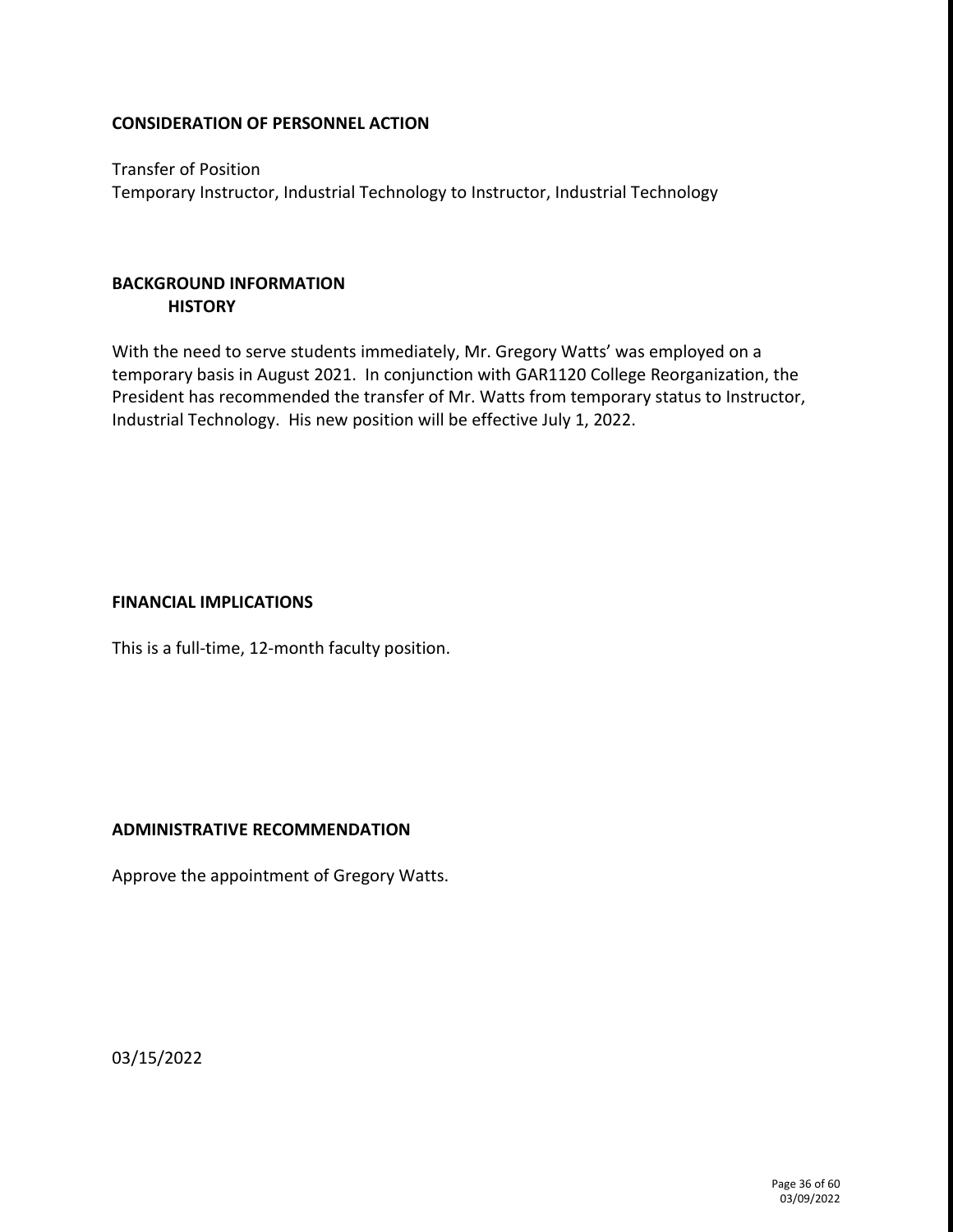Acceptance of Request for Retirement Professor, Information Systems Technology

#### **BACKGROUND INFORMATION HISTORY**

Ms. Julie Becker has been employed with the College full-time since August 1996 in Information Systems Technology. She has submitted her request for retirement, effective July 1, 2022. Faculty responsibilities will be complete with May Commencement 2022.

#### **FINANCIAL IMPLICATIONS**

This is a full-time, nine-month faculty position.

#### **ADMINISTRATIVE RECOMMENDATION**

Accept Ms. Becker's request for retirement and proceed with review of the position and the appropriate replacement process.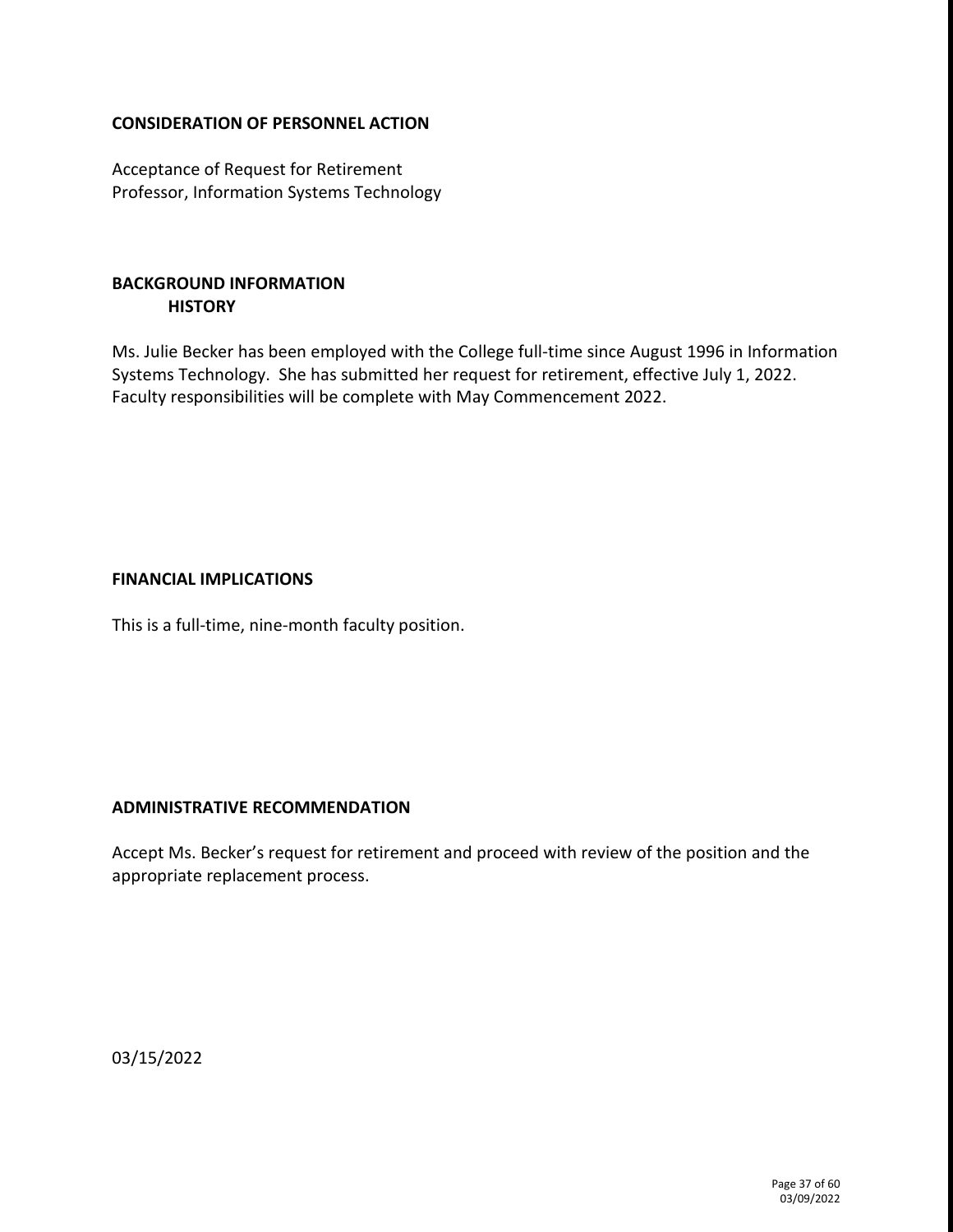$1.1 \times 10^{-11}$  . later blow  $1.1 \times 10^{-11}$  is, if,  $1.1 \times 10^{-11}$ G~'.!. c,:..,-.,'t 11,u:5 .t! H  $\mathbf{P}$  and  $\mathbf{P}$  as a set  $\mathbf{r}$  $J \cdot \cdot \cdot \cdot$  .  $\Delta$  -mass of  $\sim 10^{10}$ 

 $\blacksquare$ i:i.ti>,11,'l,.,....n • C "'". ~ ¥l"t"" 'i!,...ja I. 'I\,.-,.. l I.,...~ ~.-., l"lv,r,, **R** ,W.-S ,[ D~ .2'11!(] 11' *t H* ii: r.11:' I l **k,** ~"'if'\J .an".' *r.,..,..,,* Ill.II'. l\40 r.J!KI L

D.rr . ....,.

• - "Ill' I rr1 !'O *r.o,, ....* .,:IL' r.l my '-'l)(O"Th .... ,.,,~\_, ~,.,. .. , ra: ,~-tr I ii•"i"i' ,...!' l..ol! *a..,.* H "1'.rlf'I:' Fl.-... (0 lor;>Jc .... 1 II" l11r« ,0 .-.JiJ

 $\mathcal{I}=\mathcal{I}=\mathcal{I}=\mathcal{I}=\mathcal{I}=\mathcal{I}=\mathcal{I}=\mathcal{I}=\mathcal{I}=\mathcal{I}=\mathcal{I}=\mathcal{I}=\mathcal{I}=\mathcal{I}=\mathcal{I}=\mathcal{I}=\mathcal{I}=\mathcal{I}=\mathcal{I}=\mathcal{I}=\mathcal{I}=\mathcal{I}=\mathcal{I}=\mathcal{I}=\mathcal{I}=\mathcal{I}=\mathcal{I}=\mathcal{I}=\mathcal{I}=\mathcal{I}=\mathcal{I}=\mathcal{I}=\mathcal{I}=\mathcal{I}=\mathcal{I}=\mathcal{I}=\mathcal{$ UPµ.11~~-.P ~PHrSJ" 1.u: i& yHI,. 1 !,i,,lw'n,:-.:l 4 ,,,..,i cit-"'' t,alf' my ca.i..11;;~~ 1 *'10* lJ~r,.s-,,r, ~·n:t 11'11 'fNI'~ ~.-.:" JIN( r"l.l1 ~'ry ~~;Kllir,1 u:,I :1-,1,!lv~nt:t:::1 (~:j<:,r;i(l.,i .:,~"•'~ 1'1\1· ~•- H 1-..f ,..,..1,.,.\_ JQr tl '1¥11!11.h ti~.....\_.\_ 'l't'-1'1- ,1,1,::lfp,,,c,r !'r I i "l.lir 1 :i,:;, .,,,\_.. t. ~n~ ctuh,;i .llr~ IC< **"ti** m'I' 11u:J~n! -11\H'd .r P~,n  $f^{\prime\prime}$  .

PIN1"' ~ *mi:* ln::.,,w ~-• , .. ~ .~:11~1 w~II : he ''"""'•()(' r,, i.,.,.-"' r.1y ,,.,r,rr,r.1 I 'l'HJ,,ld l,,c, t 11:,::r, r-o:, IWl~ ,n ho<•"! ilt lf,lnr:,-.i my ,,i;.1-1c11mPn~ I ...,J •Is() 1::t .......,L~, l'o o:, 1[,-.u~ **:nill,'111:** j~ tn i.:,:,--.:cr •11:.l'L-CC-N 11'1 ! Jw 1,Sf ~n;l.<i)I ~y~u ... j:I, l! .. i>,11":-"11 WW-,1 ""'!' •~[d~(l'll:r''

**Service Construction**  $\blacksquare$  $\Delta$  ,  $\Delta$  ,  $\Delta$  $\blacksquare$ ala a  $\blacksquare$  $\blacksquare$ - −  $\blacksquare$ - -. . . . <u>.</u>  $\overline{\phantom{0}}$  $\blacksquare$ m.

 $\begin{array}{c} \bullet\bullet\hspace{0.08in}\bullet\hspace{0.08in}\bullet\hspace{0.08in}\bullet\hspace{0.08in}\bullet \end{array}$ 

 $\mathbf{A}_{\mathbf{a}}$ الرابع والمسور  $\blacksquare$  $\mathbf{r} \cdot \mathbf{r} = \mathbf{r} \cdot \mathbf{r}$ <u>hak as a</u>  $\mathbf{r}$  ,  $\mathbf{r}$  $\blacksquare$ T.

シャート・コード・マー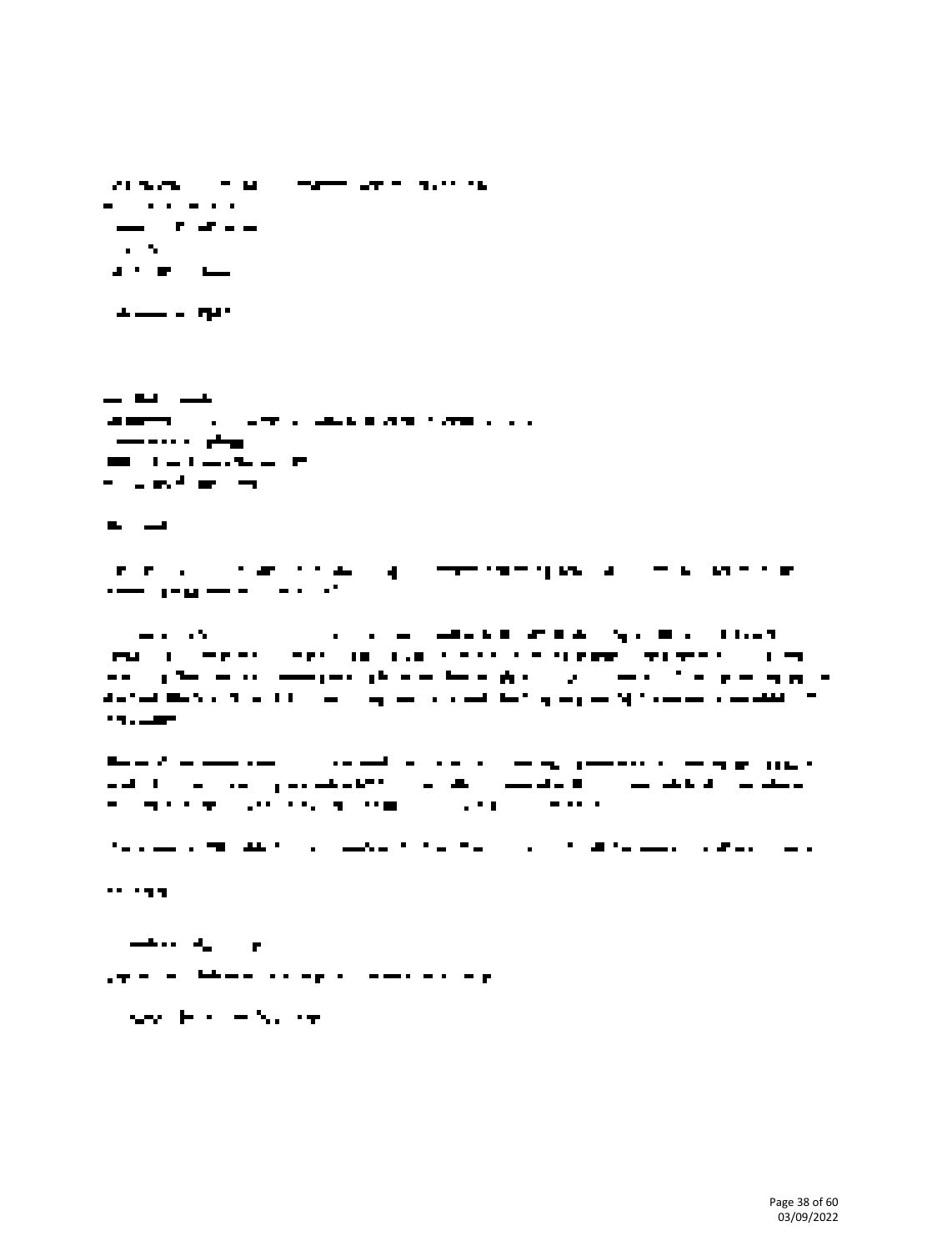Acceptance of Request for Retirement Professor, Academic Life Strategies (ACAD)

#### **BACKGROUND INFORMATION HISTORY**

Ms. Dionne Thompson has been employed with the College as a full-time faculty member since August 1996. In July 2020, Ms. Thompson transitioned from Medical Laboratory Technology to ACAD. She has submitted her request for retirement, effective July 1, 2022. Faculty responsibilities will be complete May 27, 2022.

#### **FINANCIAL IMPLICATIONS**

This is a full-time, ten-month faculty position.

#### **ADMINISTRATIVE RECOMMENDATION**

Accept Ms. Thompson's request for retirement and proceed with review of the position and the appropriate replacement process.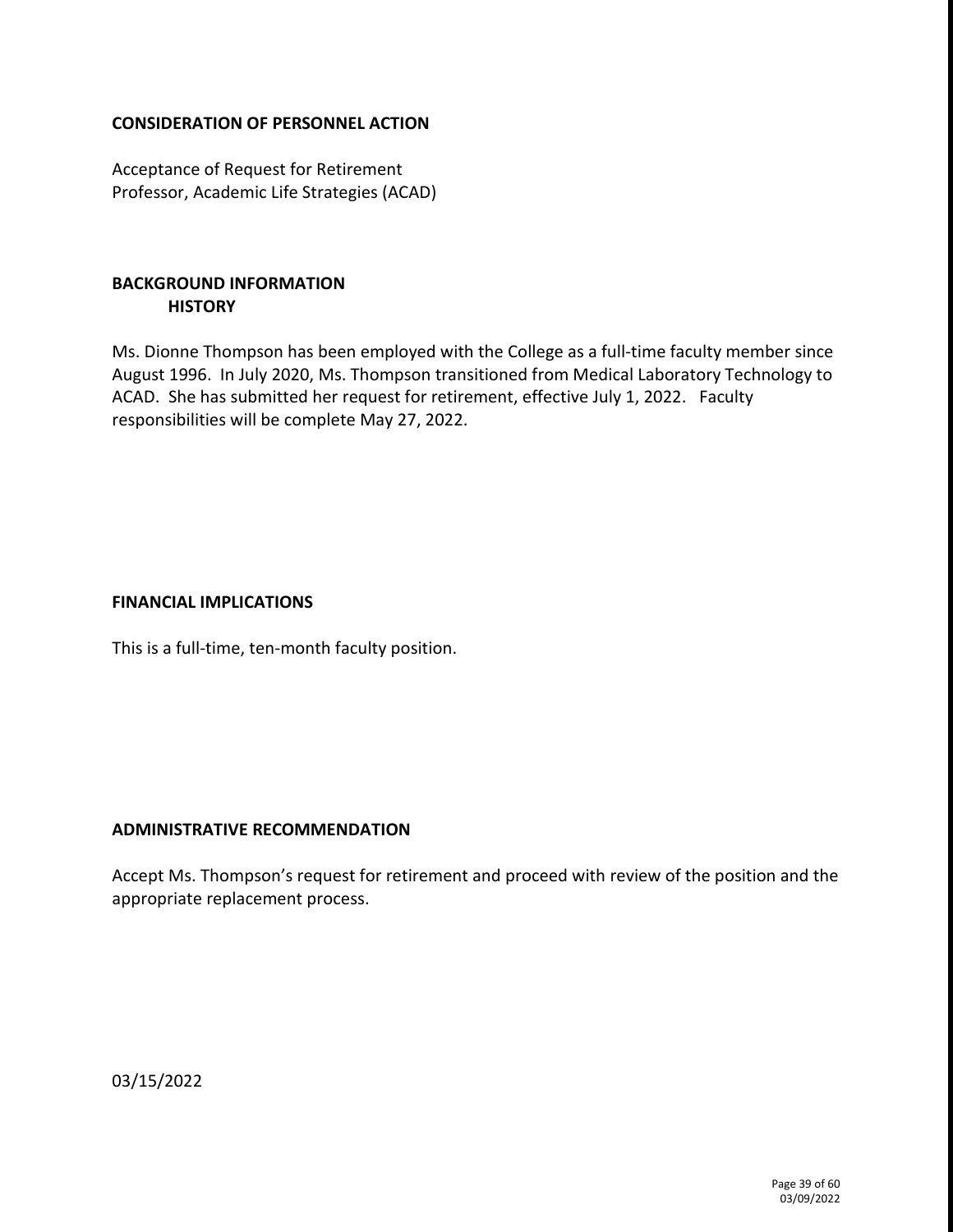

February 11, 2022

Dear Dr. Gragg,

Please accept my formal resignation to retire from being a full-time faculty member as the Lead Instructor in Academic Life Strategies (ACAD) at Three Rivers College on May 27, 2022. I want to thank you for allowing me to become a member of the Science, Math, and Social Sciences Department to teach Academic Life Strategies the past two years. I have thoroughly enjoyed working with the faculty in your division. I am going to miss working with everyone at Three Rivers College. After 26 years at Three Rivers, it is time for me to move on to the next chapter of my life.

I am blessed and grateful for having a wonderful career as a faculty member at TRC.

Thank you very much for your support and guidance as a member of your department. I appreciate you as a person and as an excellent boss and leader. I will be glad to help teach online ACAD courses any time.

With gratitude,

Dionne M. Thompson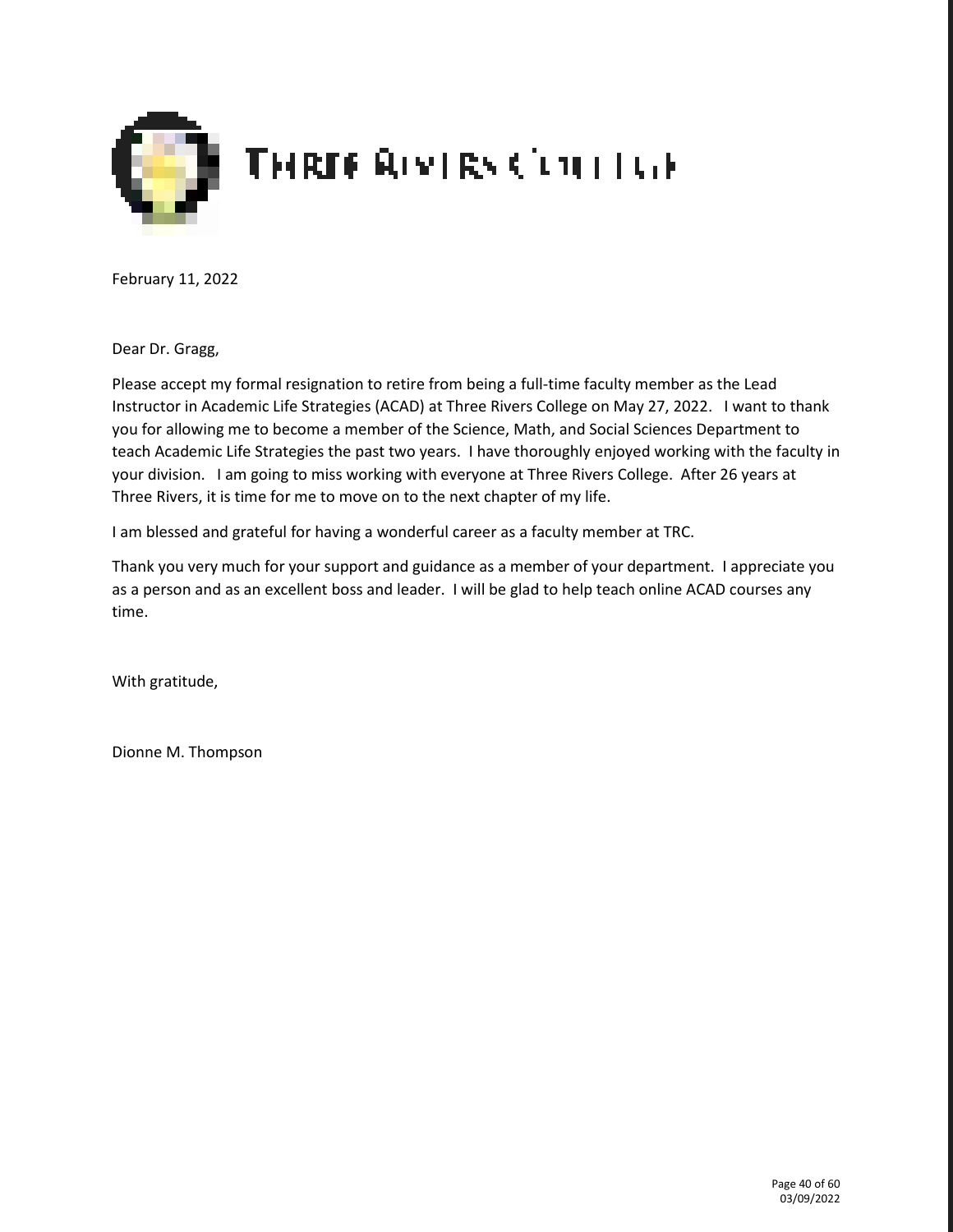Acceptance of Resignation Coordinator, Workforce Development

#### **BACKGROUND INFORMATION HISTORY**

Ms. Melissa Allen has been employed with the College since October 2016. She has held her most recent position as the Coordinator, Workforce Development since July 2020. Ms. Allen has submitted her resignation, effective March 4, 2022.

#### **FINANCIAL IMPLICATIONS**

This is a full-time, exempt staff position.

#### **ADMINISTRATIVE RECOMMENDATION**

Accept Ms. Allen's resignation and proceed with review of the position and the appropriate replacement process.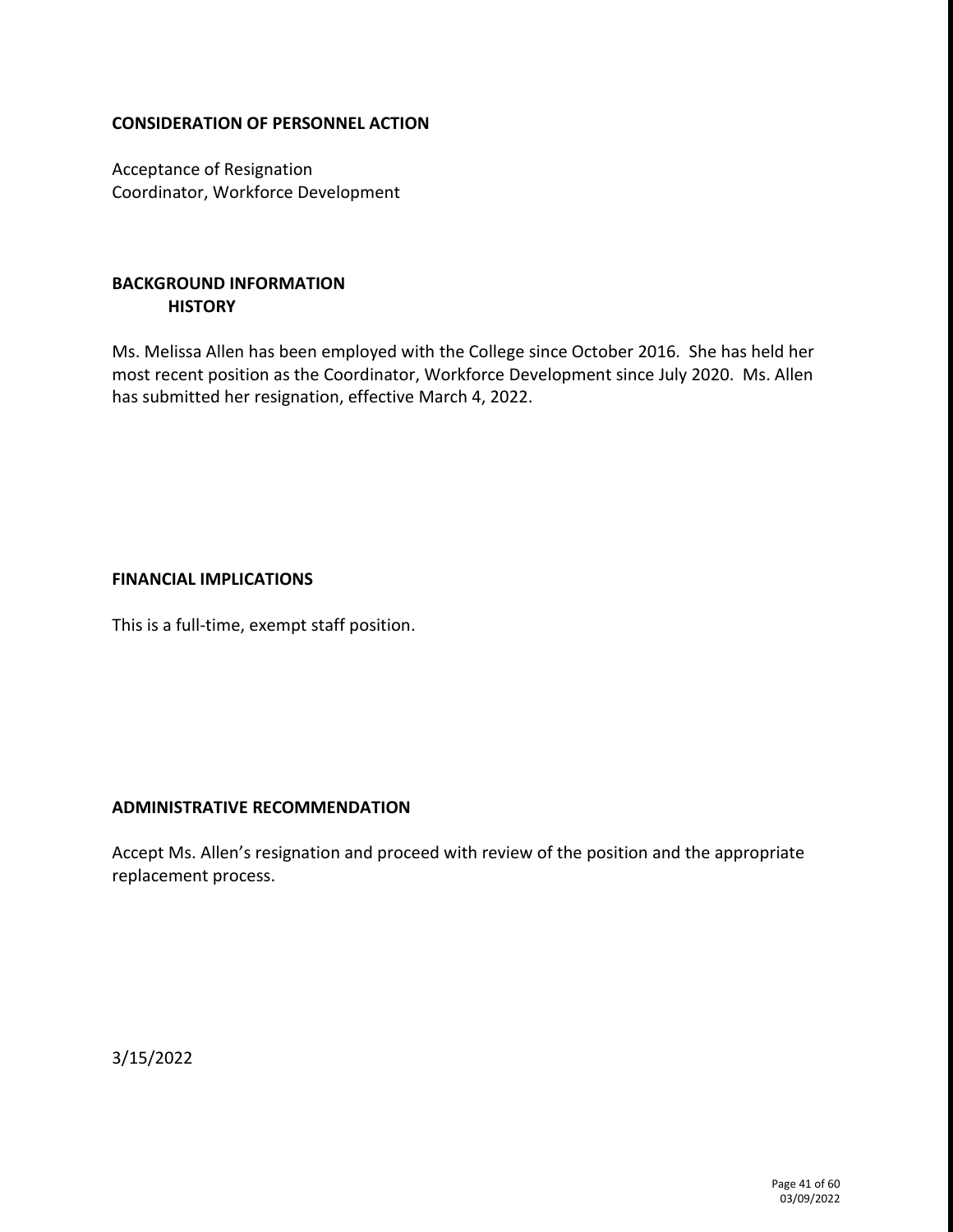.<br>Meliosi Alieni Coordinator, Workforce Cleve opment I hiee Rivers College. 2090 Three Bivers Blod... Pnplar:Bluff. MO 63901 nia.her@trcc egu-

Feb. 17, 2022

Daar Will.

I am wr.tlng this left on tu-hotify you formally that . am resigning from my position -35: Coordinator, Workforde Development, effective March 4.

approciate the opportunity for growth in my role-for the past five years. I have (injoyed helicing in the transition and Iraining the new director: If I can assist you 11 the future in any way, please let me know.

, wish you and the college continued success and hope to keep in touch.

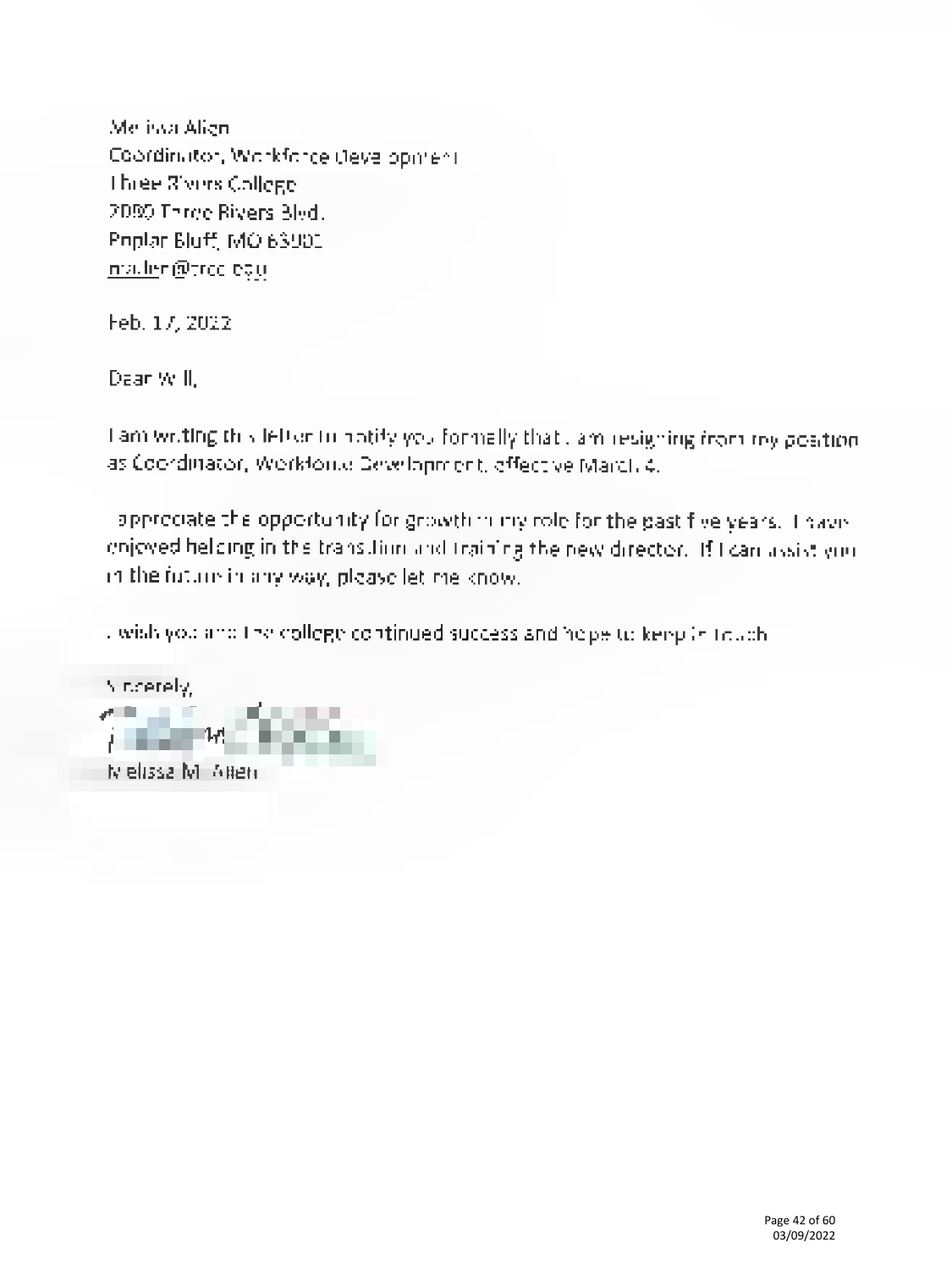Acceptance of Resignation Instructor, CDL Program

#### **BACKGROUND INFORMATION HISTORY**

Mr. Verlin Austin has been employed full-time with the College since April 2021. Prior to fulltime, Mr. Austin served as a part-time CDL Trainer. He has submitted his resignation, effective February 28, 2022.

#### **FINANCIAL IMPLICATIONS**

This is a full-time, twelve-month, faculty position.

#### **ADMINISTRATIVE RECOMMENDATION**

Accept Mr. Austin's resignation and proceed with review of the position and the appropriate replacement process.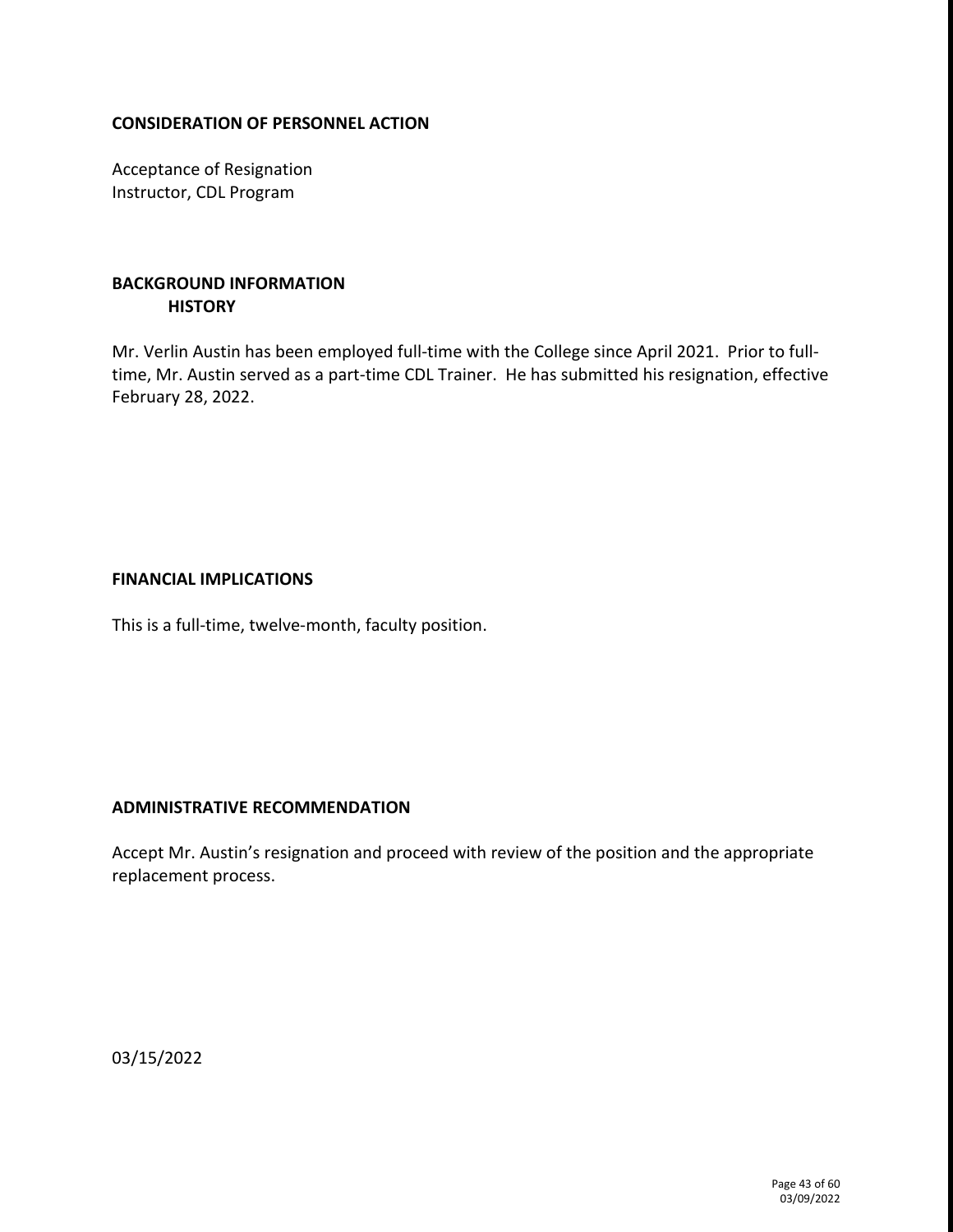Acceptance of Resignation Part-time Nursing Secretary - Sikeston

#### **BACKGROUND INFORMATION HISTORY**

Ms. Emilee Cook has been employed with the College part-time since February 2016. Ms. Cook has submitted her resignation, effective March 4, 2022. After submission, she requested her resignation be effective February 28, 2022.

#### **FINANCIAL IMPLICATIONS**

This is a part-time, staff position.

#### **ADMINISTRATIVE RECOMMENDATION**

Accept Ms. Cook's resignation and proceed with review of the position and the appropriate replacement process.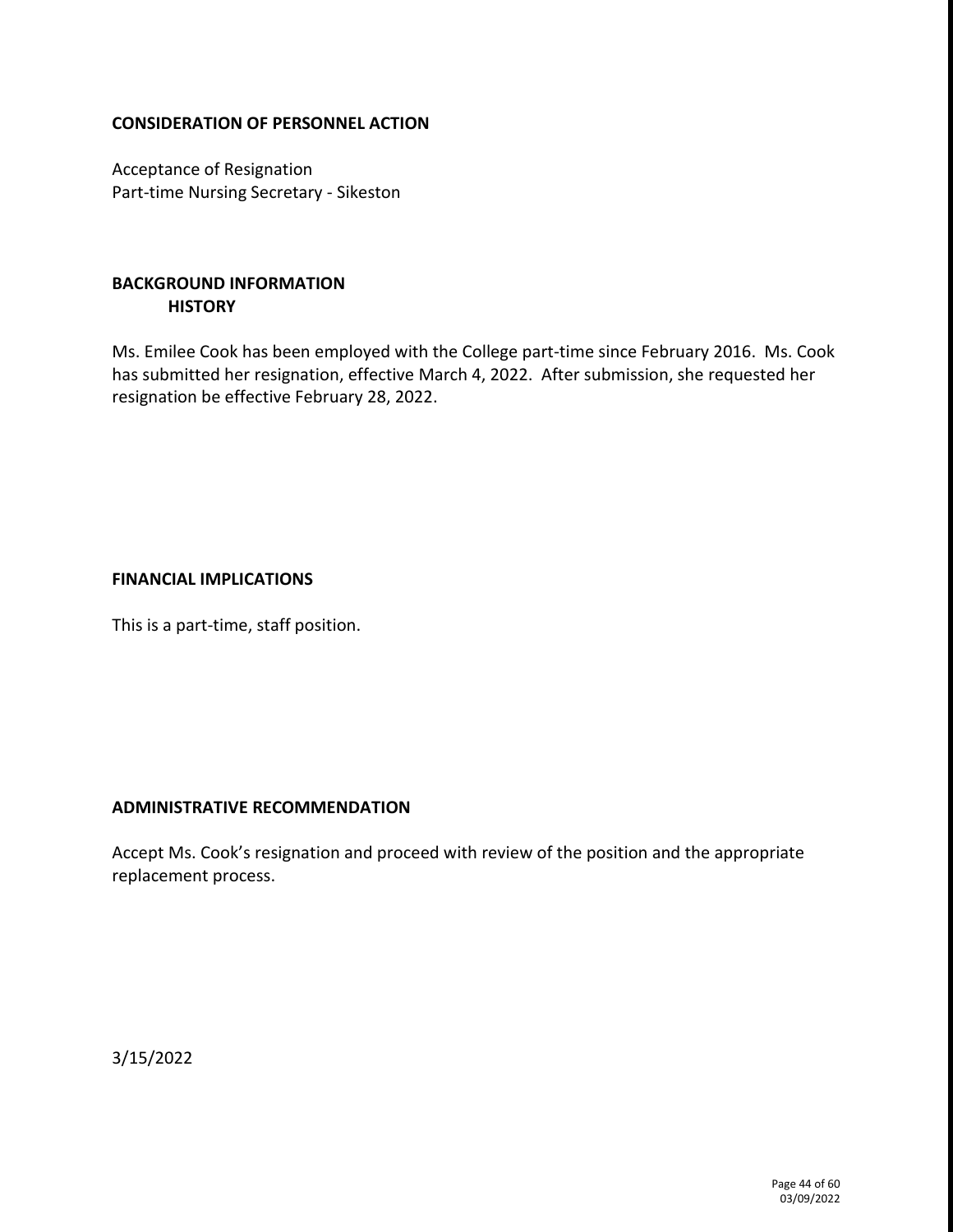```
<u>~~~~~~~~~</u><br>****
                                                                               \frac{1}{2} \left( \frac{1}{2} \right) \left( \frac{1}{2} \right) \left( \frac{1}{2} \right) \left( \frac{1}{2} \right)s:il'lil;,r 111 .... i.i,.. r 1 ••" "'t~lr'lr1i.~1t, .. ta.:Y • 
                 !oMI! I A1.:.!h, !f,!!<'Wliy j~. ,'I:;} J ( V 11<1, 
 T_{\rm eff} , T_{\rm eff} , T_{\rm eff} , T_{\rm eff} , T_{\rm eff} , T_{\rm eff}.... ,.ff'!, !-.I ·: lit bw 
                                                                                                                           \mathbf{r}_{\mathrm{max}}\blacksquare- - 4-1\mathbf{r} .
                                                        \sim where \simin prin
                                                 \blacksquare\blacksquare\blacksquare- -
                                                                                                                                                                                  \blacksquare\blacksquare\blacksquare11·.r,J, \VL' 
Emilil-• ,C.,al 
 NJl"!-,,f':IJ ':,,Pt ·.-t-1')' \"t-.·11, 
 lt <'n:- fl•-'!!•• ic I +t" 
 jJ(:(l '!j M.(llr 
~·•""'i-;.-. ·,'K} I: ~111'1: 
   Lm,11. p!,(0(:11 f:a.Jr-r .-.r':.!J 
  1-:--.:it't ; l ~ ,:_~ ~ ,r:,Jn I '\4:t:'J 
............ 1-1.i:: .~J
```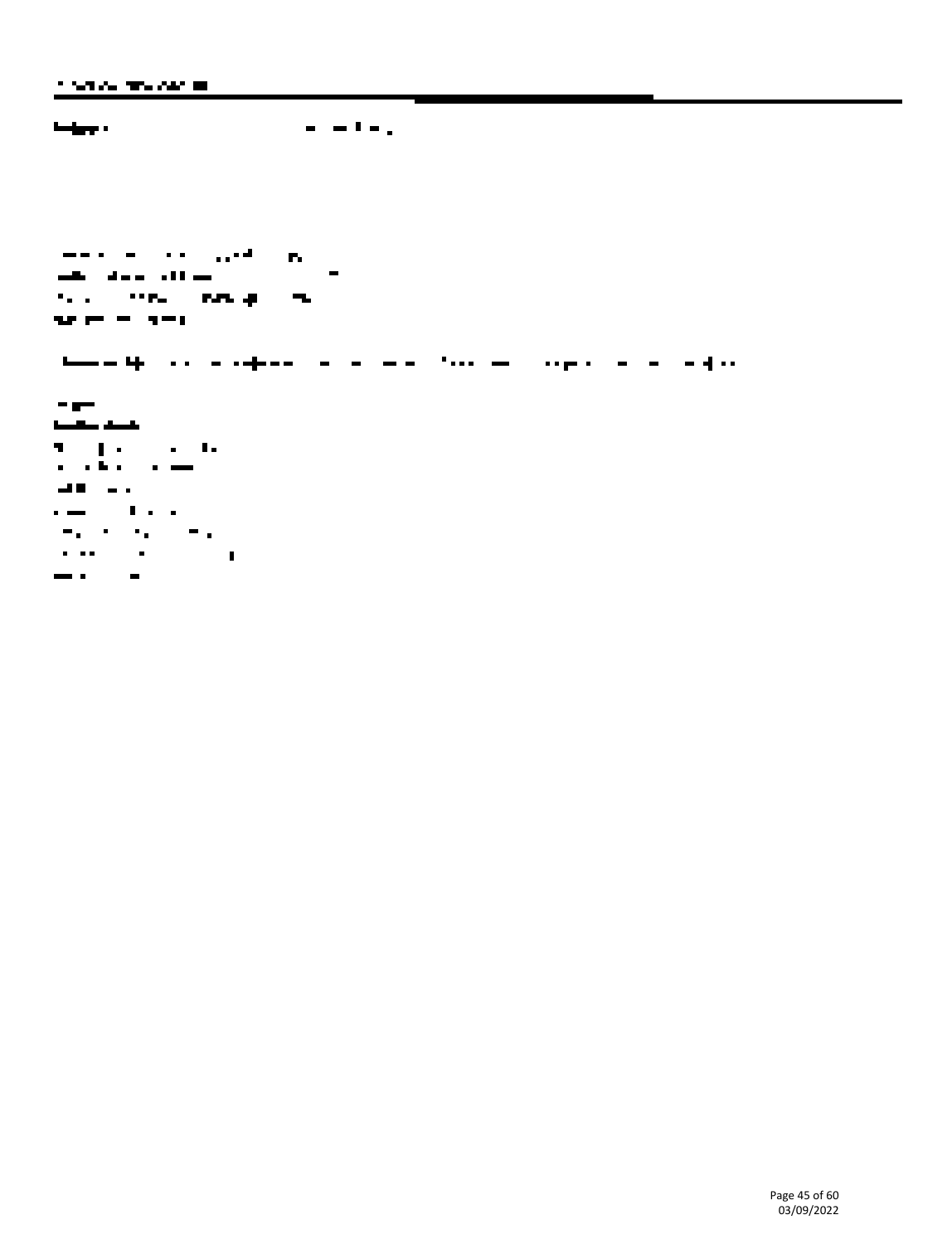Acceptance of Resignation College Store Associate

#### **BACKGROUND INFORMATION HISTORY**

Ms. Elizabeth Hale has been employed full-time as a College Store Associate since June 2019. She also worked part-time in the College Store before transitioning to her full-time role. Ms. Hale has submitted her resignation, effective February 25, 2022.

#### **FINANCIAL IMPLICATIONS**

This is a full-time, non-exempt staff position.

#### **ADMINISTRATIVE RECOMMENDATION**

Accept Ms. Hale's resignation and proceed with review of the position and the appropriate replacement process.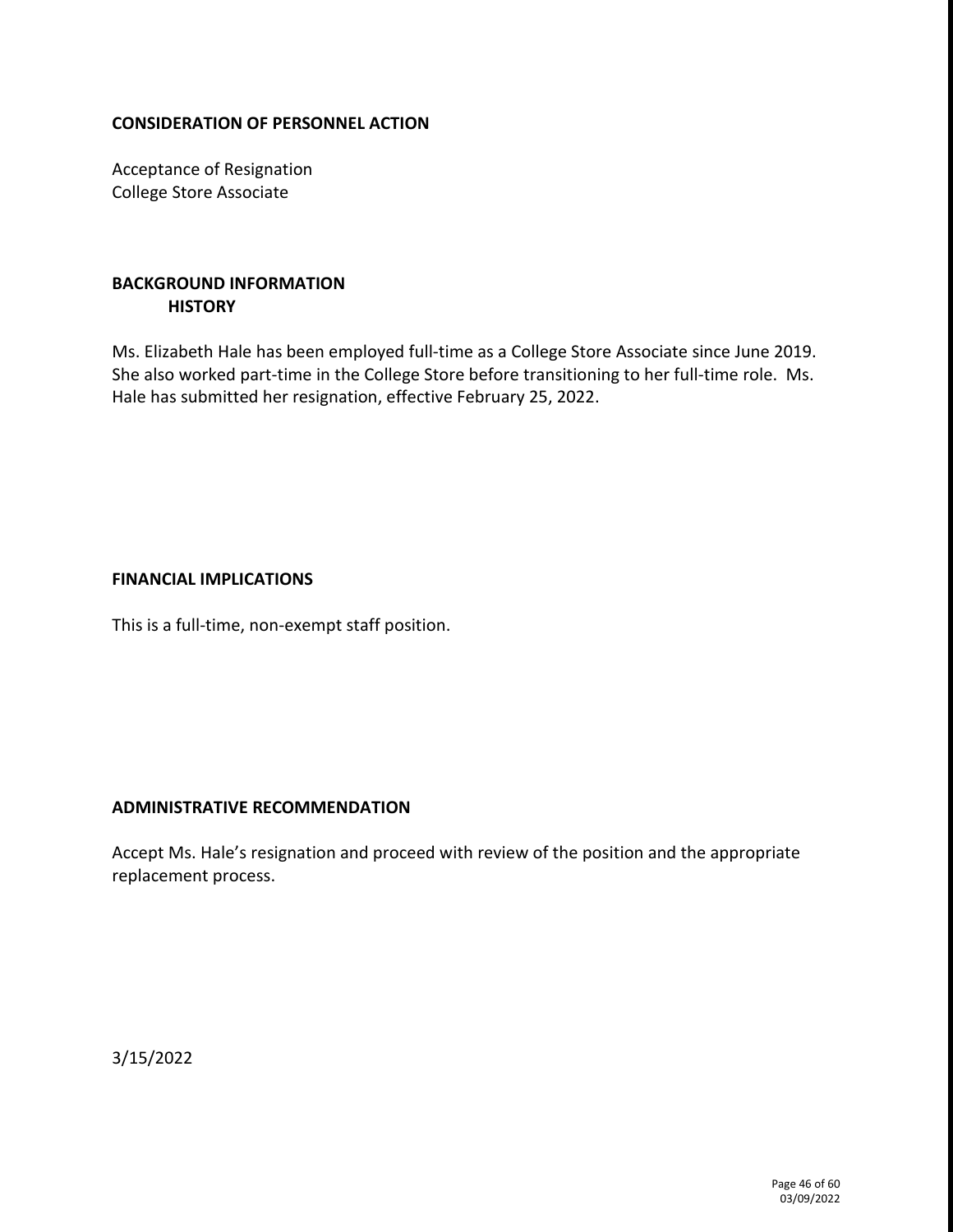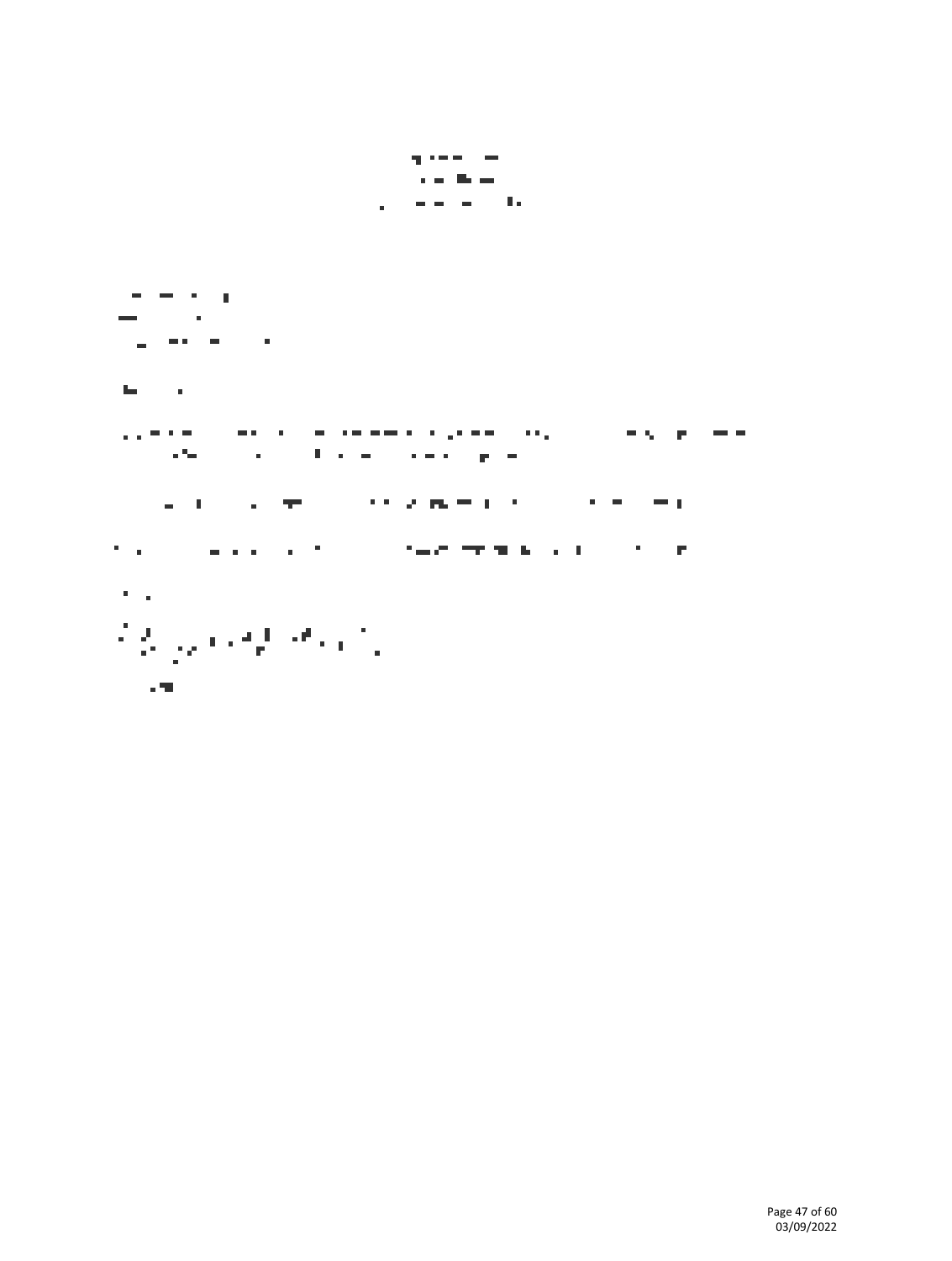Section: 4000 Personnel Sub Section: 4800 Employee Welfare Title: PR 4810 ADA and Reasonable Accommodation Page 1 of 4 Primary Policy: PP 4810 ADA and Reasonable Accommodation Associated Policy: GAP 1200 Equal Opportunity References: Sec. 504 of the Rehabilitation Act of 1973; Americans with Disabilities Act of 1990 Addendum: "504 and ADA Accommodations Request Form" Supersedes: NA Responsible Administrator: Director of Human Resources Initial Approval: 07-27-2010 Last Revision: 02-18-2022

Three Rivers College complies with, and fully supports Section 504, of the Rehabilitation Act of 1973 and the American's with Disabilities Act of 1990. Therefore, the college does not discriminate on the basis of a disability against an otherwise qualified individual in any program, service or activity offered by the college. The college is committed to ensuring that no otherwisequalified individual with a disability is excluded, denied services, segregated or otherwise treated differently than other individuals because of the absence of auxiliary aids or other appropriate services. The college may provide reasonable accommodations however; it cannot result in an undue burden to the college or fundamentally alter the essential functions of the job.

Employees are responsible for initiating the request for any disability related workplace accommodation. The request for accommodation should be made in writing to the 504/ADA coordinator. The director of human resources is the 504/ADA compliance officer for the employees of the College. The request should include the following:

- 1. Name, phone number, and address of the employee
- 2. Position title and division
- 3. Immediate supervisor's name and extension number
- 4. Physical or mental condition and its duration
- 5. Accommodation requested
- 6. Brief summary of how the requested accommodation will enable the employee to perform the essential functions of the job.

The office of human resources will evaluate each request on a case-by-case basis to determine what type of documentation is necessary and if the requested accommodation is appropriate and reasonable. Documentation requested may vary depending on the nature and extent of the disability and the accommodation requested. The office of human resources will discuss the request and any possible alternatives with the employee. If the accommodation is deemed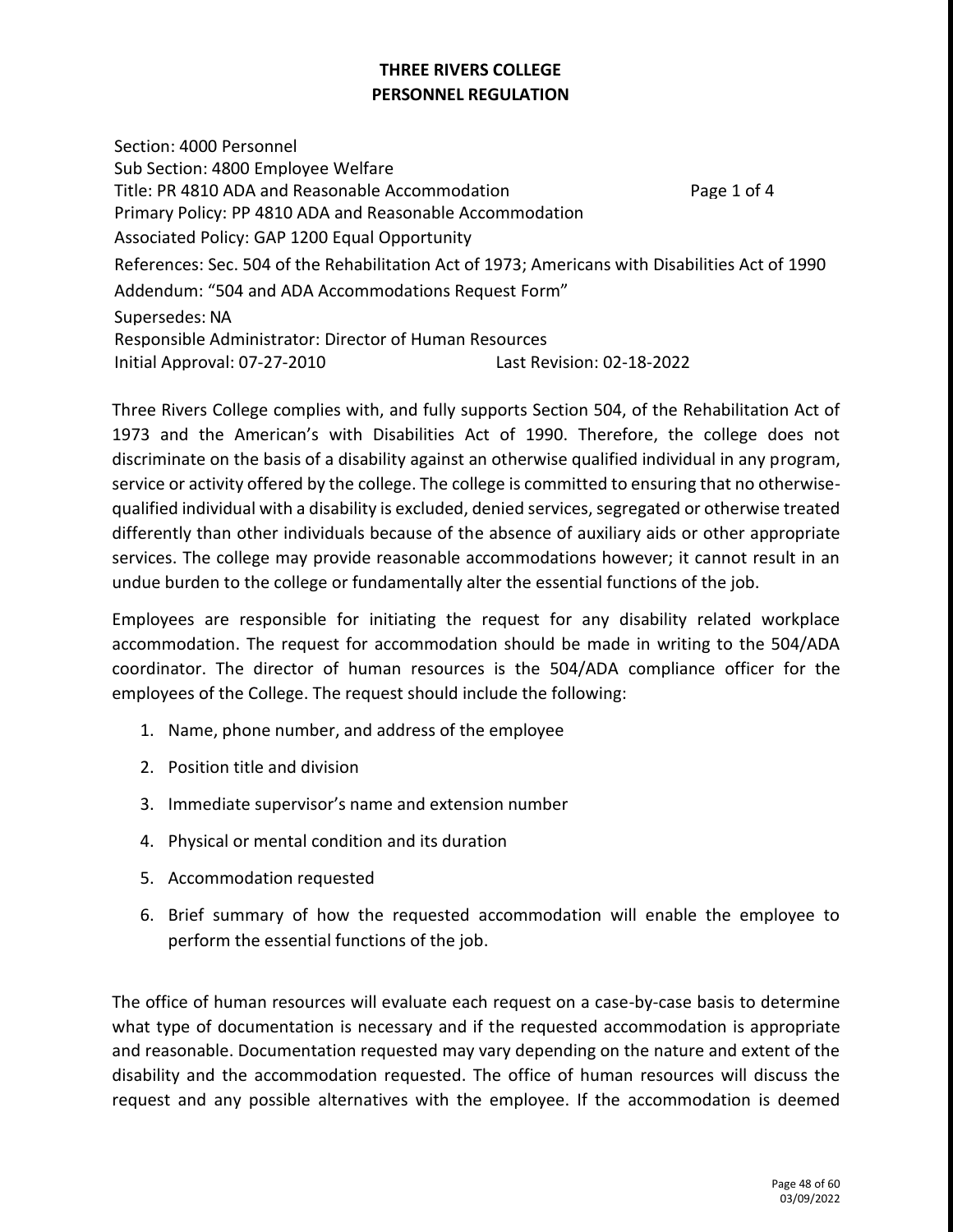Section: 4000 Personnel Sub Section: 4800 Employee Welfare Title: PR 4810 ADA and Reasonable Accommodation Page 2 of 4 Primary Policy: PP 4810 ADA and Reasonable Accommodation Associated Policy: GAP 1200 Equal Opportunity References: Sec. 504 of the Rehabilitation Act of 1973; Americans with Disabilities Act of 1990 Addendum: "504 and ADA Accommodations Request Form" Supersedes: NA Responsible Administrator: Director of Human Resources Initial Approval: 07-27-2010 Last Revision: 02-18-2022

appropriate and reasonable, the associated cost will be discussed with the appropriate supervisor.

All college employees have a legal obligation to maintain confidentiality regarding another employee's disability-related information. Supervisors and human resources staff will provide information only when it is necessary to facilitate an accommodation.

Reasonable accommodation requests should consider the following factors:

- 1. What is the nature of the employee's condition (physical or mental)?
- 2. How does the condition effect the employee's workplace setting?
- 3. Does the condition limit one or more major life activities?
- 4. Will the accommodation allow the employee to perform the essential job functions effectively?
- 5. Will the requested accommodation alter or remove an essential function of the job?
- 6. What impact will the requested accommodation have on the functionality of the department?

The college is not required to provide an accommodation that will have the effect of eliminating an essential function of the job in question, or to provide an accommodation or service which is personal in nature, such as a hearing aid or wheelchair. Furthermore, the college is not required to lower performance, production or conduct standards, or to alter an employees' expected attendance requirements for the job. An employee needing to request an accommodation for a disability to enable them to perform their job should contact the office of human resources.

Once the office of human resources receives the request for accommodation form with all the appropriate documentation; a written determination shall be made within fifteen (15) calendar days of receiving the completed request. If an accommodation is provided, the employee will be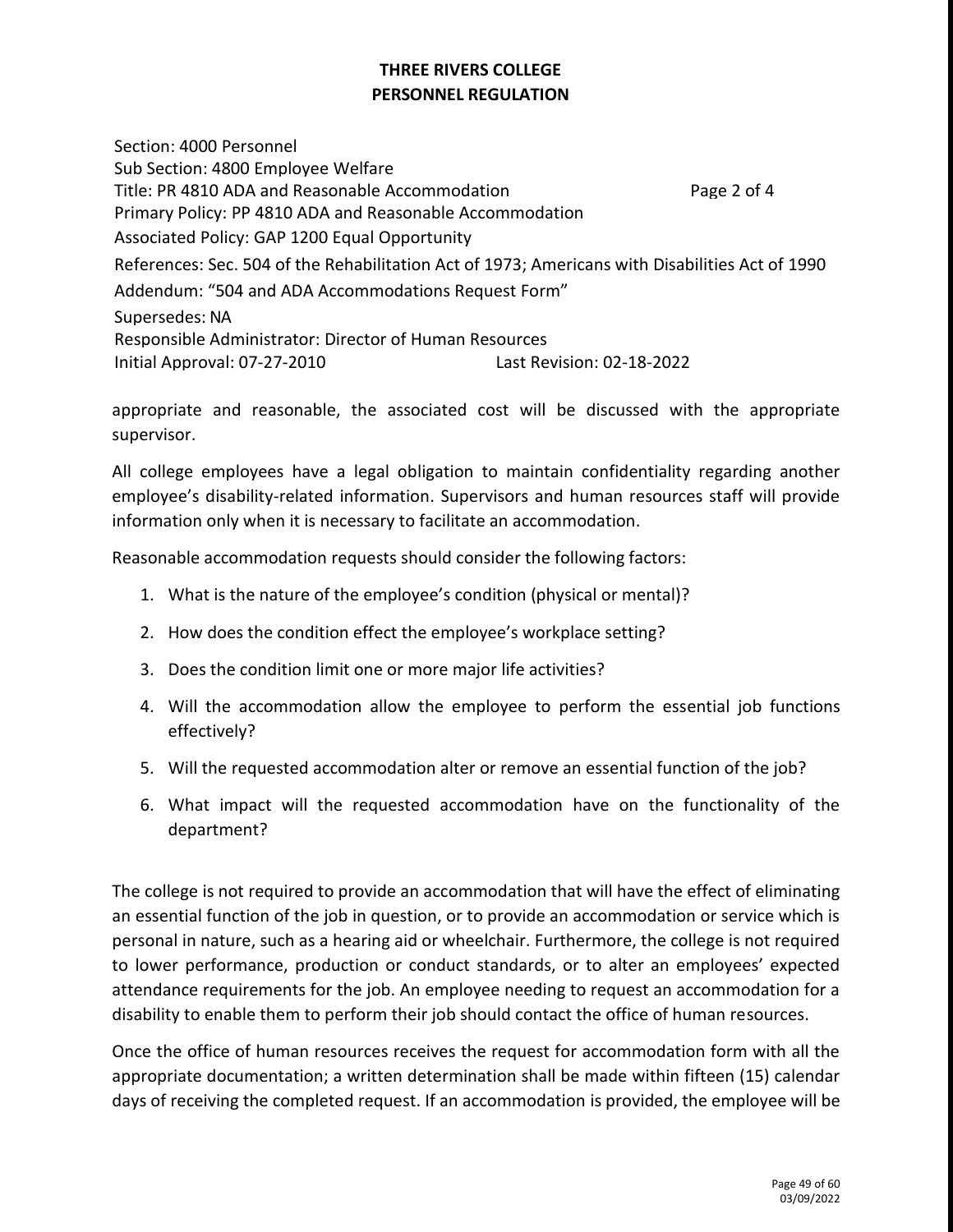Section: 4000 Personnel Sub Section: 4800 Employee Welfare Title: PR 4810 ADA and Reasonable Accommodation Page 3 of 4 Primary Policy: PP 4810 ADA and Reasonable Accommodation Associated Policy: GAP 1200 Equal Opportunity References: Sec. 504 of the Rehabilitation Act of 1973; Americans with Disabilities Act of 1990 Addendum: "504 and ADA Accommodations Request Form" Supersedes: NA Responsible Administrator: Director of Human Resources Initial Approval: 07-27-2010 Last Revision: 02-18-2022

notified of an expected date of implementation. Should additional time be needed to make a determination, the employee will be notified of the status of the request and an estimated date will be provided.

Three Rivers College is in compliance with Title I of the Americans with Disabilities Act (ADA) regarding service animals. Employees planning to bring their service animal to work should discuss this with their supervisor and request use of the service animal as a reasonable accommodation because of their disability. For assistance with this approval process, contact the Office of Human Resources.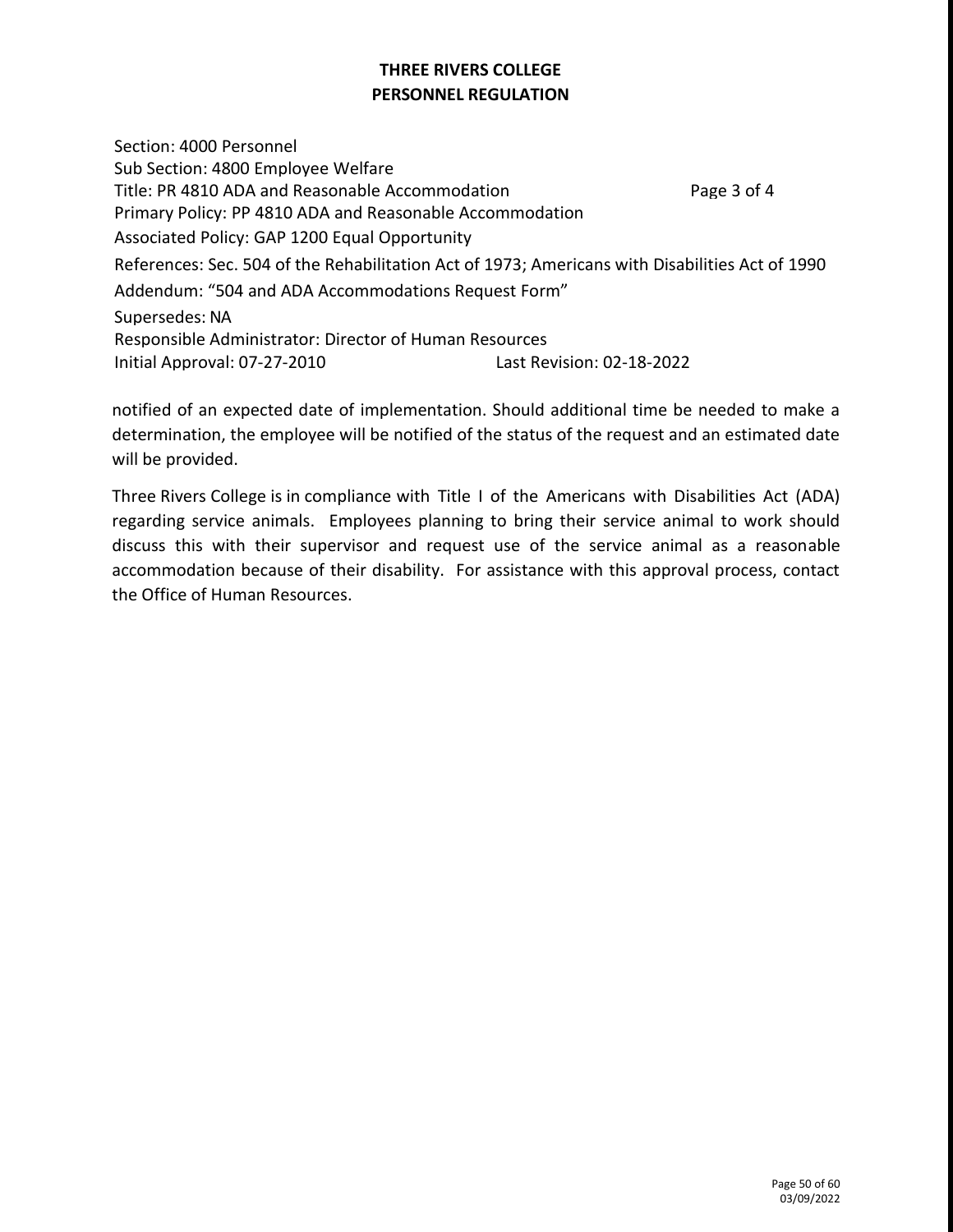Section: 4000 Personnel Sub Section: 4800 Employee Welfare Title: PR 4810 ADA and Reasonable Accommodation Page 4 of 4 Primary Policy: PP 4810 ADA and Reasonable Accommodation Associated Policy: GAP 1200 Equal Opportunity References: Sec. 504 of the Rehabilitation Act of 1973; Americans with Disabilities Act of 1990 Addendum: "504 and ADA Accommodations Request Form" Supersedes: NA Responsible Administrator: Director of Human Resources Initial Approval: 07-27-2010 Last Revision: 02-18-2022

#### **DOCUMENT HISTORY:**

- **07-27-2010:** Initial approval of regulation PR 4810 ADA and Reasonable Accommodation.
- **09-21-2016:** The College Board of Trustees approved the name change of the college from Three Rivers Community College to Three Rivers College.
- **02-28-2022:** Clarification of accommodation request process for service animals through the Office of Human Resources.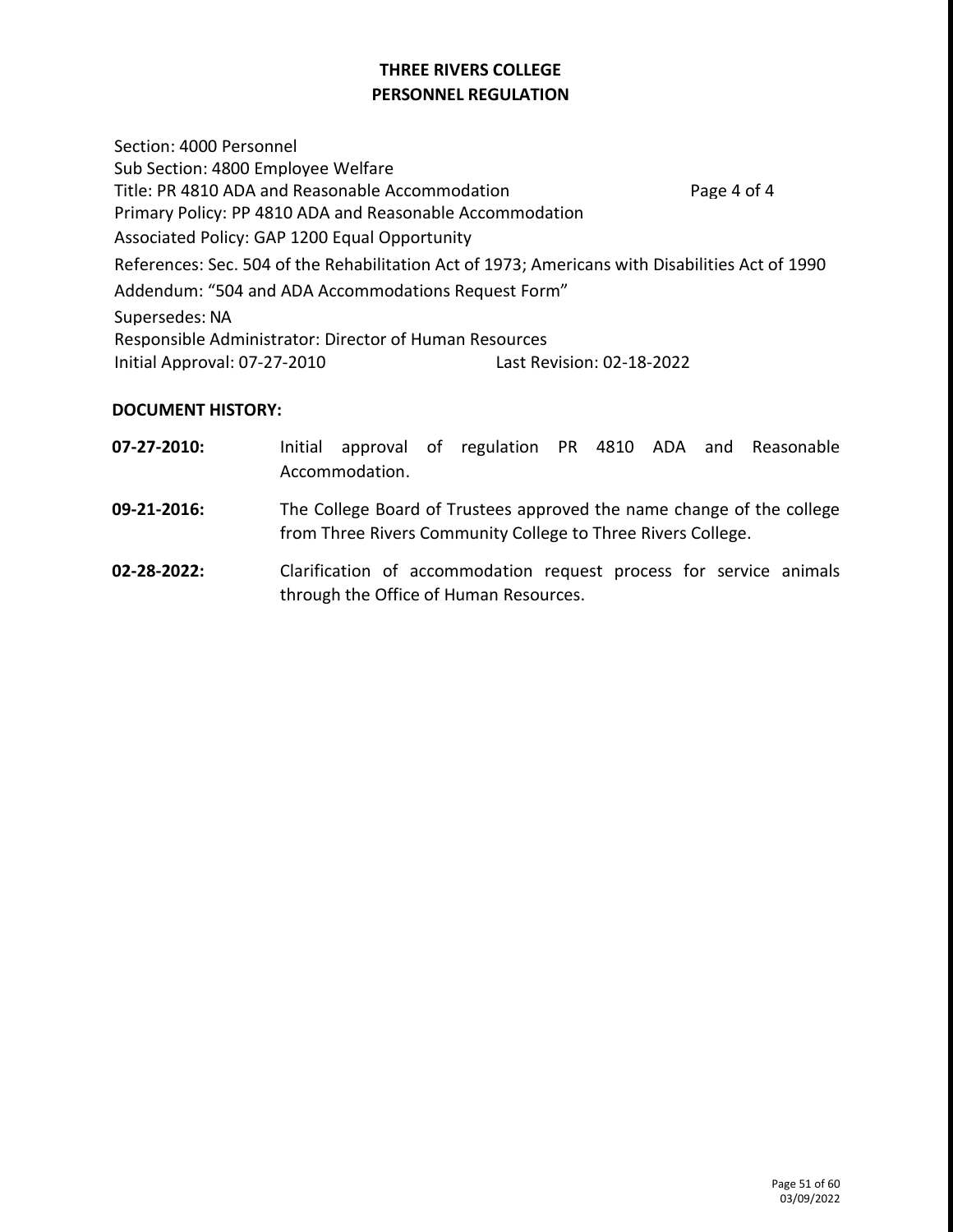

#### **504/ADA FACT SHEET AND ACCOMMODATIONS REQUEST**

Three Rivers College provides an accessible and supportive environment for employees with disabilities. Equal access for qualified employees with a disability is an obligation of the college under Section 504 of the Rehabilitation Act of 1973 and the Americans with Disabilities Act of 1990. Three Rivers College does not discriminate on the basis of disability against an otherwise qualified individuals in any program, service or activity offered by the college. The college ensures that no otherwise-qualified individual with a disability is excluded, denied services, segregated or otherwise treated differently than other individuals because of the absence of auxiliary aids or other appropriate services; however, accommodations cannot result in an undue burden to the college or fundamentally alter the essential functions of the job.

The following procedures are in place to assist anyone with needs for accommodation: Employees are encouraged to contact their respective 504/ADA coordinator if assistance is desired, to discuss accommodation needs. The Director of Human Resources is the TRC 504/ADA coordinator. Completing and submitting the form below to the office of human resources begins the accommodations request process, and allows the coordinator to make requests on the employee's behalf. Disclosure of a disability is voluntary. An employee needing to request an accommodation for a disability should begin the process by contacting the Office of Human Resources, Westover Building; 573-840-9695. PR 4810 ADA and Reasonable Accommodation

NOTE: Documentation of the disability may be required. If so, such documentation will be maintained in a confidential file separate from the personnel record.

|                | 504/ADA ACCOMMODATIONS REQUEST                                | Click to hide text above |
|----------------|---------------------------------------------------------------|--------------------------|
| NAME:          |                                                               | EMPLOYEE ID#             |
| <b>ADDRESS</b> |                                                               | <b>PHONE#</b>            |
|                | <b>EMERGENCY CONTACT PERSON</b>                               | <b>PHONE#</b>            |
|                | NATURE OF DISABILITY (Disclosure of Disability is voluntary.) |                          |

ACCOMMODATION(S) AND/OR REQUEST FOR THE USE OF SERVICE ANIMAL:

SIGNATURE

HUMAN RESOURCES

Three Rivers College is an equal opportunity institution that commits itself to the policy that there will be no unlawful discrimination against any person because of race, color, gender, sexual orientation, religion, age, disability, gender, or national origin. Page 52 of 60 03/09/2022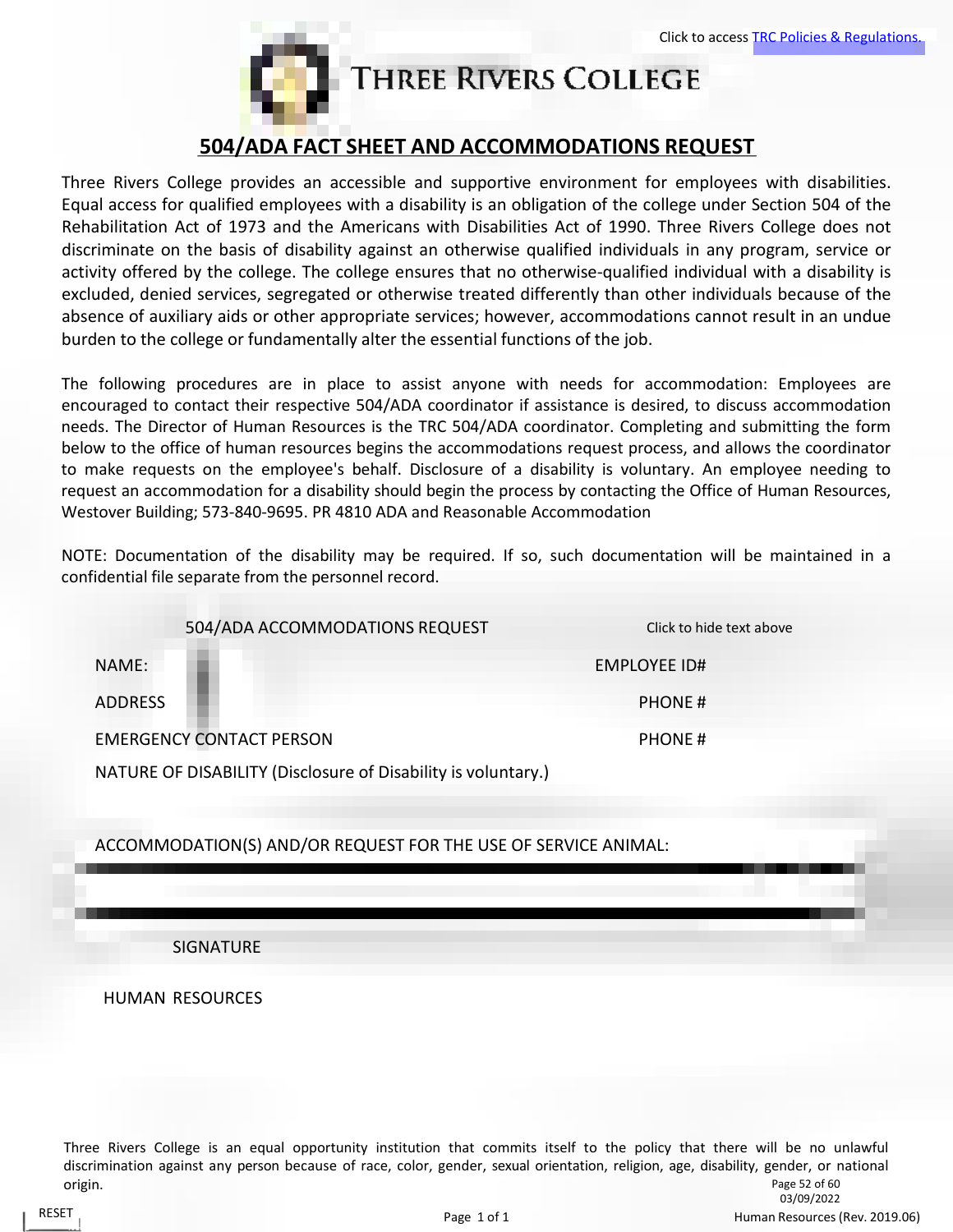Section: 2000 Students Sub Section: 2100 Nondiscrimination and Student Rights Title: SR 2115 Disability Services for Students Title: SR 2115 Disability Services for Students Primary Policy: SP 2115 Disability Services for Students Associated Policy: GAP 1200 Equal Opportunity References: Section 504 of the Rehabilitation Act; Title II of the Americans with Disabilities Act Addendum: Disability Services Accommodation Request Form; Release Authorization Supersedes: NA Responsible Administrator: Chief Student Services Officer Initial Approval: 01-18-2017 Last Revision: 02/18/2022

Three Rivers College provides reasonable accommodations to qualified students with a disability according to Section 504 of the Rehabilitation Act and Title II of the Americans with Disabilities Act to ensure that there will be no discrimination on the basis of a disability. Accommodations are adjustments made for students with disabilities to allow the same educational experiences as their peers. The purpose of an accommodation is to attempt to level the educational learning field for student with disabilities.

Pursuant to the Rehabilitation Act of 1973 (Section 504) and the Title II Americans with Disabilities Act (ADA), Three Rivers College will provide reasonable and individualized accommodations for requesting students who provide the required documentation outlining their disabilities. Because each student's disability may differ in degree and impact, reasonable accommodations will be made on an individual basis.

Declaration of a student's disability is voluntary. Documentation to support the disability must be provided to the college at the time of the request in order for a student to receive services. Information pertaining to a student's disability is kept confidential. Information provided by a qualified professional will be used to assist with the determination and level of reasonable accommodations provided. It is the intent of the college to ensure equal opportunity while maintaining the integrity and quality of its programs.

#### **Acceptable Documentation**

The Office of Disability Services (ODS) must have recent documentation (within the last 3 to 5 years) identifying the student's disability in order to determine an individual's eligibility for services. In order to meet the appropriate documentation requirements, a written report prepared by an appropriate licensed professional that clearly diagnoses a disability and/or records indicating the history of the disability and the current impact of the disability in relation to the educational setting. Medical doctors, psychiatrists, psychologists, and school psychologists are among the professions who routinely evaluate, diagnose, and treat disabilities. Requests for accommodation(s) or auxiliary aid(s) are fully evaluated by the ODS using the documentation to best serve the student with disabilities.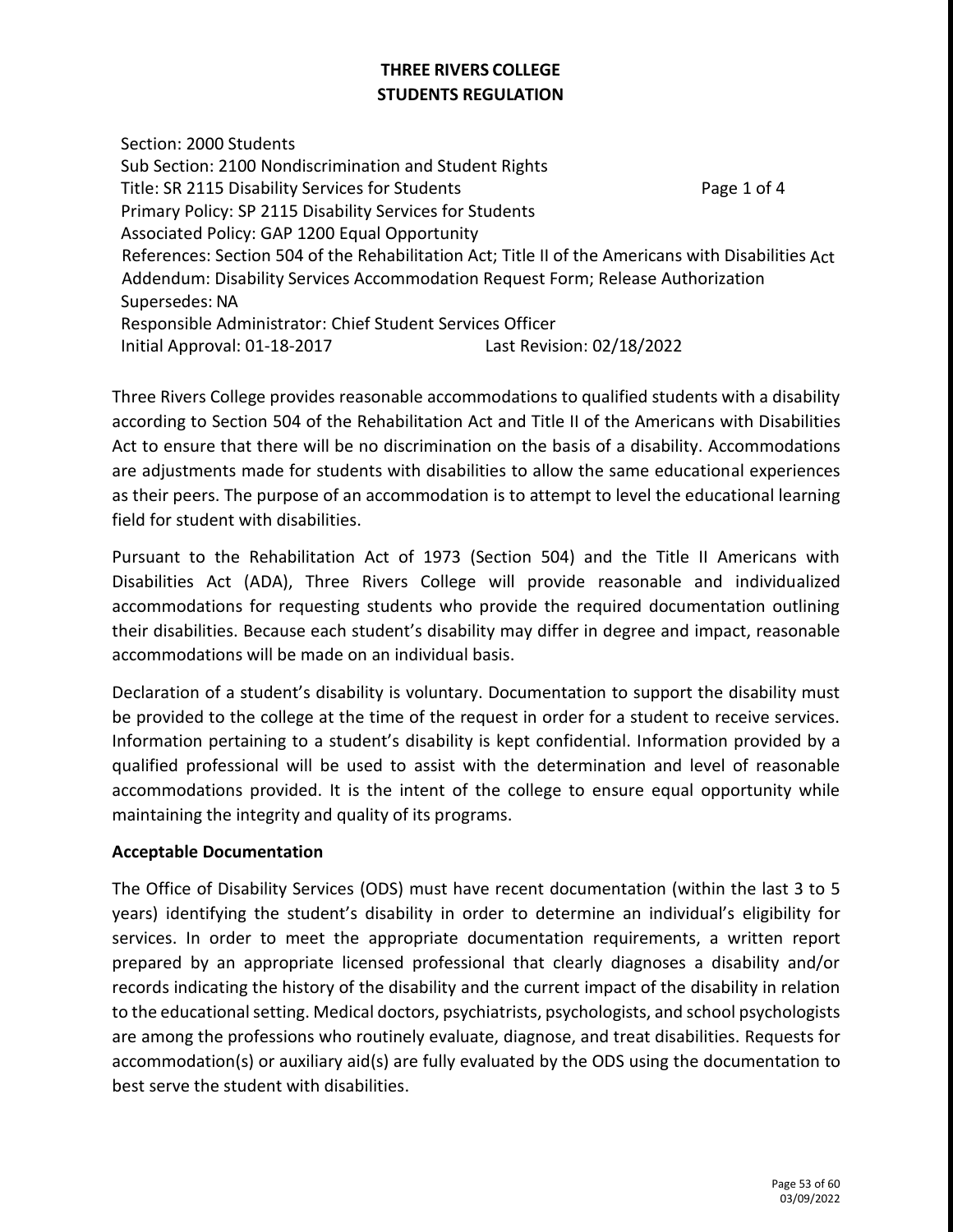Section: 2000 Students Sub Section: 2100 Nondiscrimination and Student Rights Title: SR 2115 Disability Services for Students Page 2 of 4 Primary Policy: SP 2115 Disability Services for Students Associated Policy: GAP 1200 Equal Opportunity References: Section 504 of the Rehabilitation Act; Title II of the Americans with Disabilities Act Addendum: Disability Services Accommodation Request Form; Release Authorization Supersedes: NA Responsible Administrator: Chief Student Services Officer Initial Approval: 01-18-2017 Last Revision: 02/18/2022

Three Rivers College has developed procedures to better serve students with disabilities. The following outlines the procedures:

#### **Accommodation Procedure**

- 1. The student with a disability who requires accommodation must register with the Office of Disability Services (ODS). It is the student's responsibility to initiate the request for services. This can either be done in person at the ODS or the student can go to our website https://trcc.edu/studentsuccess/disability.php and print out a Request for Disability Accommodations packet (PDF).
- 2. Students with a disability are responsible for providing documentation from the appropriate licensed medical or licensed psychological personnel and should make an appointment with the ODS.
	- a. Students are responsible for any financial charges incurred while obtaining the necessary documentation.
	- b. Rules for required documentation vary according to the disability. The documentation must clearly identify the disability and provide sufficient information regarding the limitation of the disability in order to permit Three Rivers College ODS to make a determination as to whether the requested accommodations are appropriate. The ODS will review the date of the evaluation and relevant information to determine the most appropriate accommodation based on the documentation provided at the time the request is made.
	- c. Documentation of a disability should be mailed or faxed by the professional to the attention of the Office of Disability Services at Three Rivers College, 2080 Three Rivers Blvd, Poplar Bluff, Missouri 63901 or faxed to 573-840-9018. The documentation may also be hand delivered by the student in a sealed company envelope with the professional's signature across the seal.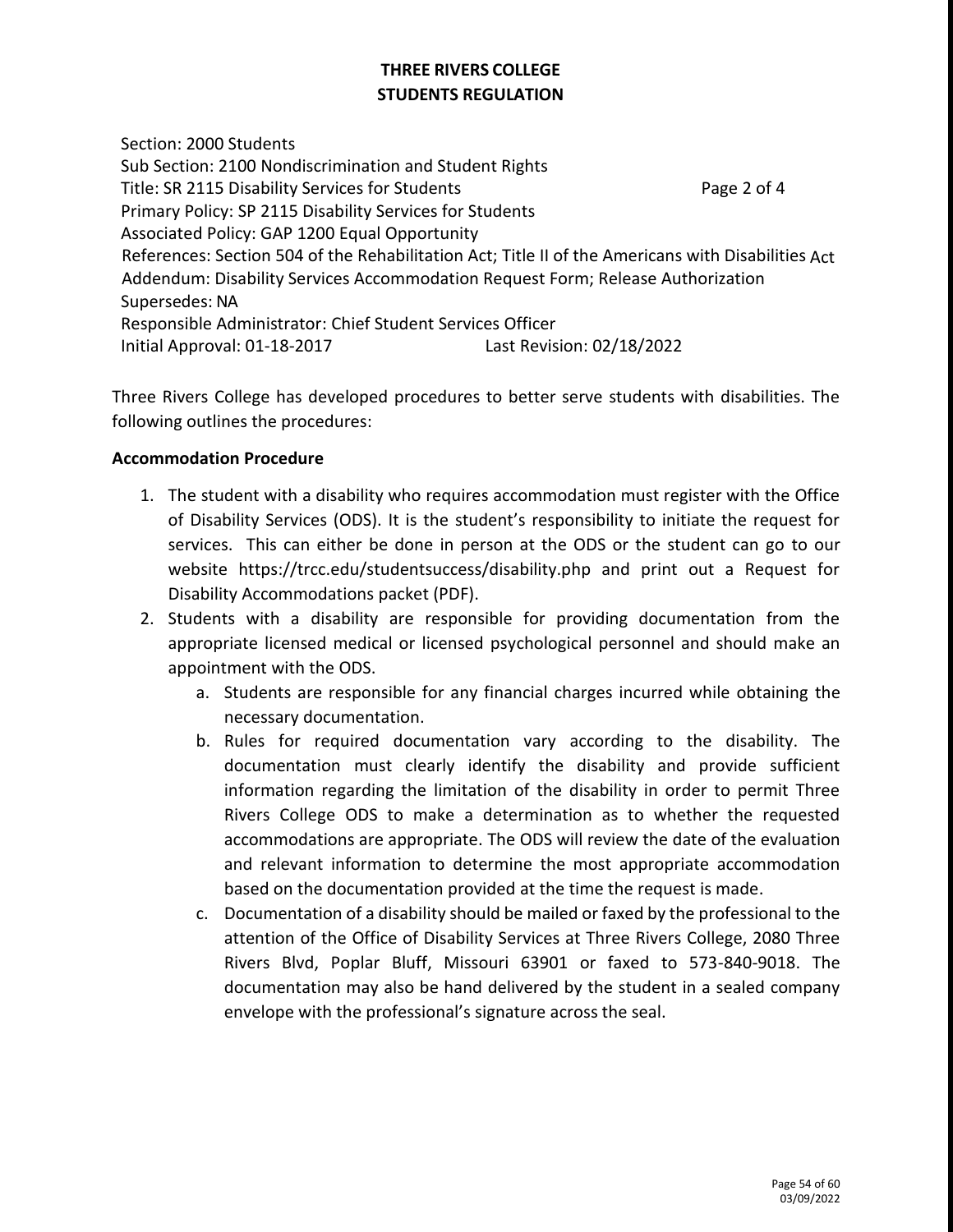Section: 2000 Students Sub Section: 2100 Nondiscrimination and Student Rights Title: SR 2115 Disability Services for Students Title: SR 2115 Disability Services for Students Primary Policy: SP 2115 Disability Services for Students Associated Policy: GAP 1200 Equal Opportunity References: Section 504 of the Rehabilitation Act; Title II of the Americans with Disabilities Act Addendum: Disability Services Accommodation Request Form; Release Authorization Supersedes: NA Responsible Administrator: Chief Student Services Officer Initial Approval: 01-18-2017 Last Revision: 02/18/2022

#### **Accommodation Determination and Implementation**

Accommodations will be determined based upon the documentation of the disability; students reported needs, and the Office of Disability Services (ODS) interview. It is important to have a stated description within the documentation as to how the disability affects the students' academic performance.

The Office of Disability Services (ODS) will make every effort to meet the student's needs while maintaining compliance with Three Rivers College Institutional, Instructional, and Administrative Policies. However, students who believe that they would need additional or alternate accommodations may discuss this with the ODS at any time during their educational experience at the college

After accommodations have been established by the Office of Disability Services (ODS) the student is required to pick-up from the ODS and carry with them an accommodations card. Each respective Three Rivers instructor will be notified electronically of the student's specific accommodations. The instructor and the ODS shall work closely to ensure that the appropriate accommodations for each student are implemented. Students who are experiencing unresolved challenges implementing the accommodations should contact the ODS immediately for assistance. The ODS Coordinator is the 504/ADA Compliance Officer for the students at Three Rivers College.

Three Rivers College is in compliance with Title II of the Americans with Disabilities Acts (ADA) regarding service animals. Students are required to register their service animal with the Office of Disability Services.

Office of Disability Services (ODS) contact information is provided on each syllabus for the classes being offered at Three Rivers College. If you have questions or need clarification, please feel free to contact the Office of Disability Services located in the Administration Building, 2080 Three Rivers Blvd, Poplar Bluff, Missouri 63901 and office number is 573-840-9608.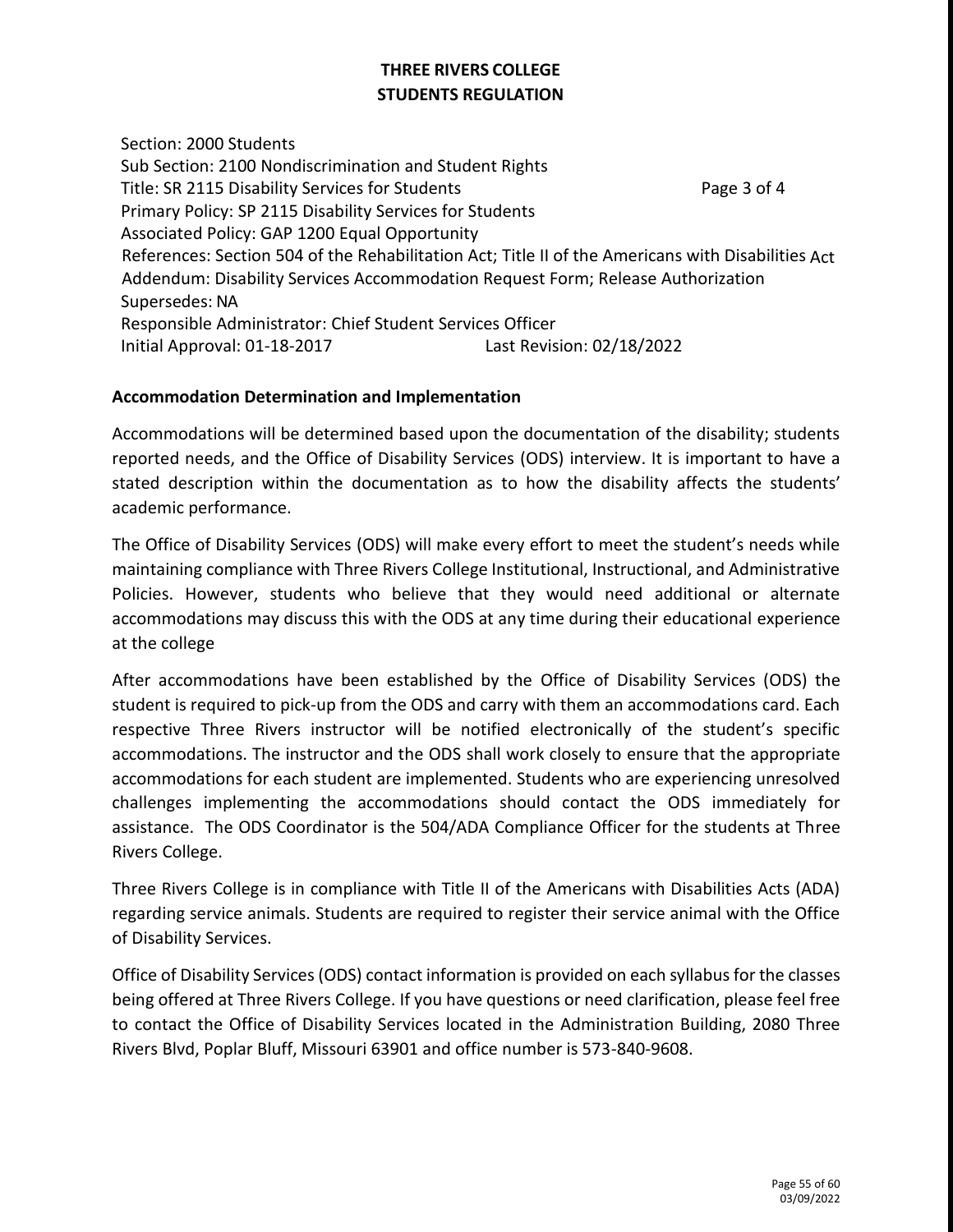Section: 2000 Students Sub Section: 2100 Nondiscrimination and Student Rights Title: SR 2115 Disability Services for Students Page 4 of 4 Primary Policy: SP 2115 Disability Services for Students Associated Policy: GAP 1200 Equal Opportunity References: Section 504 of the Rehabilitation Act; Title II of the Americans with Disabilities Act Addendum: Disability Services Accommodation Request Form; Release Authorization Supersedes: NA Responsible Administrator: Chief Student Services Officer Initial Approval: 01-18-2017 Last Revision: 02/18/2022

#### **DOCUMENT HISTORY:**

- **01-18-2017:** Initial approval of regulation SR 2115 Disability Services for Students.
- **02-18-2022:** Clarification of process for registering a service animal with the Office of Disability Services.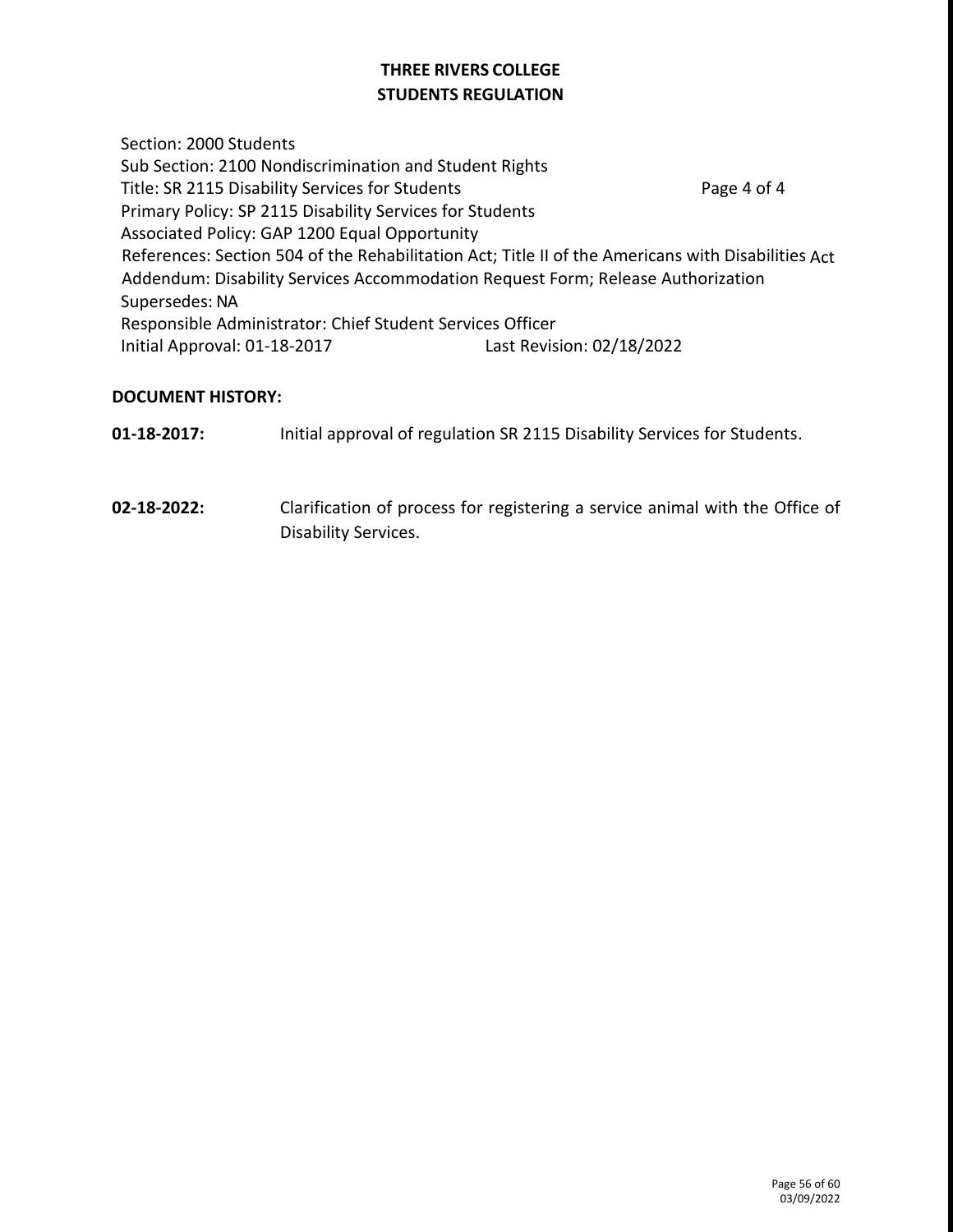| Home Address:                                                     |                                                                                                                          |                                                                                                                                                                                                      |
|-------------------------------------------------------------------|--------------------------------------------------------------------------------------------------------------------------|------------------------------------------------------------------------------------------------------------------------------------------------------------------------------------------------------|
| City:                                                             | State:                                                                                                                   | Zip:                                                                                                                                                                                                 |
| Home Phone:                                                       | Cell Phone:                                                                                                              |                                                                                                                                                                                                      |
| Email.                                                            |                                                                                                                          |                                                                                                                                                                                                      |
| <b>Q</b> Learning Disapilitie<br>Other: <b>All Contracts</b>      | <b>□ Acquired</b> in Injury □ Hard of Hearing<br>Psychiatric Disability o Blind/Partial Sight o Developmental Disability |                                                                                                                                                                                                      |
| a. Extended time<br>$b$ . $i$ taking services<br>d. Quiet testing | 2. Indicate the accommodations related to your disability that you<br>c. Preferred seating in the classroom              | requesting.<br>e. Textbooks<br><b>Audio</b><br>f. Housing<br>g. Service Animal<br>h. Other                                                                                                           |
| 3.                                                                | you have current medical documentation                                                                                   | file with the Office of Disability Services?                                                                                                                                                         |
| Yes:<br>$\mathbf{O}$<br>Services staff regarding my disability.   | 4. do _ or do not give permission for the Coordinator of Disability                                                      | Services to share any relevant information with my Three Rivers instructors or the Student                                                                                                           |
| 5. understand that in<br>$\blacksquare$ a here)                   | of medical emergency, TRC faculty and staff                                                                              | required to call 911.                                                                                                                                                                                |
| of Disability Services. _________(initial here)                   |                                                                                                                          | 6. If I am registering a service animal, I understand that I will be responsible for maintaining the<br>temperament of the service animal and providing the current vaccination record to the Office |
|                                                                   |                                                                                                                          |                                                                                                                                                                                                      |
|                                                                   |                                                                                                                          |                                                                                                                                                                                                      |

**Please refer to College policy SP 2115 and regulation SR 2115 Disability Services for Students for more information.**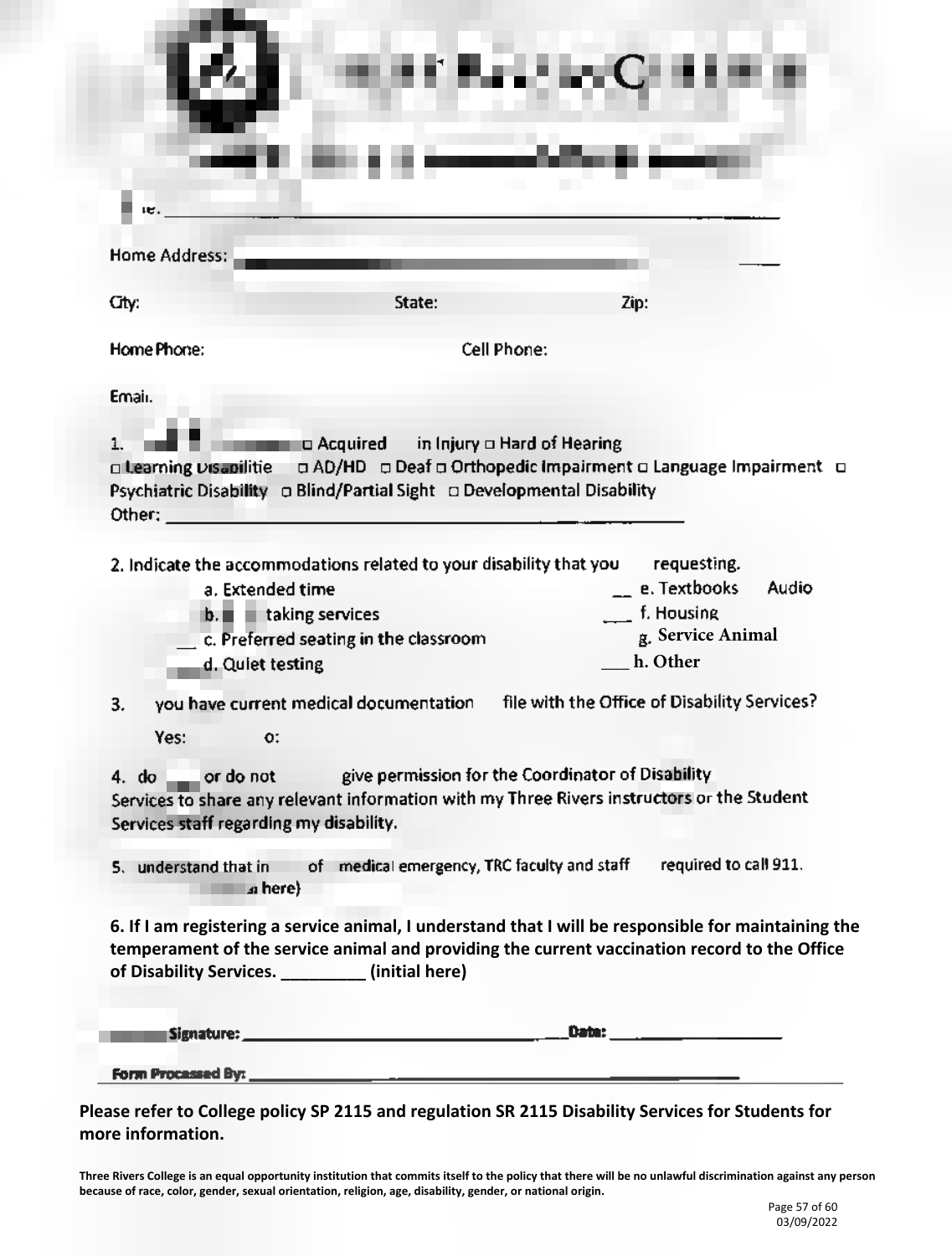

# THREE RIVERS COLLEGE

## Release .A uth cr1.zation

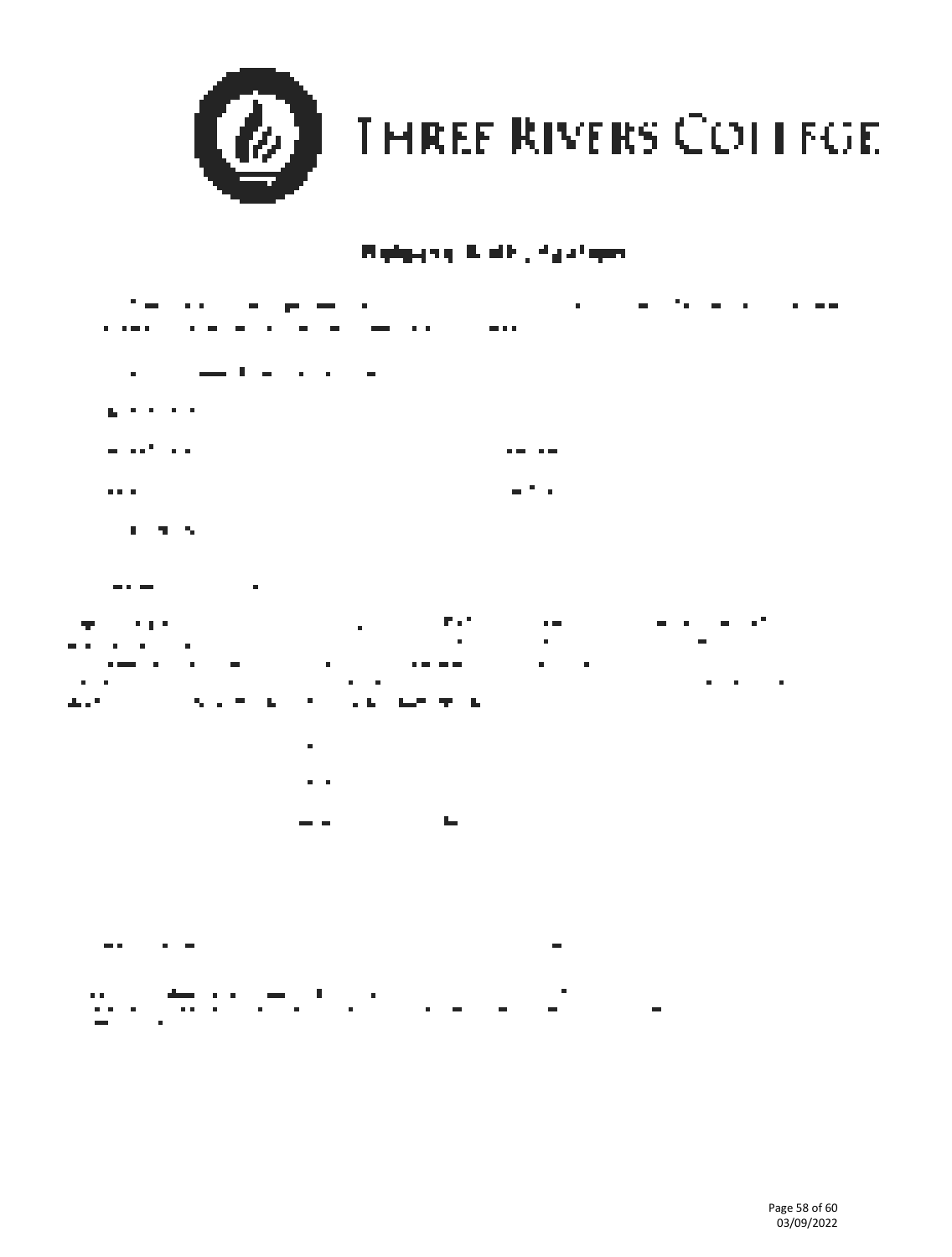# UPCOMING EVENTS

**Spring Break:** College closed March 16 - 18.

**Dailey & Vincent:** 7 p.m. March 20, Rodgers Theater. Patrons of the Arts and the Rodgers Theatre have partnered to present the award-winning bluegrass/country duo of Jamie Dailey and Darrin Vincent. The distinctive vocal blend of Dailey's tenor and Vincent's reedy harmonies, plus their fantastic musicianship, has earned them worldwide recognition. For ticket pricing and availability, please visit [rodgerstheatre.org/up-coming-events.](https://www.rodgerstheatre.org/up-coming-events)

**Alvin Youngblood Hart:** 7 p.m. March 24, TINN Theater. POTA performance sponsored by Sides Construction. Known as a "musician's musician," Alvin Youngblood Hart is a Grammy Award winner and a practitioner of country blues, 60s and 70s guitar rock, and more. Tickets: \$15.

**Spelling Bee:** 10 a.m. - 1 p.m. March 26, TINN Theater.

**College Transfer Fair:** 9 a.m. - 3 p.m. April 6, Bess Conference Room.

**An Unforgettable Century:** 7 p.m. April 7, TINN Theater. POTA performance sponsored by First Midwest Bank. Joe Bourne performs the unforgettable Nat King Cole classics with the same smooth, soft baritone voice that audiences fell in love with in the 40s and 50s. Tickets: \$15.

**Rhonda Vincent:** 7 p.m. April 8, Rodgers Theater. Patrons of the Arts and Rodgers Theatre have partnered to present the Grammy award-winning bluegrass musician and singer and Missouri native Rhonda Vincent as she delivers a must-see performance reaching beyond the boundaries of bluegrass music. For ticket pricing and availability, please visit [rodgerstheatre.org/up-coming-events](https://www.rodgerstheatre.org/up-coming-events).

**Distinguished Alumni Reception:** 4:30 p.m. - 6 p.m. April 11, TINN Center Lobby.

**Spring Recital:** 7 p.m. April 12, TINN Theater. TRC Music Department vocal and instrumental students perform an eclectic program of classical repertoire and musical theater standards. Admission: Free.

**Easter Break:** No classes - April 14, 15, and 18. College closed - April 15 and 18.

#### *Raiders Baseball:*

vs. Crowder College, Mar. 19, 12 & 2 p.m. **and**  Mar. 20, 12 & 2 p.m. vs. St. Louis CC, Mar. 24, 1 & 4 p.m. vs. Metropolitan CC, Apr. 2, 1 & 4 p.m. **and** Apr. 3, 1 & 4 p.m. vs. St Charles CC, Apr. 7, 1 & 3:30 p.m. vs. State Fair CC, Apr. 15, 1 p.m. **and** Apr. 16, 12 & 3 p.m. **and** Apr. 17, 12 p.m.

#### *Lady Raiders Basketball:*

.

*NJCAA National Tournament* Vs. Chipola or Tyler, Mar. 17, 2 p.m. *Stay up to date on the Lady Raiders at Nationals:*  https://www.njcaa.org/championships/sports/wb kb/div1/index

#### *Lady Raiders Softball:*

vs. State Fair CC, Mar. 16, 2 & 4 p.m. vs. Arkansas State, Mar 19, 12 & 2 p.m. vs. Crowder College, Apr. 1, 2 & 4 p.m. vs. North Central Missouri College, Apr. 2, 12 & 2 p.m. **and** Apr. 3, 12 & 2 p.m. vs. Mineral Area College, Apr. 5, 2 & 4 p.m. vs. Jefferson College, Apr. 10, 1 & 3 p.m. vs. St. Louis CC, Apr. 12, 2 & 4 p.m.

#### *Raiders Rodeo:*

vs. East Mississippi CC Rodeo, Mar. 17, 18 & 19. vs. Pearl River CC Rodeo Mar. 24, 25, & 26. vs. UT Martin Rodeo Apr. 7, 8, & 9.

For the most current information on upcoming events, view the College Calendar at www.trcc.edu.